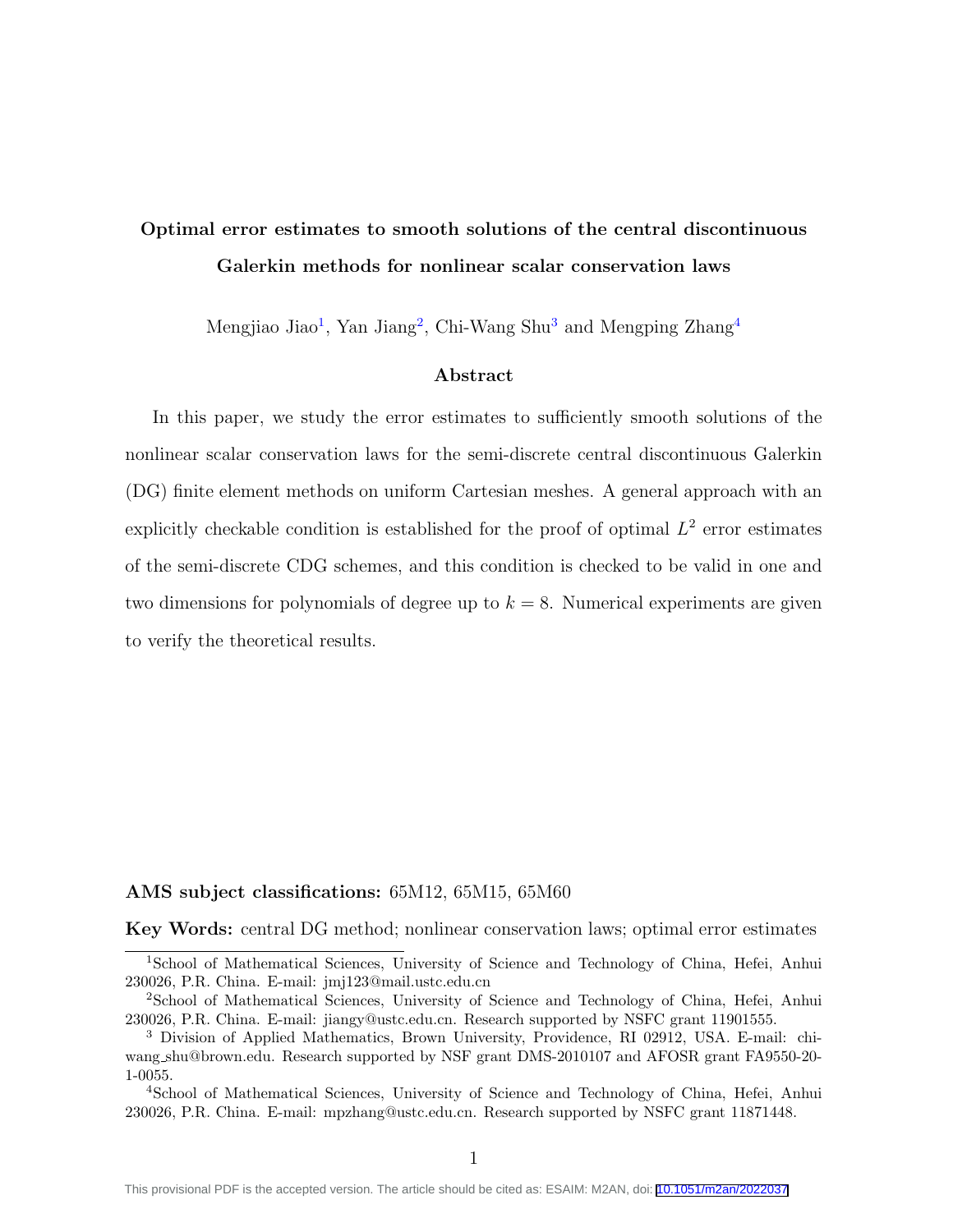## 1 Introduction

In this paper, we study the central discontinuous Galerkin (DG) finite element method for solving scalar conservation laws  $[10]$ . The optimal error estimates of the central DG methods have been proved for linear conservation laws in [\[12\]](#page-47-1). In this paper, we present the optimal error estimates of central DG approximation based on tensor-product polynomials under suitable assumptions for the general nonlinear scalar conservation laws

<span id="page-1-0"></span>
$$
\begin{cases}\n u_t + \sum_{i=1}^d (f_i(u))_{x_i} = 0, & (\mathbf{x}, t) \in \Omega \times (0, T], \\
 u(\mathbf{x}, 0) = u_0(\mathbf{x}), & \mathbf{x} \in \Omega,\n\end{cases}
$$
\n(1.1)

where  $\mathbf{x} = (x_1, x_2, ..., x_d)$  and  $\Omega$  is a bounded rectangular domain in  $\mathbb{R}^d$ . Here  $u_0(\mathbf{x})$  is a given smooth function. We do not pay attention to boundary conditions in this paper; hence the exact solution is considered to be either periodic or compactly supported. We also assume the flux  $f(u)$  is smooth in the variable u; for example,  $f \in C^2$  is enough for our proof. The analysis in this paper is for the smooth solutions of [\(1.1\)](#page-1-0). Discontinuous solutions with shocks are not considered here. We study the cases with  $d = 1$  and 2, but the approach is applicable to any  $d$ .

The central scheme of Nessyahu and Tadmor [\[14\]](#page-48-0) computes hyperbolic conservation laws on a staggered mesh and avoids the Riemann solver. In [\[3\]](#page-46-0), Kurganov and Tadmor introduced a new type of central scheme without the large dissipation error related to the small time step size by using a variable control volume whose size depends on the time step size. To avoid the excessive numerical dissipation for small time steps, Liu [\[8\]](#page-47-2) uses another coupling technique. The overlapping cell approach evolves two independent cell averages on overlapping cells, which opens up many new possibilities. The advantages of overlapping cells motivate the combination of the central scheme and the DG method, which results in the central DG methods [\[7,](#page-47-3) [9,](#page-47-4) [10\]](#page-47-0). The central DG method evolves two copies of approximating solutions defined on staggered meshes and avoids using numerical fluxes which can be complicated and costly [\[4\]](#page-46-1). Like some previous central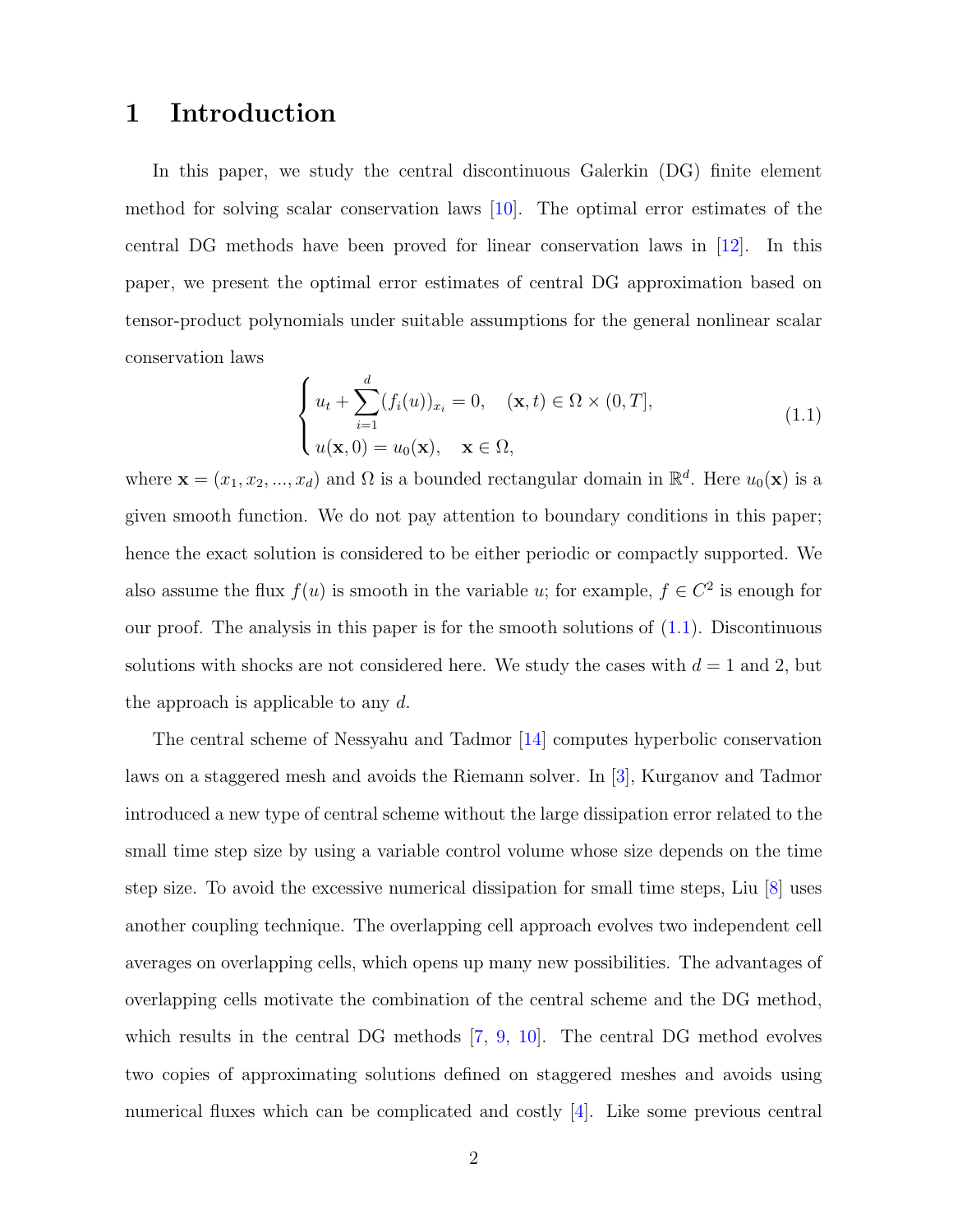schemes, the central DG method also avoids the excessive numerical dissipation for small time steps by a suitable choice of the numerical dissipation term. Besides, the central method carries many features of standard DG methods, such as compact stencil, easy parallel implementation, etc. The central DG method with Runge-Kutta time stepping has a larger CFL number for stability than the standard Runge-Kutta DG method with the same polynomial order  $k$ . Also the central DG method has a smaller error than the standard DG method on the same mesh. See  $[10, 15]$  $[10, 15]$  for more details. Later in  $[11]$ , the central local discontinuous Galerkin method was introduced to solve diffusion equations, which is formulated based on the local discontinuous Galerkin scheme on overlapping cells. Recently, the central DG method has been used to solve systems of conservation laws in many applications  $[6, 5, 22, 18, 17]$  $[6, 5, 22, 18, 17]$  $[6, 5, 22, 18, 17]$  $[6, 5, 22, 18, 17]$  $[6, 5, 22, 18, 17]$  $[6, 5, 22, 18, 17]$  $[6, 5, 22, 18, 17]$  $[6, 5, 22, 18, 17]$ .

In [\[12\]](#page-47-1), suitable special projections for central DG methods were proposed to yield optimal error estimates for scalar linear conservation laws. The proper local projections were constructed according to the superconvergence property and the duality of overlapping cells, which also required uniform Cartesian meshes. Zhang and Shu firstly presented a priori error estimates for the fully discrete second order Runge-Kutta DG methods with smooth solutions for scalar nonlinear conservation laws [\[19\]](#page-48-4) and symmetrizable systems [\[20\]](#page-48-5). The main techniques they used are Taylor expansion and energy estimates. Later these techniques are widely used in error estimates for DG-type methods of nonlinear equations, like the local DG methods for convection-diffusion and KdV equations [\[16\]](#page-48-6), the ultra weak DG methods for equations with higher order derivatives [\[1\]](#page-46-2), the third order Runge-Kutta DG methods for scalar conservation laws [\[21\]](#page-49-1) and for symmetrizable systems [\[13\]](#page-48-7).

In this paper, we combine the special projections in [\[12\]](#page-47-1) and the techniques used in [\[19\]](#page-48-4) to construct new projections to provide the optimal error estimates of the central DG methods on uniform Cartesian meshes for nonlinear scalar conservation laws with smooth solutions. In one dimension, we construct a proper local projection  $\mathbb{P}_h^*$  similar to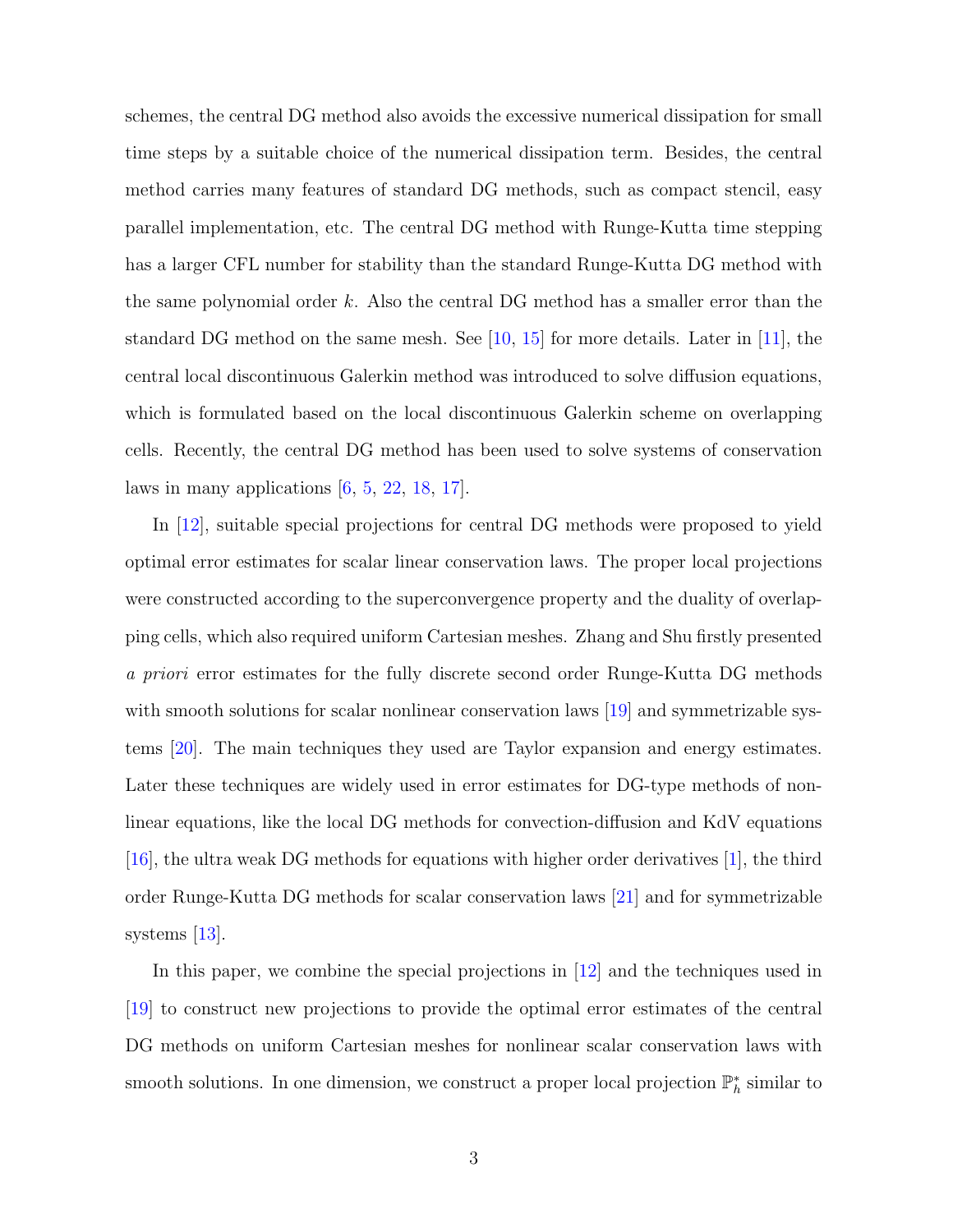[\[12\]](#page-47-1). The existence and optimal approximation properties of this projection are proved by standard finite element techniques. Moreover, this projection has similar superconvergence property as the projections in [\[12\]](#page-47-1). By using this property we develop a general approach with an explicitly checkable condition, and this condition is checked to be valid in one dimension for polynomials of degree up to  $k = 8$ . This condition could also be checked for larger  $k$  with increased algebraic complexity, but it is not carried out in this paper. The optimal convergence results is valid for uniform meshes and for polynomials of degree  $k \geq 1$ , while for  $k = 0$  we need the convection flux to be linear to get the optimal results. For two-dimensional conservation laws, we follow the same arguments as in the one-dimensional case to construct a suitable projection  $\mathbb{P}_h^*$  and to analyze its existence and approximation properties. This new projection utilizes  $Q<sup>k</sup>$ , the space of tensor-product polynomials of degree at most k in each variable. Similarly, the optimal convergence result is valid for uniform meshes and for polynomials of degree  $k \geq 2$  in the two-dimensional case, while for  $k = 0$ , 1 we need the convection flux to be linear to get the optimal results. The superconvergence result of  $\mathbb{P}_h^*$  on uniform Cartesian meshes will help to yield optimal convergence results under some suitable assumptions. Similar approach with an explicitly checkable condition is established, and here we also check this condition for polynomials of degree up to  $k = 8$ . Likewise, this condition could also be checked for larger  $k$  with increased algebraic complexity, but we will not carried it out. The approach is applicable to higher dimension  $d$ , but it will not be discussed in this paper.

The rest of the paper is organized as follows. In section 2, we recall the central DG method for one-dimensional conservation laws. Then we construct a special projection and study its existence, uniqueness and optimal approximation properties. With the help of this projection, we will prove the optimal error estimate for the semi-discrete central DG methods on uniform meshes for the nonlinear conservation laws in one dimension. In section 3, we extend the analysis to two-dimensions. Optimal error estimates are proved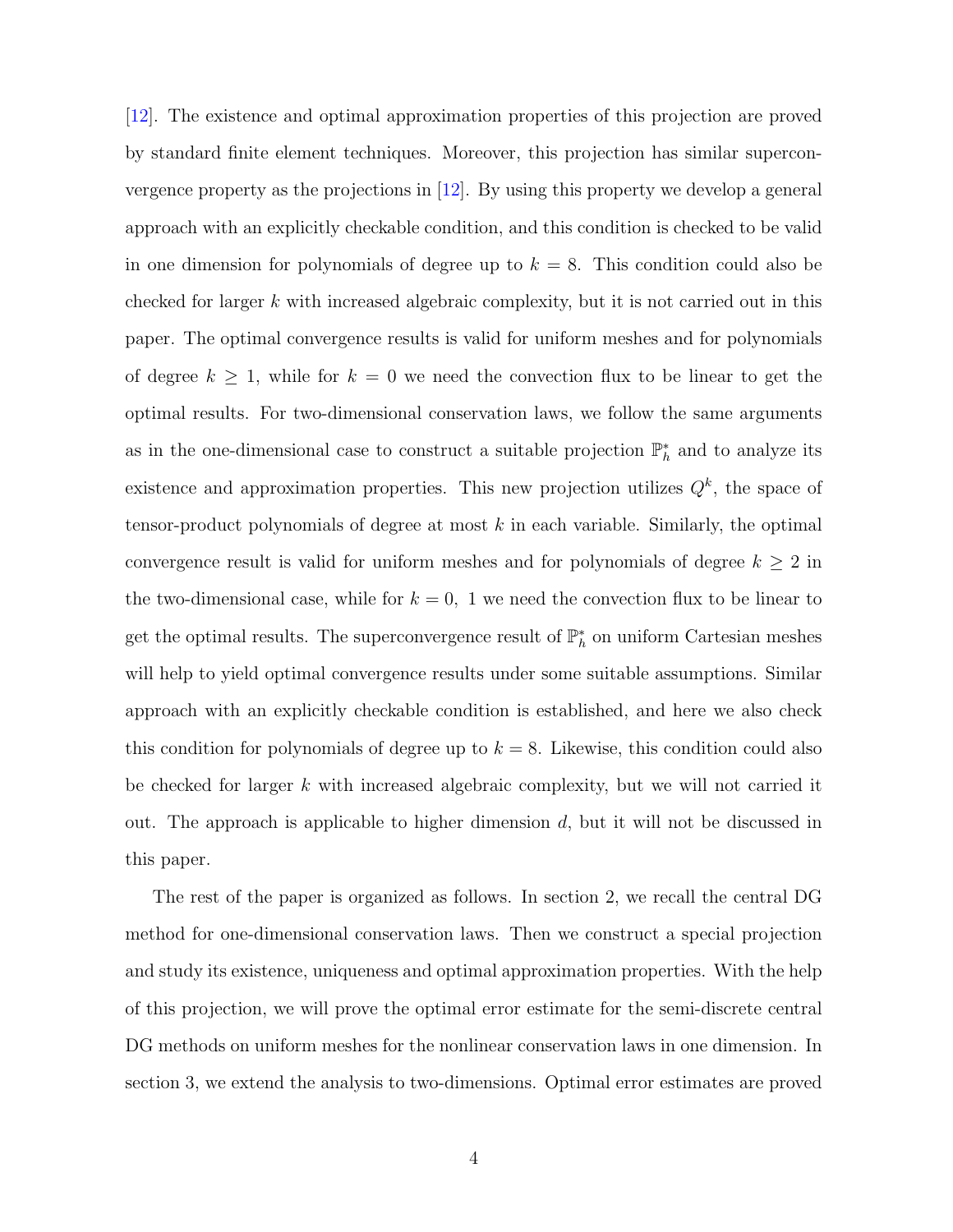by following the same lines of the one dimensional case. We provide numerical examples to show our theoretical results in section 4. In section 5, we give a few concluding remarks and perspectives for future work. Finally, in the appendix we provide proofs for some of the more technical results of the error estimates.

## 2 The central DG method in one dimension

Here we consider the one-dimensional conservation law given by

<span id="page-4-0"></span>
$$
\begin{cases} u_t + f(u)_x = 0, & (x, t) \in [a, b] \times (0, T], \\ u(x, 0) = u_0(x), & x \in [a, b], \end{cases}
$$
 (2.1)

with periodic boundary condition or compactly supported boundary condition.

### 2.1 Basic notations

For a given interval  $I = [a, b]$ , we divide it into N cells as follows:

$$
a = x_0 < x_1 < \dots < x_N = b. \tag{2.2}
$$

We denote

$$
x_{j+\frac{1}{2}} = \frac{x_j + x_{j+1}}{2}, I_{j+\frac{1}{2}} = (x_j, x_{j+1}), h_{j+\frac{1}{2}} = x_{j+1} - x_j, \quad j = 0, \dots N - 1,
$$
 (2.3)

and similarly for the dual mesh

$$
I_j = (x_{j-\frac{1}{2}}, x_{j+\frac{1}{2}}), \ h_j = x_{j+\frac{1}{2}} - x_{j-\frac{1}{2}}, \quad j = 1, \dots N. \tag{2.4}
$$

We let  $h = \max_j h_{j+\frac{1}{2}}$  and assume the mesh is regular. Define the approximation space as

$$
V_h^k = \{ \varphi_h : (\varphi_h)|_{I_j} \in P^k(I_j), j = 1, ..., N \},
$$
  
\n
$$
W_h^k = \{ \psi_h : (\psi_h)|_{I_{j+\frac{1}{2}}} \in P^k(I_{j+\frac{1}{2}}), j = 0, ..., N-1 \}.
$$
\n(2.5)

Here  $P^k(I_j)$  denotes the set of all polynomials of degree at most k on  $I_j$ . For a function  $\varphi_h \in V_h^k$ , we use  $(\varphi_h)_{i=1}^ _{j+\frac{1}{2}}^{-}$  or  $(\varphi_h)_{j}^{+}$  $j+\frac{1}{2}$  to refer to the value of  $\varphi_h$  at  $x_{j+\frac{1}{2}}$  from the left cell  $I_j$  and the right cell  $I_{j+1}$ , respectively. For  $\psi_h \in W_h^k$ ,  $(\psi_h)^{-1}_{j}$  $\bar{j}$  and  $(\psi_h)^+_{j}$  have similar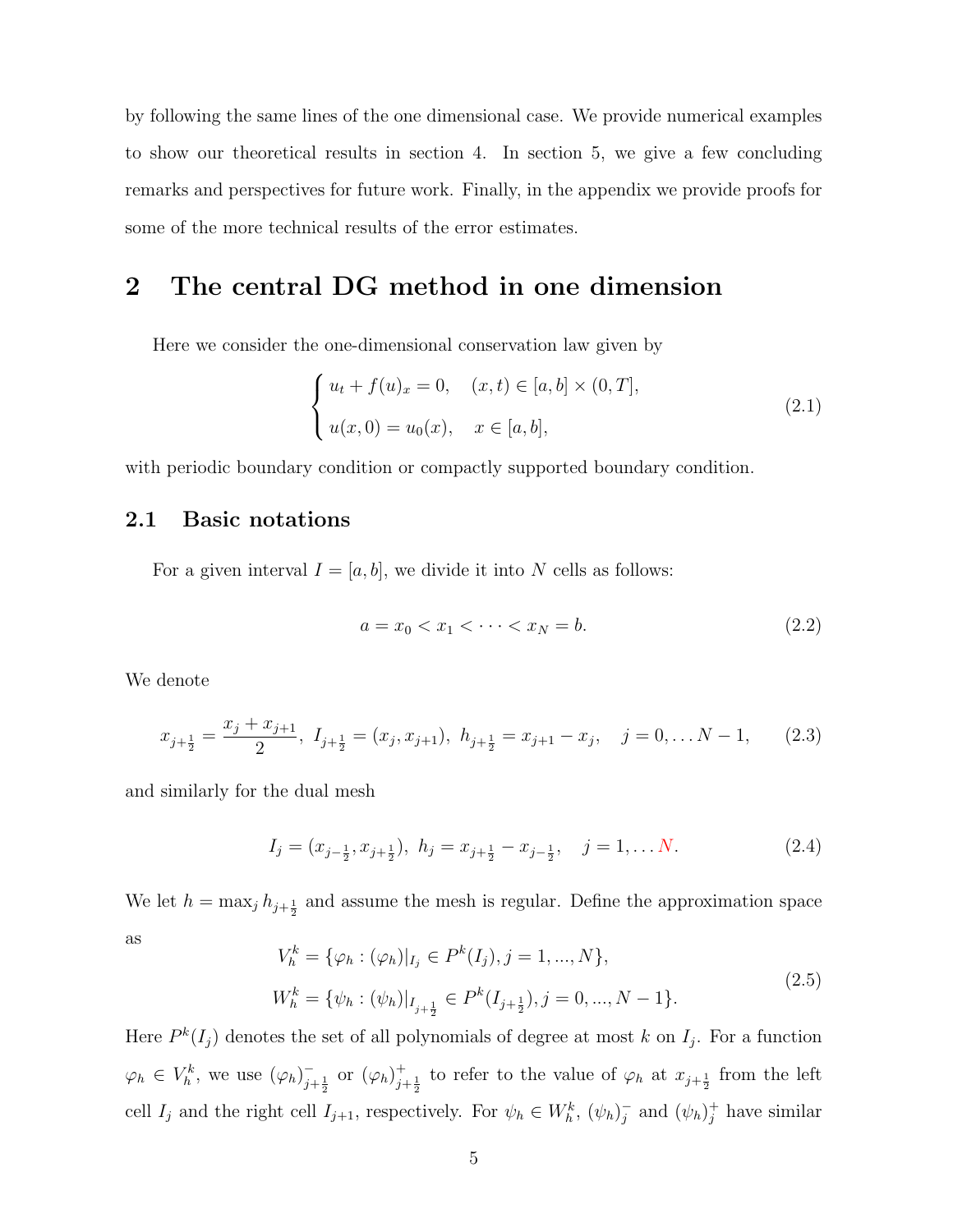meanings.  $[\varphi_h]$  or  $[\psi_h]$  is used to denote  $\varphi_h^+ - \varphi_h^ \frac{1}{h}$  or  $\psi_h^+ - \psi_h^ \bar{h}$ , i.e. the jump of  $\varphi_h$  or  $\psi_h$  at cell interfaces. We denote by  $C$  a positive constant independent of  $h$ , which may depend on the solution of the problem and other parameters. For our analysis, we need the uniform boundedness of  $f'$  and  $f''$ . We shall take this as an assumption for simplicity, although such boundedness can be shown a posteriori by the eventual boundedness of the numerical solution through the verification of the a priori assumptions at the end of section 2 and section 3. Similar to  $[16, 19]$  $[16, 19]$ , to emphasize the nonlinearity of the flux  $f(u)$ , we use  $C_*$  to denote a non-negative constant depending on the maximum of  $|f''|$ . We remark  $C_* = 0$  for linear fluxes  $f(u) = cu$  with a constant c.

### 2.2 The central DG scheme

We propose the following semi-discrete central DG scheme for periodic boundary condition: find  $u_h \in V_h^k$  and  $v_h \in W_h^k$ , such that for any  $\varphi_h \in V_h^k$  and  $\psi_h \in W_h^k$ ,

$$
\int_{I_j} (u_h)_t \varphi_h dx = \frac{1}{\tau_{max}} \int_{I_j} (v_h - u_h) \varphi_h dx + \int_{I_j} f(v_h) (\varphi_h)_x dx \n- (f(v_h) \varphi_h^-)_{j+\frac{1}{2}} + (f(v_h) \varphi_h^+)_{j-\frac{1}{2}},
$$
\n
$$
\int_{I_{j+\frac{1}{2}}} (v_h)_t \psi_h dx = \frac{1}{\tau_{max}} \int_{I_{j+\frac{1}{2}}} (u_h - v_h) \psi_h dx + \int_{I_{j+\frac{1}{2}}} f(u_h) (\psi_h)_x dx \n- (f(u_h) \psi_h^-)_{j+1} + (f(u_h) \psi_h^+)_j,
$$
\n(2.6b)

where  $\tau_{max}$  is an upper bound for the time step size due to the CFL restriction, that is,  $\tau_{max} = c \; h$  with a given constant CFL number c dictated by stability. For the initial condition, we simply take  $u_h(\cdot, 0) = \mathbb{P}_h u_0(\cdot), v_h(\cdot, 0) = \mathbb{Q}_h u_0(\cdot)$ , where  $\mathbb{P}_h$  and  $\mathbb{Q}_h$  are the  $L^2$  projections into  $V_h^k$  and  $W_h^k$ , respectively, and we have

<span id="page-5-0"></span>
$$
||u_0 - \mathbb{P}_h u_0||_{L^2(I_j)} \le Ch^{k+1} ||u_0||_{H^{k+1}(I_j)},
$$
  

$$
||u_0 - \mathbb{Q}_h u_0||_{L^2(I_{j+\frac{1}{2}})} \le Ch^{k+1} ||u_0||_{H^{k+1}(I_{j+\frac{1}{2}})}.
$$
\n
$$
(2.7)
$$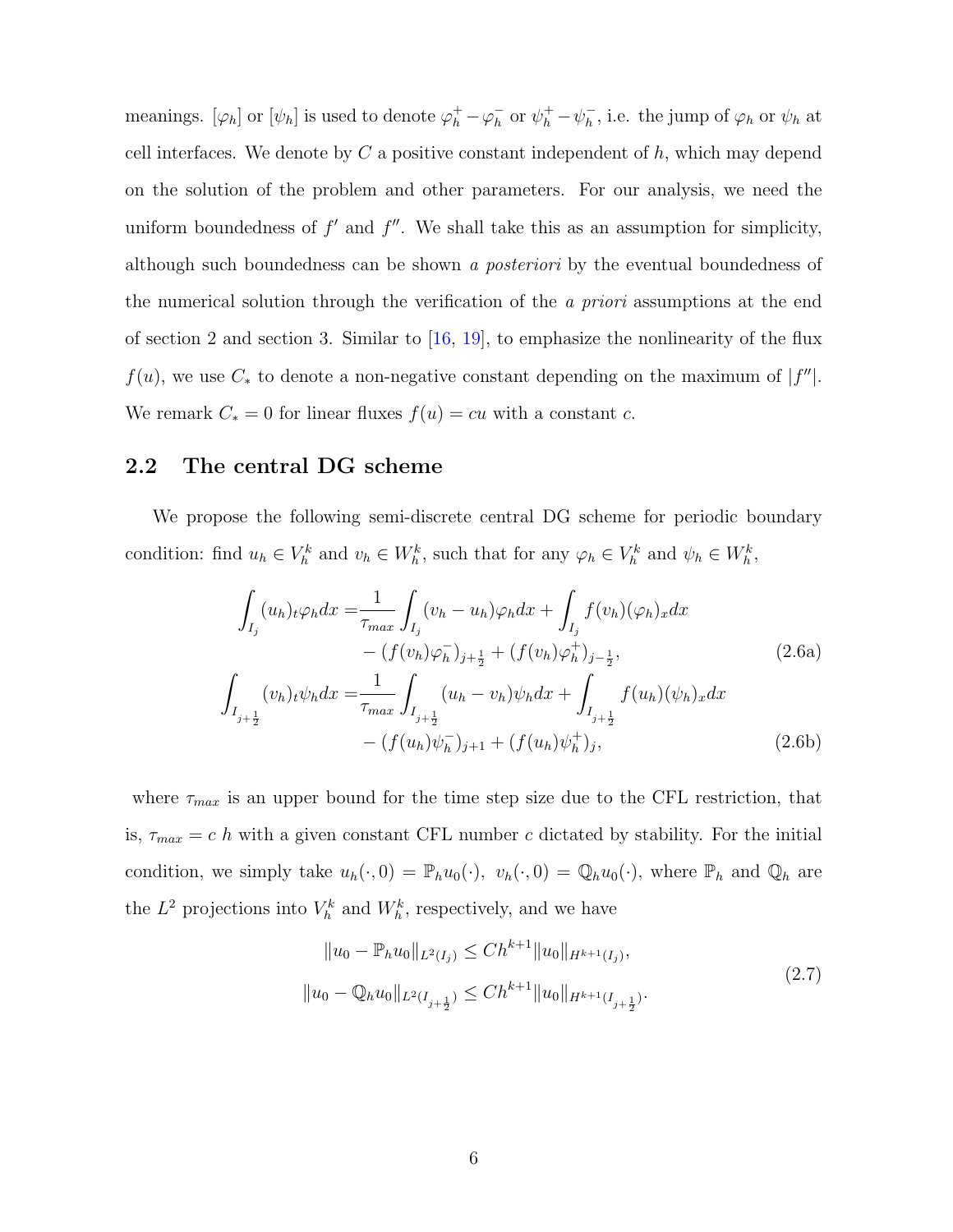#### 2.3 L  $2$  stability for the linear equation

In [\[10\]](#page-47-0), the following stability result is proved for this scheme if  $f(u)$  is linear. Without loss of generality, we take  $f(u) = u$ . Hence, we have

<span id="page-6-0"></span>
$$
\begin{cases} u_t + u_x = 0, \quad (x, t) \in [a, b] \times (0, T], \\ u(x, 0) = u_0(x), \quad x \in [a, b], \end{cases}
$$
 (2.8)

with periodic boundary condition.

<span id="page-6-1"></span>**Theorem 2.1.** The numerical solutions  $u_h$  and  $v_h$  of the CDG scheme [\(2.6\)](#page-5-0) for the equation [\(2.8\)](#page-6-0) have the following  $L^2$  stability property

$$
\frac{1}{2}\frac{d}{dt}\int_{a}^{b}(u_{h}^{2}+v_{h}^{2})dx=-\frac{1}{\tau_{max}}\int_{a}^{b}(v_{h}-u_{h})^{2}dx\leq 0.
$$
\n(2.9)

## **2.4** Optimal  $L^2$  error estimate

It is worth noting that the  $L^2$  stability for CDG scheme for nonlinear problem is generally not available [\[10\]](#page-47-0). But under the assumption of the smoothness of the exact solution, we can still get the error estimate of the nonlinear case. In this subsection, we show a priori  $L^2$  error estimate of the scheme  $(2.6)$  for the equation  $(2.1)$ .

Here and below, we use  $\|\cdot\|$  to denote the standard  $L^2$  norm. For the proof, we recall the classical inverse and trace inequalities [\[2\]](#page-46-3). For any  $w_h \in V_h^k$  or  $w_h \in W_h^k$ , there exists a positive constant  $C$  independent of  $w<sub>h</sub>$  and  $h$ , such that

<span id="page-6-2"></span>
$$
\|\partial_x w_h\| \le Ch^{-1} \|w_h\|, \|w_h\|_{\Gamma} \le Ch^{-\frac{1}{2}} \|w_h\|, \|w_h\|_{\infty} \le Ch^{-\frac{1}{2}} \|w_h\|,
$$
\n(2.10)

where  $\Gamma$  is the set of boundary points of all elements  $I_j$  or  $I_{j+\frac{1}{2}}$ .

First we introduce some notations. For the numerical solutions  $u_h$  and  $v_h$  of the CDG scheme  $(2.6)$  for equation  $(2.1)$ , we define

$$
\tilde{B}_j(u_h, v_h; \varphi_h; f, u) := \frac{1}{\tau_{max}} \int_{I_j} (v_h - u_h) \varphi_h dx + \int_{I_j} f'(u(x_j)) v_h(\varphi_h)_x \n- f'(u(x_j)) (v_h \varphi_h^-)_{j + \frac{1}{2}} + f'(u(x_j)) (v_h \varphi_h^+)_{j - \frac{1}{2}},
$$
\n(2.11)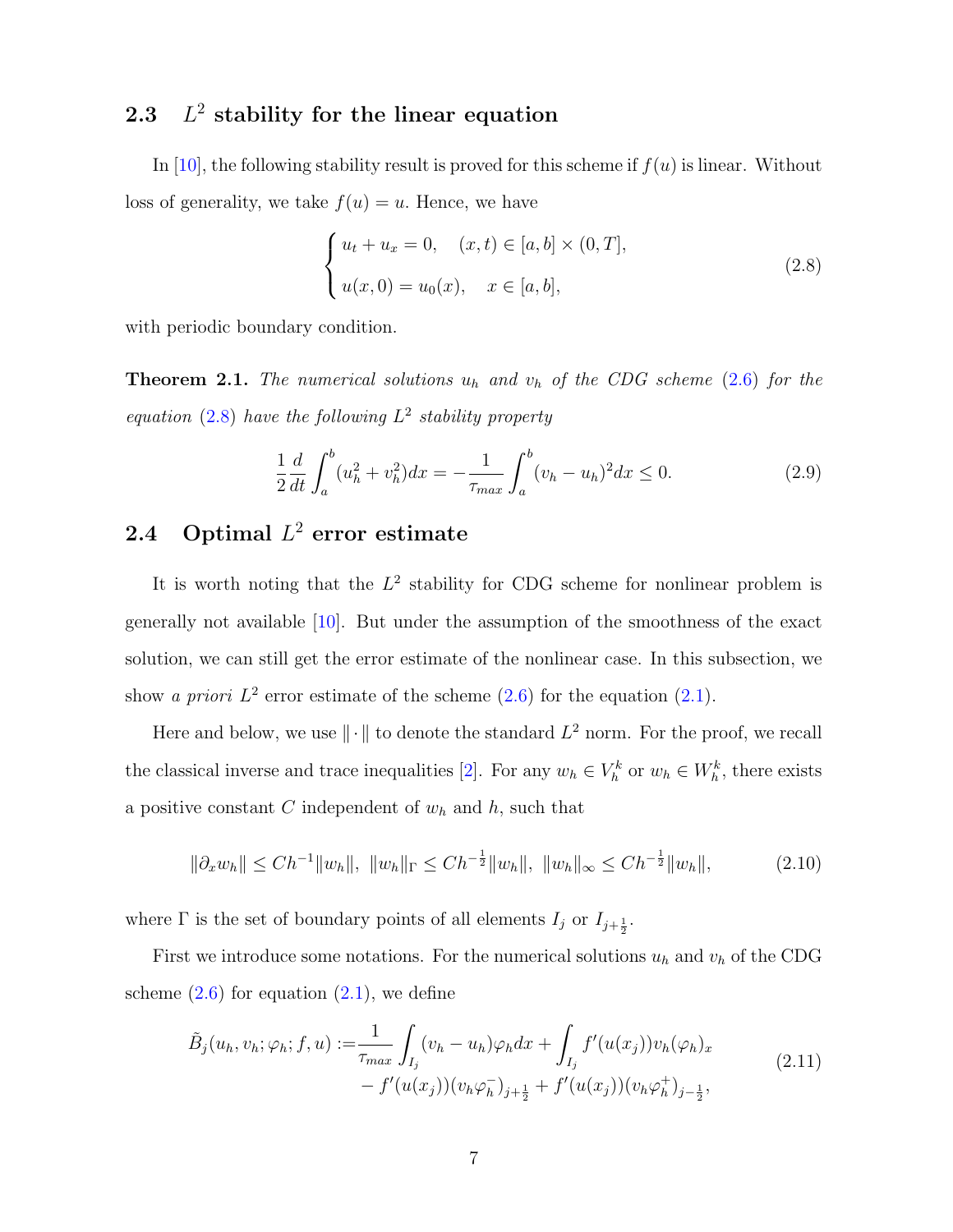$$
\hat{B}_{j+\frac{1}{2}}(u_h, v_h; \psi_h; f, u) := \frac{1}{\tau_{max}} \int_{I_{j+\frac{1}{2}}} (u_h - v_h) \psi_h dx + \int_{I_{j+\frac{1}{2}}} f'(u(x_{j+\frac{1}{2}})) u_h(\psi_h)_x \n- f'(u(x_{j+\frac{1}{2}})) (u_h \psi_h^-)_{j+1} + f'(u(x_{j+\frac{1}{2}})) (u_h \psi_h^+)_j,
$$
\n(2.12)

and

$$
B_j(u_h, v_h; \varphi_h, \psi_h) := \int_{I_j} (u_h)_t \varphi_h dx + \int_{I_{j+\frac{1}{2}}} (v_h)_t \psi_h dx - \frac{1}{\tau_{max}} \int_{I_j} (v_h - u_h) \varphi_h dx - \frac{1}{\tau_{max}} \int_{I_{j+\frac{1}{2}}} (u_h - v_h) \psi_h dx,
$$
\n(2.13)

Obviously, we have

<span id="page-7-0"></span>
$$
B_j(u_h, v_h; \varphi_h, \psi_h) = \int_{I_j} f(v_h)(\varphi_h)_x dx + \int_{I_{j+\frac{1}{2}}} f(u_h)(\psi_h)_x dx - (f(v_h)\varphi_h^-)_{j+\frac{1}{2}} + (f(v_h)\varphi_h^+)_{j-\frac{1}{2}} - (f(u_h)\psi_h^-)_{j+1} + (f(u_h)\psi_h^+)_j, \forall \varphi_h \in V_h^k, \psi_h \in W_h^k.
$$
\n(2.14)

It is also clear that the exact solution  $u$  of  $(2.1)$  satisfies

<span id="page-7-1"></span>
$$
B_j(u, u; \varphi_h, \psi_h) = \int_{I_j} f(u)(\varphi_h)_x dx + \int_{I_{j+\frac{1}{2}}} f(u)(\psi_h)_x dx - (f(u)\varphi_h^-)_{j+\frac{1}{2}} + (f(u)\varphi_h^+)_{j-\frac{1}{2}} - (f(u)\psi_h^-)_{j+1} + (f(u)\psi_h^+)_j, \forall \varphi_h \in V_h^k, \psi_h \in W_h^k.
$$
\n(2.15)

Subtracting  $(2.14)$  from  $(2.15)$ , we obtain the error equation

$$
B_j(u - u_h, u - v_h; \varphi_h, \psi_h) = \int_{I_j} (f(u) - f(v_h))(\varphi_h)_x dx + \int_{I_{j+\frac{1}{2}}} (f(u) - f(u_h))(\psi_h)_x dx
$$
  
 
$$
- ((f(u) - f(v_h))\varphi_h^-)_{j+\frac{1}{2}} + ((f(u) - f(v_h))\varphi_h^+)_{j-\frac{1}{2}}
$$
  
 
$$
- ((f(u) - f(u_h))\psi_h^-)_{j+1} + ((f(u) - f(u_h))\psi_h^+)_j
$$
  
 
$$
:= H_j(f; u, u_h, v_h; \varphi_h, \psi_h), \ \forall \varphi_h \in V_h^k, \psi_h \in W_h^k.
$$
 (2.16)

Summing over all  $j$ , the error equation becomes

$$
\sum_{j} B_j(u - u_h, u - v_h; \varphi_h, \psi_h) = \sum_{j} H_j(f; u, u_h, v_h; \varphi_h, \psi_h), \quad \forall \varphi_h \in V_h^k, \psi_h \in W_h^k.
$$
\n(2.17)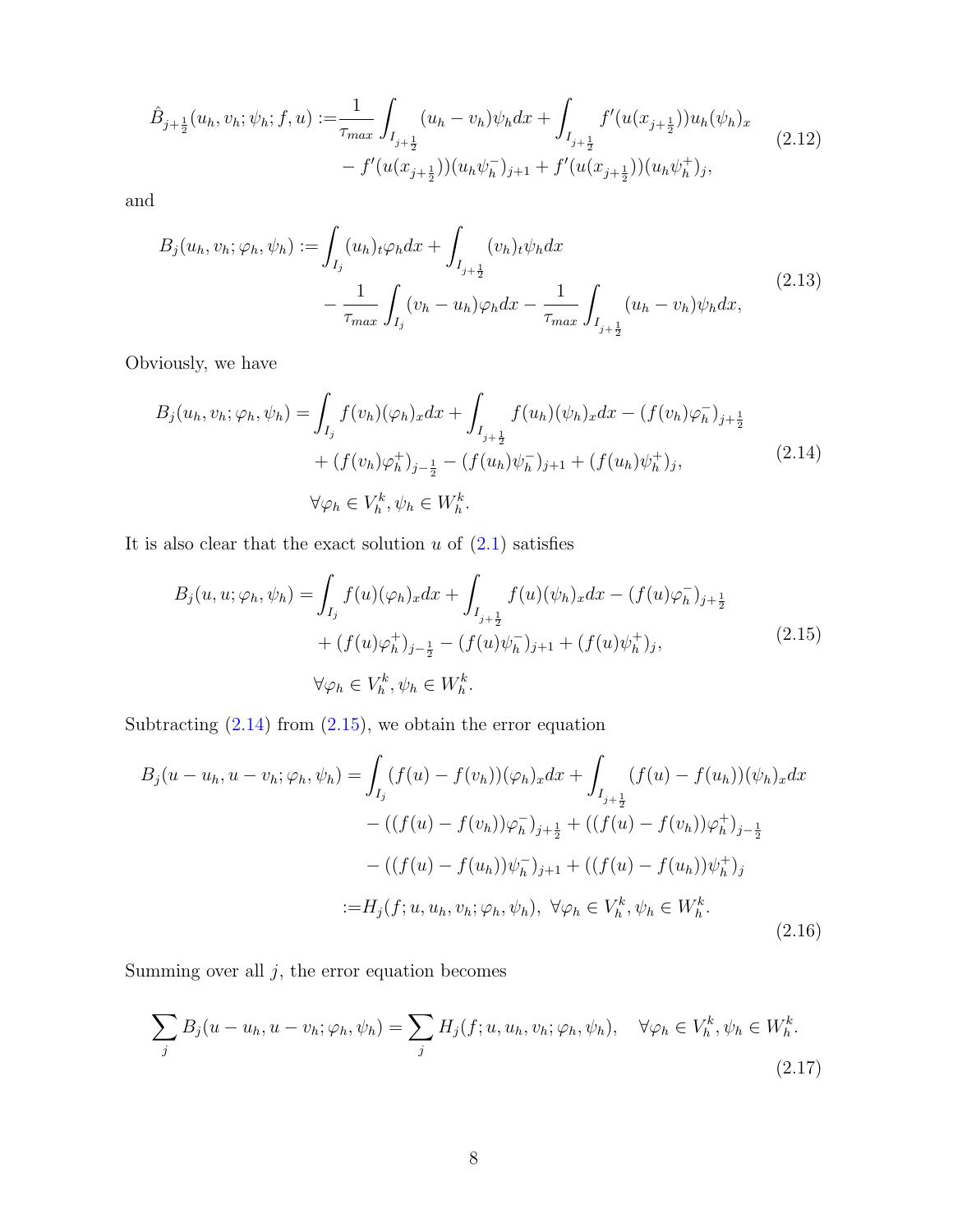### 2.4.1 Projection operators

Similar to [\[12\]](#page-47-1), we define  $\mathbb{P}_h^*$  and  $\mathbb{Q}_h^*$  as the following projections onto  $V_h^k$  and  $W_h^k$ respectively on uniform meshes. That is, for a given function  $w(x)$ , we define  $\mathbb{P}_h^* w \in V_h^k$ , such that  $\forall j$ ,

<span id="page-8-1"></span><span id="page-8-0"></span>
$$
\int_{I_j} \mathbb{P}_h^* w dx = \int_{I_j} w dx,
$$
\n(2.18a)

$$
\tilde{P}_h(\mathbb{P}_h^*w; \varphi_h; f, u)_j = \tilde{P}_h(w; \varphi_h; f, u)_j, \ \forall \varphi_h \in P^k(I_j), \tag{2.18b}
$$

where  $\tilde{P}_h(w; \varphi_h)_j$  is defined as follows

$$
\tilde{P}_h(w; \varphi_h; f, u)_j = \frac{1}{\tau_{max}} \left( \int_{x_{j-\frac{1}{2}}}^{x_j} w(x + \frac{h}{2}) \varphi_h dx + \int_{x_j}^{x_{j+\frac{1}{2}}} w(x - \frac{h}{2}) \varphi_h dx - \int_{x_{j-\frac{1}{2}}}^{x_{j+\frac{1}{2}}} w(x) \varphi_h dx \right) \n+ \int_{x_{j-\frac{1}{2}}}^{x_j} f'(u(x_j)) w(x + \frac{h}{2}) (\varphi_h)_x dx \n+ \int_{x_j}^{x_{j+\frac{1}{2}}} f'(u(x_j)) w(x - \frac{h}{2}) (\varphi_h)_x dx \n- f'(u(x_j)) w(x_j) (\varphi_h(x_{j+\frac{1}{2}}^-) - \varphi_h(x_{j-\frac{1}{2}}^+)).
$$
\n(2.19)

Similarly, we define  $\mathbb{Q}_h^* w \in W_h^k$ , such that  $\forall j$ ,

$$
\int_{I_{j+\frac{1}{2}}} \mathbb{Q}_h^* w dx = \int_{I_{j+\frac{1}{2}}} w dx, \tag{2.20a}
$$

$$
\tilde{Q}_h(\mathbb{Q}_h^*w; \psi_h; f, u)_{j+\frac{1}{2}} = \tilde{Q}_h(w; \psi_h; f, u)_{j+\frac{1}{2}}, \ \forall \psi_h \in P^k(I_{j+\frac{1}{2}}), \tag{2.20b}
$$

where  $\tilde{Q}_h(w; \psi_h)_{j+\frac{1}{2}}$  is defined as follows

$$
\tilde{Q}_{h}(w; \varphi_{h}; f, u)_{j+\frac{1}{2}} = \frac{1}{\tau_{max}} \left( \int_{x_{j}}^{x_{j+\frac{1}{2}}} w(x + \frac{h}{2}) \psi_{h} dx + \int_{x_{j+\frac{1}{2}}}^{x_{j+1}} w(x - \frac{h}{2}) \psi_{h} dx - \int_{x_{j}}^{x_{j+1}} w(x) \psi_{h} dx \right) \n+ \int_{x_{j}}^{x_{j+\frac{1}{2}}} f'(u(x_{j+\frac{1}{2}})) w(x + \frac{h}{2}) (\psi_{h})_{x} dx \n+ \int_{x_{j+\frac{1}{2}}}^{x_{j+1}} f'(u(x_{j+\frac{1}{2}})) w(x - \frac{h}{2}) (\varphi_{h})_{x} dx \n- f'(u(x_{j+\frac{1}{2}})) w(x_{j+\frac{1}{2}}) (\varphi_{h}(x_{j+1}^{-}) - \varphi_{h}(x_{j}^{+})).
$$
\n(2.21)

Next, we will discuss the properties of the projections  $\mathbb{P}_h^*$  and  $\mathbb{Q}_h^*$ . Without loss of generality we will only consider  $\mathbb{P}_h^*$ . The equation [\(2.18a\)](#page-8-0) is required by conservation.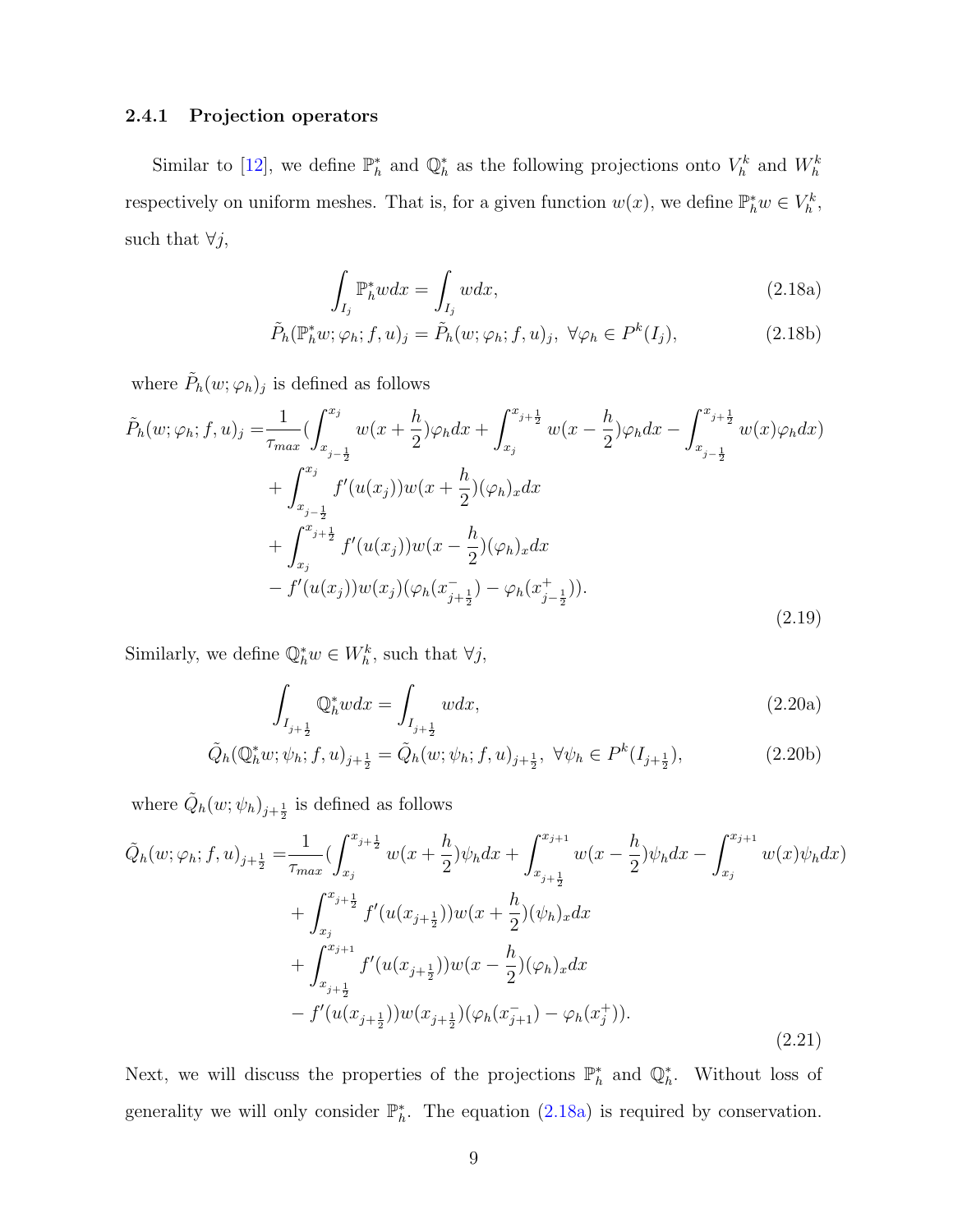Note that  $\tilde{P}_h(w; \varphi_h; f, u)_j = 0$  for  $\forall w$  when  $\varphi_h$  is a constant, so [\(2.18b\)](#page-8-1) alone misses one condition which is provided by [\(2.18a\)](#page-8-0). The following lemma gives the existence and uniqueness of the special projection  $\mathbb{P}_h^*$ .

<span id="page-9-2"></span>**Lemma 2.1.** The projection  $\mathbb{P}_h^*$  defined by [\(2.18\)](#page-8-1) exists and is unique for any smooth function  $w(x)$ , and the following inequality holds

$$
\|\mathbb{P}_h^* w\| \le C \|w\|_\infty,\tag{2.22}
$$

for all k. The positive constant C depends on k, the bound of  $f'(u)$ , the constant c in the scheme  $(2.6)$  and is independent of h and w.

Proof. The proof of this lemma is given in Appendix [A.1.](#page-33-0)  $\Box$ 

Since  $\mathbb{P}_h^*$  and  $\mathbb{Q}_h^*$  are k-th degree polynomial preserving local projections, standard approximation theory  $[2]$  implies, for smooth function  $w$ ,

<span id="page-9-0"></span>
$$
\|\mathbb{P}_h^* w - w\| + h \|\mathbb{P}_h^* w - w\|_{\infty} + h^{\frac{1}{2}} \|\mathbb{P}_h^* w - w\|_{\Gamma} \le C h^{k+1} \|u\|_{H^{k+1}([a,b])},
$$
  

$$
\|\mathbb{Q}_h^* w - w\| + h \|\mathbb{Q}_h^* w - w\|_{\infty} + h^{\frac{1}{2}} \|\mathbb{Q}_h^* w - w\|_{\Gamma} \le C h^{k+1} \|u\|_{H^{k+1}([a,b])},
$$
\n(2.23)

Besides the standard approximation results [\(2.23\)](#page-9-0), the special projections  $\mathbb{P}_h^*$  and  $\mathbb{Q}_h^*$ also have the following superconvergence result.

<span id="page-9-1"></span>**Proposition 2.1.** For  $k = 0, 1, ..., 8$ , assume that u is a  $(k + 1)$ -th degree polynomial function in  $P^{k+1}([a, b])$ . For a uniform partition on the interval  $[a, b]$ , set  $u_I = \mathbb{P}_h^* u \in V_h^k$ and  $v_I = \mathbb{Q}_h^* u \in W_h^k$ , Then we have

$$
|\tilde{B}_j(u_I - u, v_I - u; \varphi_h; f, u)| \le Ch^{2k+3} + C \|\varphi_h\|_{L^2(I_j)}^2, \ \forall \varphi_h \in P^k(I_j)
$$
  

$$
|\hat{B}_{j+\frac{1}{2}}(u_I - u, v_I - u; \psi_h; f, u)| \le Ch^{2k+3} + C \|\psi_h\|_{L^2(I_{j+\frac{1}{2}})}^2, \ \forall \psi_h \in P^k(I_{j+\frac{1}{2}}).
$$
\n(2.24)

Proof. The proof of this proposition is given in Appendix [A.2.](#page-38-0)

#### $\Box$

### $2.4.2$  A priori  $L^2$  error estimates

**Theorem 2.2.** For  $k = 0, 1, ..., 8$ , let  $u(\cdot, t)$  be the exact solution of equation [\(2.1\)](#page-4-0), which is sufficiently smooth with bounded derivatives, and assume  $f \in C^2$  with bounded  $f'(u)$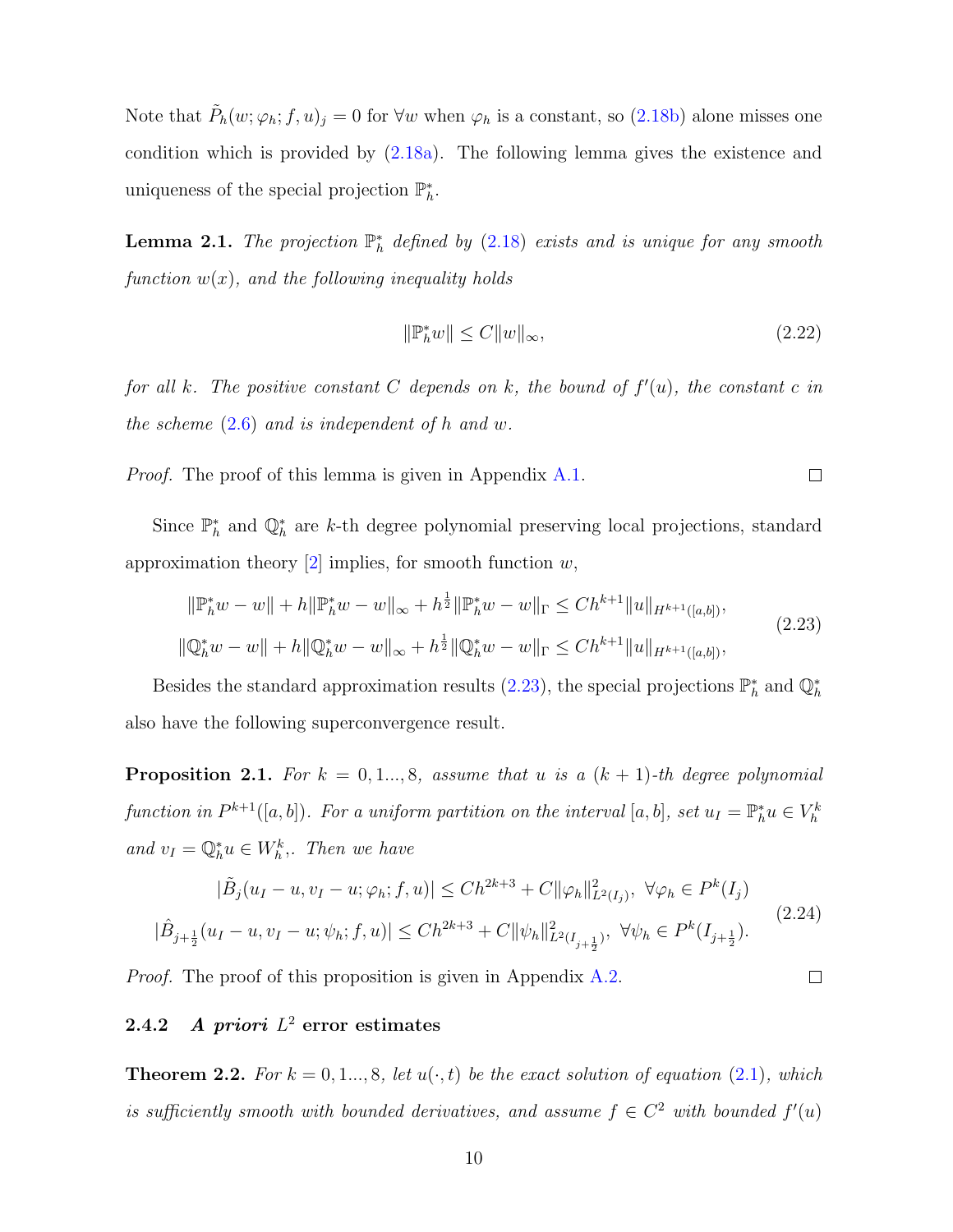and  $f''(u)$ . The numerical solutions  $u_h$  and  $v_h$  of the CDG scheme [\(2.6\)](#page-5-0) using uniform meshes satisfies the following  $L^2$  error estimate

<span id="page-10-1"></span>
$$
||u(\cdot,T) - u_h(\cdot,T)||^2 + ||u(\cdot,T) - v_h(\cdot,T)||^2 \le Ch^{2k+2},
$$
\n(2.25)

where k is the polynomial degree in the finite element spaces  $V_h^k$  and  $W_h^k$ , and the constant C depends on k, the final time T,  $||u||_{H^{k+2}}$  and the bounds on the derivatives  $|f^m|$ ,  $m =$ 1, 2, but is independent of the mesh size h. Here  $||u||_{H^{k+2}}$  is the maximum  $(k + 2)$ -th order Sobolev norm of u over time in  $[0, T]$ . For  $k = 0$  we need  $f(u)$  to be linear, i.e.  $f(u) = cu.$ 

*Proof.* Let  $e_u = u - u_h$ ,  $e_v = u - v_h$  be the error between the numerical and exact solutions. To deal with the nonlinearity of  $f(u)$ , we would like to first make the a priori assumption that, for small enough  $h$ , we have

<span id="page-10-0"></span>
$$
||u - u_h|| \leq Ch^{\frac{3}{2}}, \ ||u - v_h|| \leq Ch^{\frac{3}{2}}, \tag{2.26}
$$

which also establishes the Lipschitz continuity of the right-hand side of the method of lines semi-discrete ordinary differential equation system, hence the very existence of  $u<sub>h</sub>$ and  $v_h$ . By the interpolation property, we then have

$$
||e_u||_{\infty} \le Ch \quad \text{and} \quad ||\mathbb{P}_h^* u - u_h||_{\infty} \le Ch,
$$
  

$$
||e_v||_{\infty} \le Ch \quad \text{and} \quad ||\mathbb{Q}_h^* u - u_h||_{\infty} \le Ch.
$$
  
(2.27)

This assumption is not necessary for linear f. We will verify this assumption for  $k \geq 1$ later.

By taking

$$
\varphi_h = \mathbb{P}_h^* u - u_h, \ \psi_h = \mathbb{Q}_h^* u - v_h, \varphi^e = \mathbb{P}_h^* u - u, \ \psi^e = \mathbb{Q}_h^* u - u,
$$
 (2.28)

we obtain the energy equality

$$
\sum_{j} B_j(\varphi_h - \varphi^e, \psi_h - \psi^e; \varphi_h, \psi_h) = \sum_{j} H_j(f; u, u_h, v_h; \varphi_h, \psi_h).
$$
 (2.29)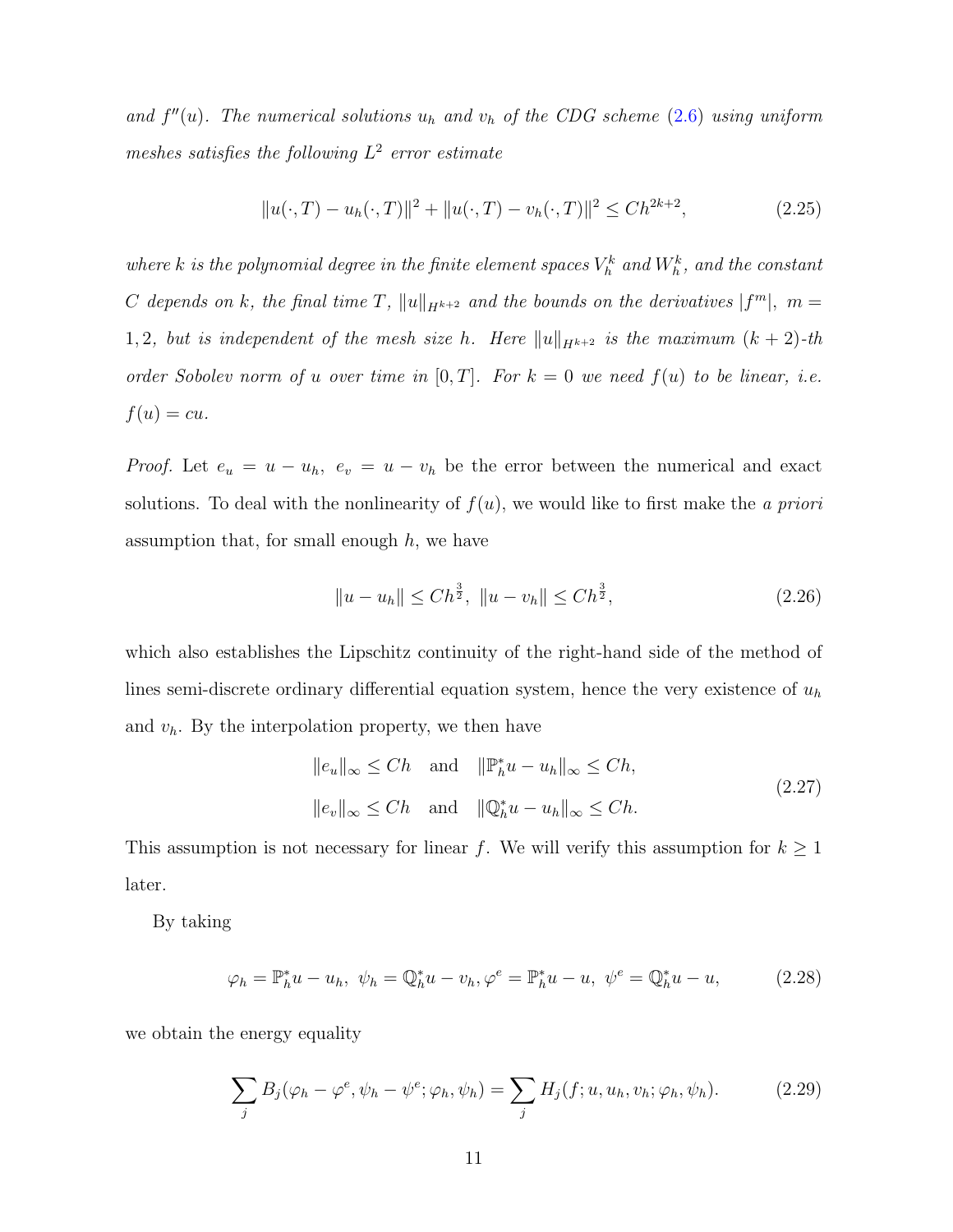From the definition of  $B_j$ , we can obtain

<span id="page-11-0"></span>
$$
\sum_{j} B_{j}(\varphi_{h}, \psi_{h}; \varphi_{h}, \psi_{h}) = \sum_{j} B_{j}(\varphi^{e}, \psi^{e}; \varphi_{h}, \psi_{h}) + \sum_{j} H_{j}(f; u, u_{h}, v_{h}; \varphi_{h}, \psi_{h})
$$
  
\n
$$
= \sum_{j} \int_{I_{j}} (\psi^{e})_{t} \varphi_{h} dx + \sum_{j} \int_{I_{j+\frac{1}{2}}} (\varphi^{e})_{t} \psi_{h} dx
$$
  
\n
$$
- \sum_{j} \frac{1}{\tau_{max}} \int_{I_{j}} (\psi^{e} - \varphi^{e}) \varphi_{h} dx - \sum_{j} \frac{1}{\tau_{max}} \int_{I_{j+\frac{1}{2}}} (\varphi^{e} - \psi^{e}) \psi_{h} dx
$$
  
\n
$$
+ \sum_{j} \int_{I_{j}} (f(u) - f(v_{h})) (\varphi_{h})_{x} dx + \sum_{j} ((f(u) - f(v_{h})) [\varphi_{h}])_{j+\frac{1}{2}}
$$
  
\n
$$
+ \sum_{j} \int_{I_{j+\frac{1}{2}}} (f(u) - f(u_{h})) (\psi_{h})_{x} dx + \sum_{j} ((f(u) - f(u_{h})) [\psi_{h}])_{j}.
$$
  
\n(2.30)

For the left-hand side of  $(2.30)$ , we follow the  $L^2$  stability proof in Theorem [2.1](#page-6-1) for linear case to conclude

<span id="page-11-1"></span>
$$
\sum_{j} B_j(\varphi_h, \psi_h; \varphi_h, \psi_h) = \frac{1}{2} \frac{d}{dt} \int_a^b (\varphi_h^2 + \psi_h^2) dx + \frac{1}{\tau_{max}} \int_a^b (\varphi_h - \psi_h)^2 dx. \tag{2.31}
$$

Similar to  $[19]$  and  $[16]$ , to deal with the nonlinear part of  $(2.30)$  we would like to use the following Taylor expansions:

$$
f(u) - f(u_h) = f'(u)\varphi_h - f'(u)\varphi^e - \frac{1}{2}f''_u(\varphi_h - \varphi^e)^2,
$$
  

$$
f(u) - f(v_h) = f'(u)\psi_h - f'(u)\psi^e - \frac{1}{2}f''_v(\psi_h - \psi^e)^2,
$$
 (2.32)

where  $f''_u$  and  $f''_v$  are the mean values. These imply the following representation,

$$
\sum_{j} B_{j}(\varphi^{e}, \psi^{e}; \varphi_{h}, \psi_{h}) + \sum_{j} H_{j}(f; u, u_{h}, v_{h}; \varphi_{h}, \psi_{h})
$$
  
=L + N<sub>1</sub> + N<sub>2</sub> + N<sub>3</sub> + N<sub>4</sub>, (2.33)

where

$$
L = \sum_{j} \int_{I_j} (\psi^e)_t \varphi_h dx + \sum_{j} \int_{I_{j+\frac{1}{2}}} (\varphi^e)_t \psi_h dx,
$$
  
\n
$$
N_1 = -\sum_{j} \frac{1}{\tau_{max}} \int_{I_j} (\psi^e - \varphi^e) \varphi_h dx - \sum_{j} \int_{I_j} f'(u) \psi^e(\varphi_h)_x dx - \sum_{j} (f'(u) \psi^e[\varphi_h])_{j+\frac{1}{2}},
$$
  
\n
$$
N_2 = -\sum_{j} \frac{1}{\tau_{max}} \int_{I_{j+\frac{1}{2}}} (\varphi^e - \psi^e) \psi_h dx - \sum_{j} \int_{I_{j+\frac{1}{2}}} f'(u) \varphi^e(\psi_h)_x dx - \sum_{j} (f'(u) \varphi^e[\psi_h])_j,
$$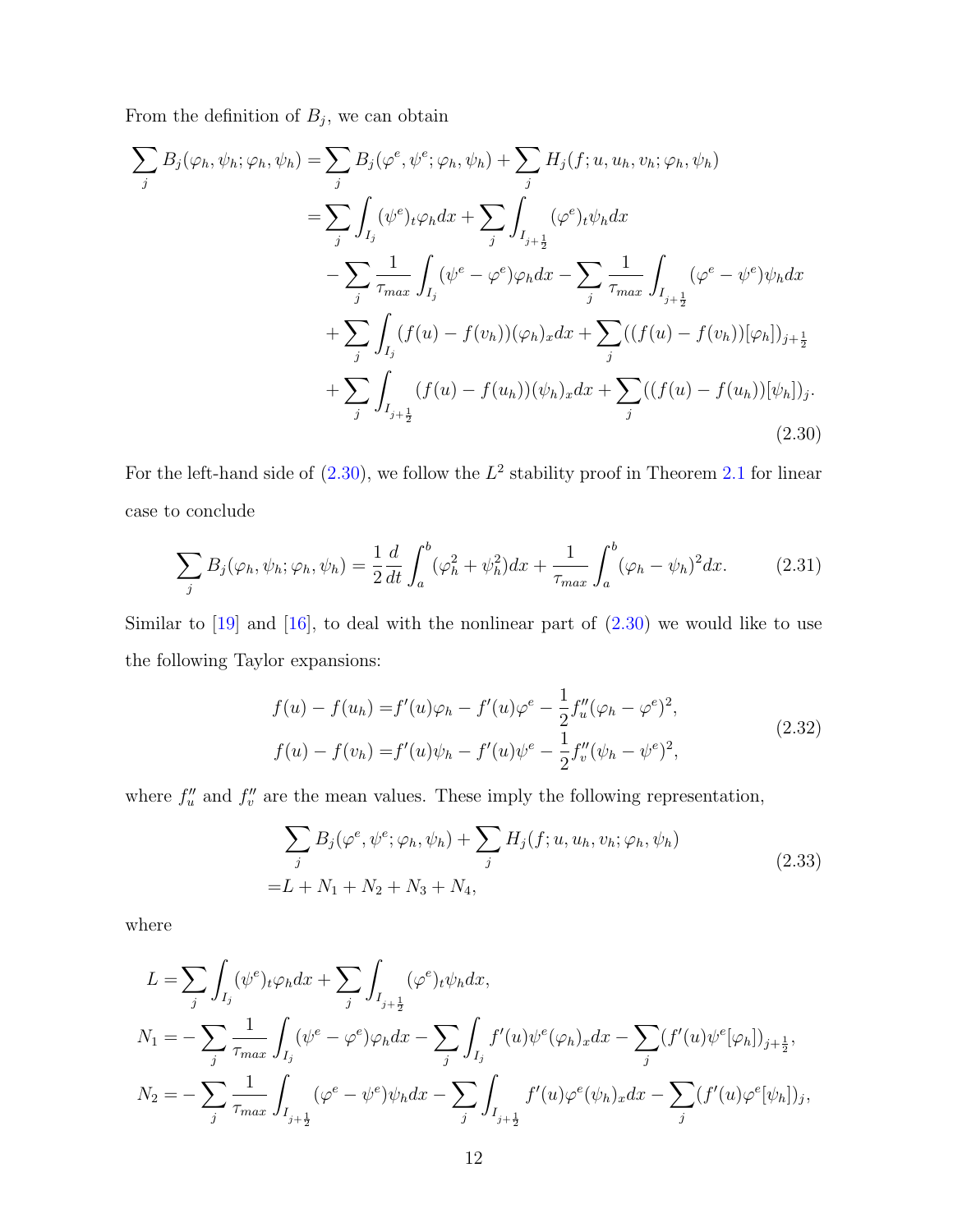$$
N_3 = \sum_{j} \int_{I_j} f'(u)\psi_h(\varphi_h)_x dx + \sum_{j} (f'(u)\psi_h[\varphi_h])_{j+\frac{1}{2}} + \sum_{j} \int_{I_{j+\frac{1}{2}}} f'(u)\varphi_h(\psi_h)_x dx + \sum_{j} (f'(u)\varphi_h[\psi_h])_j, N_4 = -\frac{1}{2} \Big( \sum_{j} \int_{I_j} f''_v(\psi_h - \psi^e)^2(\varphi_h)_x dx + \sum_{j} \int_{I_{j+\frac{1}{2}}} f''_u(\varphi_h - \varphi^e)^2(\psi_h)_x dx + \sum_{j} (f''_v(\psi_h - \psi^e)^2[\varphi_h])_{j+\frac{1}{2}} + \sum_{j} (f''_u(\varphi_h - \varphi^e)^2[\psi_h])_j \Big).
$$

By Young's inequality and [\(2.23\)](#page-9-0), we have

<span id="page-12-1"></span>
$$
L \le C(||\varphi_h||^2 + ||\psi_h||^2) + Ch^{2k+2}||u||_{H^{k+1}([a,b])}^2.
$$
\n(2.34)

Next we estimate the nonlinear part. First for the  $N_1$  term, we can rewrite it in the form

$$
N_{1} = -\sum_{j} \frac{1}{\tau_{max}} \int_{I_{j}} (\psi^{e} - \varphi^{e}) \varphi_{h} dx - \sum_{j} \int_{I_{j}} f'(u(x_{j})) \psi^{e}(\varphi_{h})_{x} dx
$$
  

$$
- \sum_{j} (f'(u(x_{j})) \psi^{e}[\varphi_{h}])_{j+\frac{1}{2}} + \sum_{j} \int_{I_{j}} (f'(u(x_{j})) - f'(u)) \psi^{e}(\varphi_{h})_{x} dx
$$
  

$$
- \sum_{j} (f'(u(x_{j})) - f'(u)) \psi^{e}[\varphi_{h}])_{j+\frac{1}{2}}
$$
  

$$
= - \sum_{j} \tilde{B}_{j}(\varphi^{e}, \psi^{e}; \varphi_{h}) + \sum_{j} \int_{I_{j}} (f'(u(x_{j})) - f'(u)) \psi^{e}(\varphi_{h})_{x} dx
$$
  

$$
- \sum_{j} (f'(u(x_{j})) - f'(u)) \psi^{e}[\varphi_{h}])_{j+\frac{1}{2}}.
$$

By the inequality in [\(2.10\)](#page-6-2), [\(2.23\)](#page-9-0) and  $|| f'(u(x_j)) - f'(u) ||_{L^{\infty}(I_j)} = O(h)$ , we have

$$
N_1 \leq -\sum_{j} \tilde{B}_j(\varphi^e, \psi^e; \varphi_h; f, u) + C_* \|\varphi_h\|^2 + C_* h^{2k+2} \|u\|_{H^{k+1}([a,b])}^2.
$$
 (2.35)

For  $\tilde{B}_j(\varphi^e, \psi^e; \varphi_h; f, u)$ , let  $\hat{u}_I$  be the Taylor polynomial of order  $k + 1$  of u near  $x_j$  i.e.  $\hat{u}_I^j = \sum_{i=0}^{k+1}$ 1  $\frac{1}{i!}u^{(i)}(x_j)(x-x_j)^i$ ,  $x \in (x_{j-1}, x_{j+1})$ . Let  $r_u$  denote the residual term i.e.  $r_u^j = u - \hat{u}_I^j$ . Recalling the Bramble-Hilbert lemma [\[2\]](#page-46-3), we have

<span id="page-12-0"></span>
$$
||r_u^j||_{L^{\infty}(I_j)} \le Ch^{k + \frac{3}{2}}|u|_{H^{k+2}(I_j)}.
$$
\n(2.36)

Then we rewrite  $\varphi^e$  and  $\psi^e$ 

$$
\varphi^e = \mathbb{P}_h^* u - u = \mathbb{P}_h^* \widehat{u}_I^j - \widehat{u}_I^j + \mathbb{P}_h^* r_u^j - r_u^j,
$$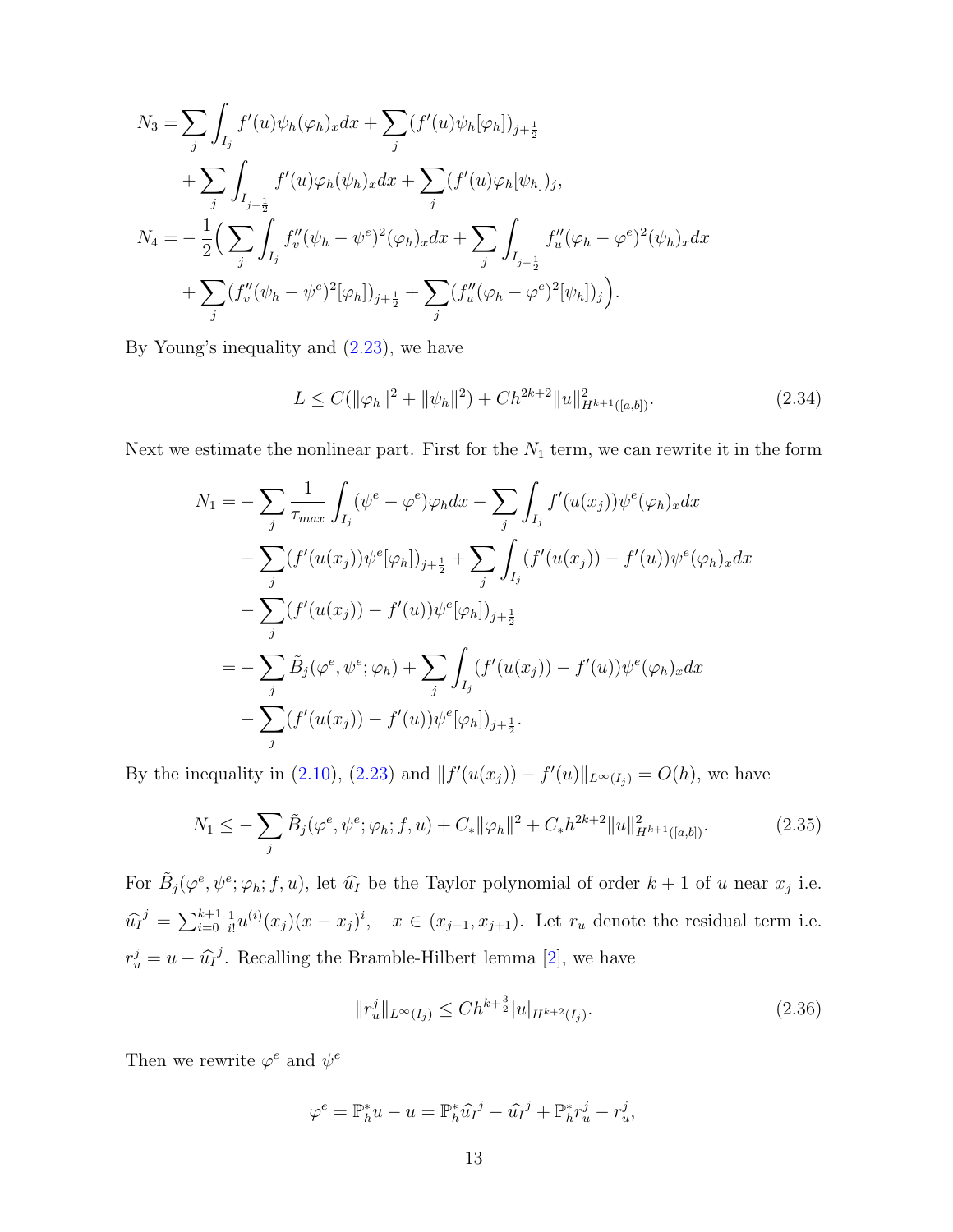$$
\psi^{e} = \mathbb{Q}_{h}^{*} u - u = \mathbb{Q}_{h}^{*} \widehat{u}_{I}^{j} - \widehat{u}_{I}^{j} + \mathbb{Q}_{h}^{*} r_{u}^{j} - r_{u}^{j}.
$$
\n(2.37)

Hence, using Proposition [2.1,](#page-9-1) we have

$$
\tilde{B}_{j}(\varphi^{e}, \psi^{e}; \varphi_{h}; f, u) = \tilde{B}_{j}(\varphi^{e}, \psi^{e}; \varphi_{h}; f, u) \n= \tilde{B}_{j}(\mathbb{P}_{h}^{*}\hat{u}_{I}^{j} - \hat{u}_{I}^{j} + \mathbb{P}_{h}^{*}r_{u}^{j} - r_{u}^{j}, \mathbb{Q}_{h}^{*}\hat{u}_{I}^{j} - \hat{u}_{I}^{j} + \mathbb{Q}_{h}^{*}r_{u}^{j} - r_{u}^{j}; \varphi_{h}; f, u) \n= \tilde{B}_{j}(\mathbb{P}_{h}^{*}\hat{u}_{I}^{j} - \hat{u}_{I}^{j}, \mathbb{Q}_{h}^{*}\hat{u}_{I}^{j} - \hat{u}_{I}^{j}; \varphi_{h}; f, u) \n+ \tilde{B}_{j}(\mathbb{P}_{h}^{*}r_{u}^{j} - r_{u}^{j}, \mathbb{Q}_{h}^{*}r_{u}^{j} - r_{u}^{j}; \varphi_{h}; f, u) \n= \tilde{B}_{j}(\mathbb{P}_{h}^{*}r_{u}^{j} - r_{u}^{j}, \mathbb{Q}_{h}^{*}r_{u}^{j} - r_{u}^{j}; \varphi_{h}; f, u) + Ch^{2k+3} + C \|\varphi_{h}\|_{L^{2}(I_{j})}^{2}.
$$
\n(2.38)

Therefore, by using Young's inequality,  $(2.23)$ , the inequality in  $(2.10)$  and  $(2.36)$ , we have

$$
-\sum_{j} \tilde{B}_{j}(\varphi^{e}, \psi^{e}; \varphi_{h}; f, u) \leq Ch^{2k+2} |u|_{H^{k+2}([a,b])} + C \|\varphi_{h}\|^{2}.
$$
 (2.39)

Hence, for  $\mathcal{N}_1$  we have

<span id="page-13-0"></span>
$$
N_1 \le (C + C_*) \|\varphi_h\|^2 + (C + C_*) h^{2k+2} \|u\|_{H^{k+2}([a,b])}^2.
$$
\n(2.40)

Similarly, for  $\mathcal{N}_2$  we have

<span id="page-13-1"></span>
$$
N_2 \le (C + C_*) \|\psi_h\|^2 + (C + C_*)h^{2k+2} \|u\|_{H^{k+2}([a,b])}^2.
$$
\n(2.41)

The  $N_3$  term can be rewritten as the following form

<span id="page-13-2"></span>
$$
N_3 = \sum_{j} \left( \int_{x_j}^{x_{j+\frac{1}{2}}} f'(u)(\psi_h \varphi_h)_x dx + \int_{x_{j+\frac{1}{2}}}^{x_{j+1}} f'(u)(\psi_h \varphi_h)_x dx \right) + \sum_{j} (f'(u)\psi_h[\varphi_h])_{j+\frac{1}{2}} + \sum_{j} (f'(u)\varphi_h[\psi_h])_j = \sum_{j} \left( (f'(u)\psi_h \varphi_h^-)_{j+\frac{1}{2}} - (f'(u)\varphi_h \psi_h^+)_j + (f'(u)\varphi_h \psi_h^-)_{j+1} \right. - (f'(u)\psi_h \varphi_h^+)_{j+\frac{1}{2}} + (f'(u)\psi_h[\varphi_h])_{j+\frac{1}{2}} + (f'(u)\varphi_h[\psi_h])_j \right) - \sum_{j} \int_{x_j}^{x_{j+1}} (f'(u))_x \psi_h \varphi_h dx = - \sum_{j} \int_{x_j}^{x_{j+1}} (f'(u))_x \psi_h \varphi_h dx \leq C \|\psi_h\| \|\varphi_h\| \leq C (\|\psi_h\|^2 + \|\varphi_h\|^2).
$$
 (2.42)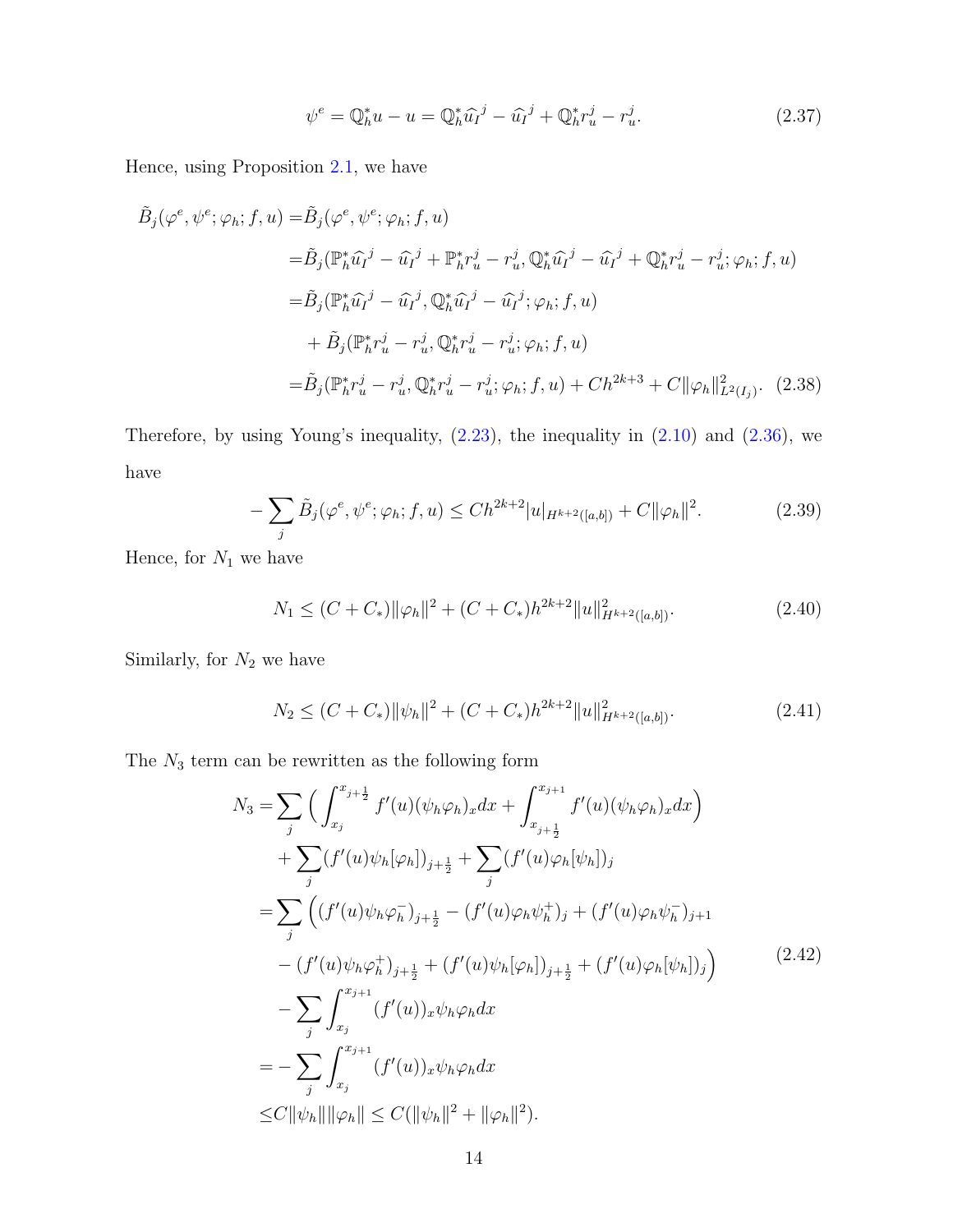$N_4$  is the high order term in Taylor expansion, it is easy to show that

<span id="page-14-0"></span>
$$
N_4 \leq C_* h^{-1} (||e_v||_{\infty} ||e_v|| ||\varphi_h|| + ||e_u||_{\infty} ||e_u|| ||\psi_h||)
$$
  
\n
$$
\leq C_* h^{-1} (||e_v||_{\infty} (||\varphi_h|| ||\psi_h|| + ||\varphi_h|| ||\psi^e||) + ||e_v||_{\infty} (||\psi_h|| ||\varphi_h|| + ||\psi_h|| ||\varphi^e||))
$$
  
\n
$$
\leq C_* (h^{-1} ||e_v||_{\infty} + h^{-1} ||e_u||_{\infty} ) (||\varphi_h||^2 + ||\psi_h||^2)
$$
  
\n
$$
+ C_* (h^{-1} ||e_v||_{\infty} + h^{-1} ||e_u||_{\infty} ) h^{2k+2} ||u||_{H^{k+1}([a,b])}^2.
$$
\n(2.43)

Hence, combining [\(2.34\)](#page-12-1), [\(2.40\)](#page-13-0), [\(2.41\)](#page-13-1), [\(2.42\)](#page-13-2), [\(2.43\)](#page-14-0), [\(2.31\)](#page-11-1), we obtain from [\(2.30\)](#page-11-0)

$$
\frac{1}{2}\frac{d}{dt}\int_{a}^{b}(\varphi_{h}^{2}+\psi_{h}^{2})dx \leq (C+C_{*}(h^{-1}||e_{v}||_{\infty}+h^{-1}||e_{u}||_{\infty}))(\|\varphi_{h}\|^{2}+ \|\psi_{h}\|^{2})
$$
\n
$$
+(C+C_{*}(h^{-1}||e_{v}||_{\infty}+h^{-1}||e_{u}||_{\infty}))h^{2k+2}||u||_{H^{k+2}([a,b])}^{2}.
$$
\n(2.44)

When  $k \ge 1$ , by using *a priori* assumption [\(2.26\)](#page-10-0) we have

$$
\frac{1}{2}\frac{d}{dt}\int_{a}^{b}(\varphi_{h}^{2}+\psi_{h}^{2})dx \leq (C+C_{*})(\|\varphi_{h}\|^{2}+\|\psi_{h}\|^{2})+(C+C_{*})h^{2k+2}\|u\|_{H^{k+2}([a,b])}^{2}.
$$
\n(2.45)

Finally, by Gronwall's inequality and the fact that  $\|\varphi_h(\cdot, 0)\| \le Ch^{k+1}$ ,  $\|\psi_h(\cdot, 0)\| \le$  ${\cal C}h^{k+1}$  we can get

$$
\int_{a}^{b} (\varphi_h^2 + \psi_h^2) dx \le C h^{2k+2}.
$$
\n(2.46)

This, together with the approximation result  $(2.23)$ , implies the desired error estimate.

For the case of  $k = 0$ , we assume that the convection term is linear, namely  $f(u) = cu$ . This is to avoid the need of the *a priori* assumption  $(2.26)$  which is no longer justifiable since our  $L^2$  error estimate is only of order  $O(h)$  in this case. The proof is similar to that for  $k \geq 1$  case given above, and the only difference is  $C_* = 0$  in this case. By similar lines of proof, we have

$$
\frac{1}{2}\frac{d}{dt}\int_{a}^{b}(\varphi_{h}^{2}+\psi_{h}^{2})dx \le C(\|\varphi_{h}\|^{2}+\|\psi_{h}\|^{2})+Ch^{2}.
$$
\n(2.47)

An application of Gronwall's inequality give us that

$$
\int_{a}^{b} (\varphi_h^2 + \psi_h^2) dx \le Ch^2.
$$
\n(2.48)

This, together with the approximation result [\(2.23\)](#page-9-0), implies the desired error estimate.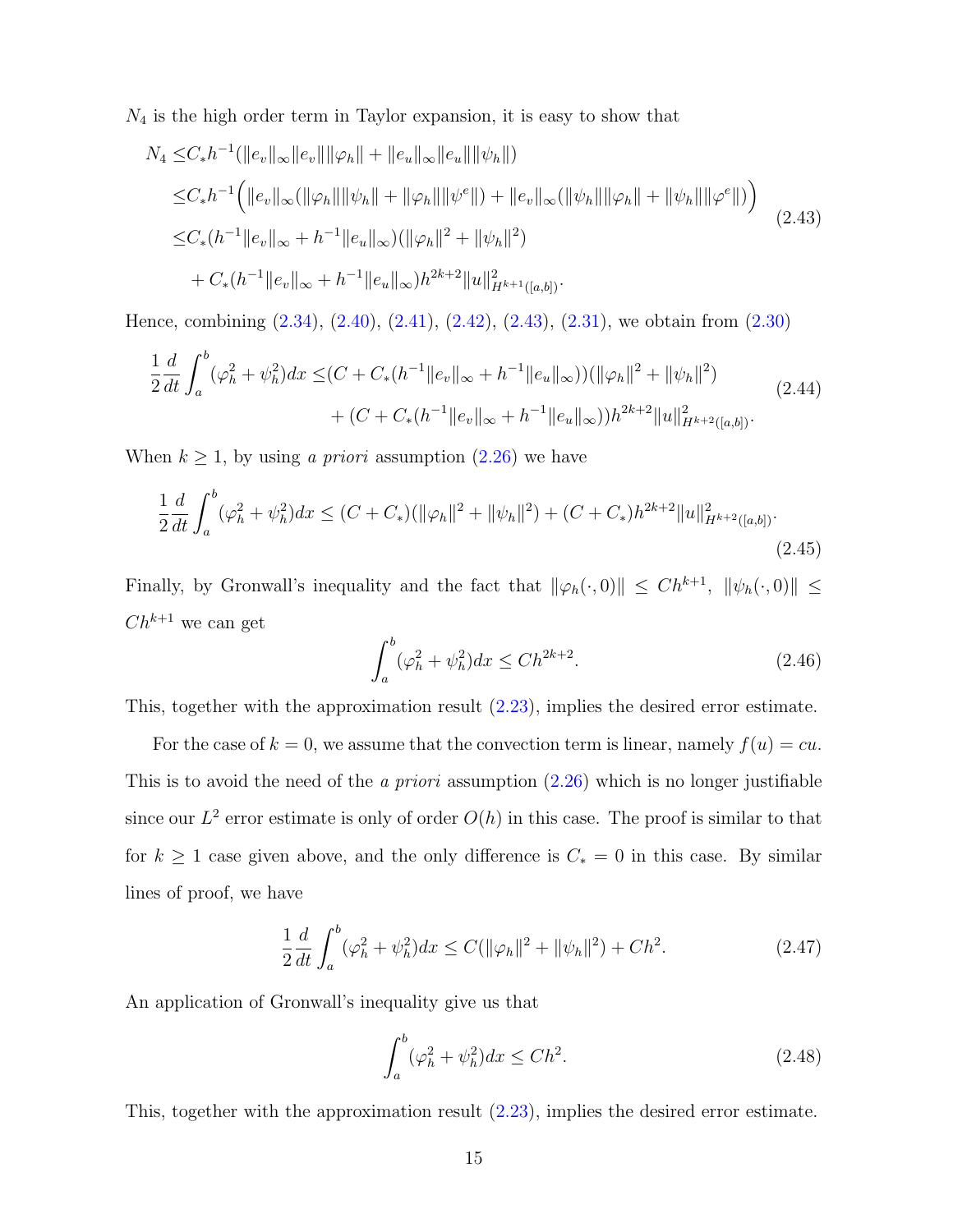Finally, let us justify the a priori assumption [\(2.26\)](#page-10-0) for  $k \ge 1$ . Similar to [\[19\]](#page-48-4) and [\[1\]](#page-46-2), we can verify this by a proof by contradiction. By  $(2.25)$ , we can consider h small  $\frac{1}{2}h^{\frac{3}{2}}$ , where C is the constant in [\(2.25\)](#page-10-1) determined by the final enough so that  $Ch^{k+1} < \frac{1}{2}$ time T. Define  $t^* = \sup\{t : ||u(\cdot, t) - u_h(\cdot, t)|| + ||u(\cdot, t) - v_h(\cdot, t)|| \leq h^{\frac{3}{2}}\}$ , then we have  $||u(\cdot, t^*) - u_h(\cdot, t^*)|| + ||u(\cdot, t^*) - v_h(\cdot, t^*)|| = h^{\frac{3}{2}}$  by continuity if  $t^*$  is finite. Clearly, [\(2.25\)](#page-10-1) holds for  $t \leq t^*$ , in particular,  $||u(\cdot, t^*) - u_h(\cdot, t^*)|| + ||u(\cdot, t^*) - v_h(\cdot, t^*)|| \leq Ch^{k+1}$  $\frac{1}{2}h^{\frac{3}{2}}$ . This is a contradiction if  $t^* < T$ . Hence,  $t^* \geq T$  and our a priori assumption is 1 justified.  $\Box$ 

## 3 The central DG method in multi-dimensions

In this section, we consider the semi-discrete central DG method for multidimensional nonlinear conservation laws. Without loss of generality, we will show our central DG scheme and prove the optimal a priori error estimates in two dimensions  $(d = 2)$ ; all the arguments we present in our analysis depend on the tensor product structure of the mesh and finite element space and can be easily extended to the more general cases  $d > 2$ . Now we consider the following two-dimensional problem,

<span id="page-15-0"></span>
$$
\begin{cases} u_t + f(u)_x + g(u)_y = 0, & (x, y, t) \in \Omega \times (0, T], \\ u(x, y, 0) = u_0(x, y), & (x, y) \in \Omega, \end{cases}
$$
\n(3.1)

with periodic boundary condition or compactly supported boundary condition.

### 3.1 Basic notations

Let  $\{K_{i,j} = [x_{i-\frac{1}{2}}, x_{i+\frac{1}{2}}] \times [y_{j-\frac{1}{2}}, y_{j+\frac{1}{2}}]\}$  be a partition of  $\Omega$  into uniform square cells, depicted by the solid lines in Fig. [3.1,](#page-16-0) and tagged by their cell centroid at  $(x_i, y_j)$ . Define  $h = x_{i+\frac{1}{2}} - x_{i-\frac{1}{2}} = y_{j+\frac{1}{2}} - y_{j-\frac{1}{2}}$ . Let  $X_h^k := \{v \in L^2(\Omega) : v|_{K_{i,j}} \in Q^k(K_{i,j}), \quad \forall (i,j)\},$ where  $Q^{k}(K_{i,j})$  is the tensor-product polynomials of degrees at most k in each variable defined on  $K_{i,j}$  and no continuity is assumed across cell boundaries. Let  $K_{i+\frac{1}{2},j+\frac{1}{2}}$  be the dual mesh which consists of a  $\frac{h}{2}$  shift of the  $K_{i,j}$ , depicted by the dashed lines in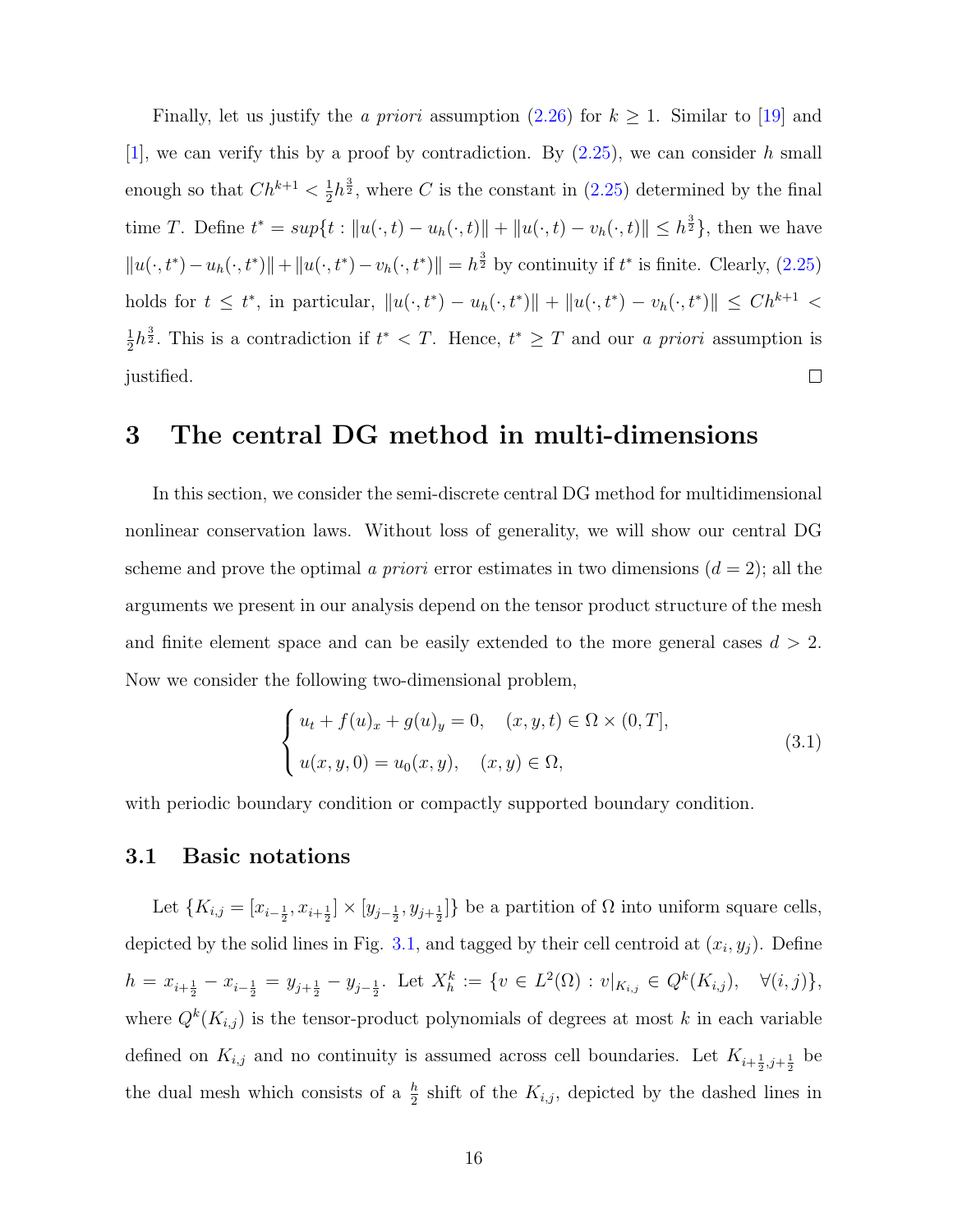<span id="page-16-0"></span>

Fig. 3.1. 2D overlapping cells formed by collapsing the staggered dual cells on two adjacent time levels to one time level.

Fig. [3.1.](#page-16-0) Let  $(x_{i+\frac{1}{2}}, y_{j+\frac{1}{2}})$  be the cell centroid of the cell  $K_{i+\frac{1}{2},j+\frac{1}{2}}$  and let  $Y_h^k := \{v \in$  $L^2(\Omega): v|_{K_{i,j}} \in Q^k(K_{i+\frac{1}{2},j+\frac{1}{2}}), \quad \forall (i,j) \}$  denotes the space of tensor-product polynomials of degrees at most k in each variable defined on  $K_{i+\frac{1}{2},j+\frac{1}{2}}$  and no continuity is assumed across the cell boundary. For a function  $\varphi_h \in X_h^k$ , we use  $(\varphi_h)_{i=1}^+$  $_{i+\frac{1}{2},y}^{+}$  and  $(\varphi_h)_{i+1}^{-}$  $\frac{1}{i+\frac{1}{2},y}$  to denote the values of  $\varphi_h$  at  $(x_{i+\frac{1}{2}}, y)$  from the right cell  $K_{i+1,j}$  and the left cell  $K_{i,j}$ , respectively, when  $y \in [y_{j-\frac{1}{2}}, y_{j+\frac{1}{2}}]$  on all vertical edges. And for  $\psi_h \in Y_h^k$ , we use  $(\psi_h)_{i,j}^+$ i,y and  $(\psi_h)_{i,y}^-$  to denote the values of  $\psi_h$  at  $(x_i, y)$  from the right cell  $K_{i+\frac{1}{2},j+\frac{1}{2}}$  and the left cell  $K_{i-\frac{1}{2},j+\frac{1}{2}}$ , respectively, when  $y \in [y_j, y_{j+1}]$  on all vertical edges. The notation  $[\varphi_h]_{i+\frac{1}{2},y}$  or  $[\psi_h]_{i+1,y}$  denote  $(\varphi_h)_{i+\frac{1}{2},y}^+$  $_{i+\frac{1}{2},y}^{+}-(\varphi_h)_{i+\frac{1}{2}}^{-}$  $\bar{i}_{i+\frac{1}{2},y}$  or  $(\psi_h)_{i,y}^+ - (\psi_h)_{i,y}^-$ , i.e. the jump of  $\varphi_h$  at  $(x_{i+\frac{1}{2}}, y)$  when  $y \in [y_{j-\frac{1}{2}}, y_{j+\frac{1}{2}}]$  or the jump of  $\psi_h$  at  $(x_i, y)$  when  $y \in [y_j, y_{j+1}]$ . Similarly, we can define  $(\varphi_h)_x^+$  $x, j+\frac{1}{2}, (\varphi_h)^{-}_{x, j+1}$  $\bar{x}_{i,j+\frac{1}{2}},(\psi_h)_{x,j}^+$ ,  $(\psi_h)_{x,j}^-$ ,  $[\varphi_h]_{x,j+\frac{1}{2}}$  and  $[\psi_h]_{x,j}$ .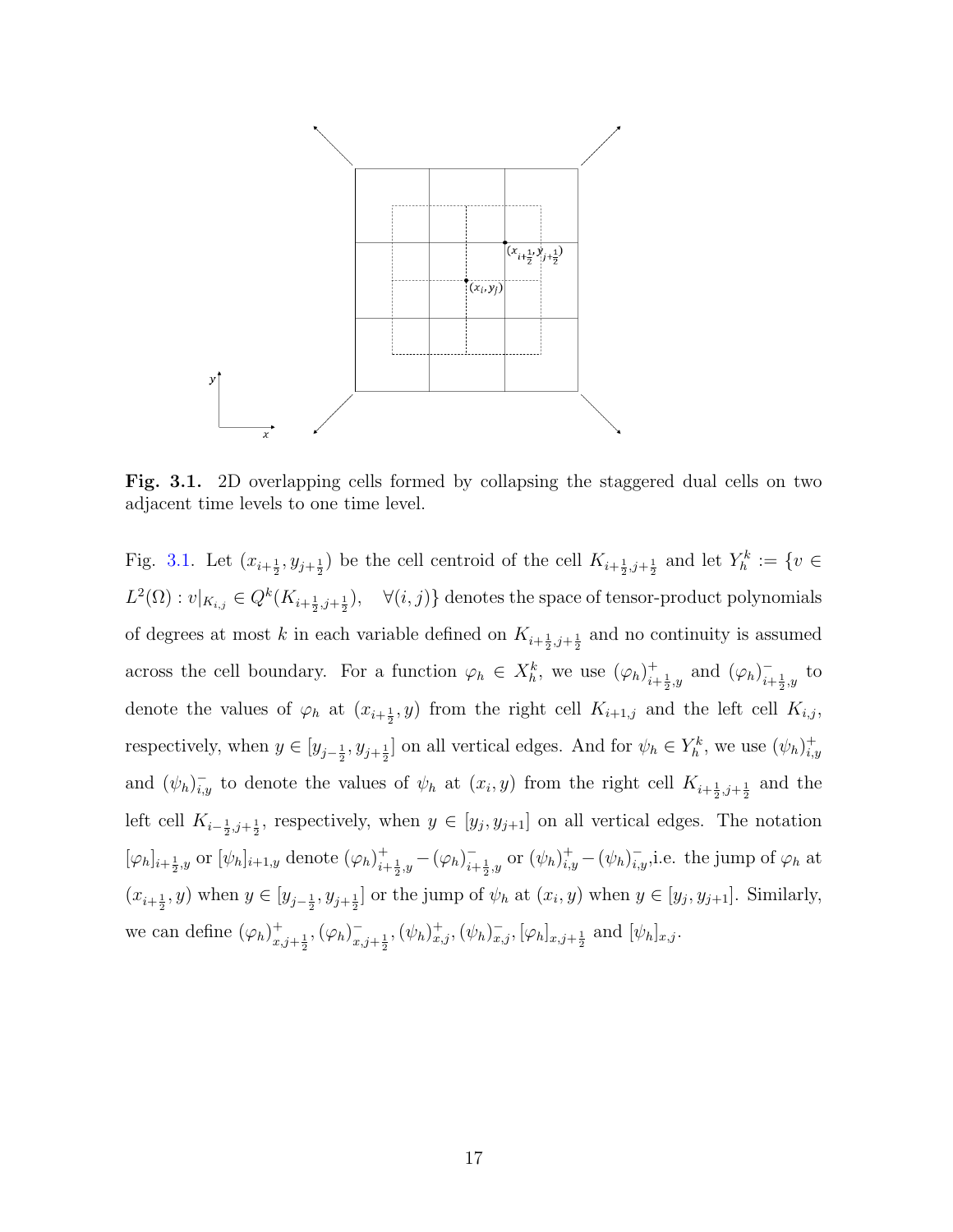### 3.2 The central DG scheme

We propose the following semi-discrete CDG scheme for periodic boundary condition: find  $u_h \in X_h^k$  and  $v_h \in Y_h^k$ , such that for any  $\varphi_h \in X_h^k$  and  $\psi_h \in Y_h^k$ ,

$$
\int_{K_{i,j}} (u_h)_t \varphi_h dx dy = \frac{1}{\tau_{max}} \int_{K_{i,j}} (v_h - u_h) \varphi_h dx dy \n+ \int_{K_{i,j}} (f(v_h)(\varphi_h)_x + g(v_h)(\varphi_h)_y) dx dy \n- \int_{y_{j-\frac{1}{2}}}^{y_{j+\frac{1}{2}}} ((f(v_h)\varphi_h^-)_{i+\frac{1}{2},y} - (f(v_h)\varphi_h^+)_{i-\frac{1}{2},y}) dy \n- \int_{x_{i-\frac{1}{2}}}^{x_{i+\frac{1}{2}}} ((g(v_h)\varphi_h^-)_{x,j+\frac{1}{2}} - (g(v_h)\varphi_h^+)_{x,j+\frac{1}{2}}) dx, \qquad (3.2a)
$$
\n
$$
\int_{K_{i+\frac{1}{2},j+\frac{1}{2}}} (v_h)_t \psi_h dx dy = \frac{1}{\tau_{max}} \int_{K_{i+\frac{1}{2},j+\frac{1}{2}}} (u_h - v_h) \psi_h dx dy \n+ \int_{K_{i+\frac{1}{2},j+\frac{1}{2}}} (f(u_h)(\psi_h)_x + g(u_h)(\psi_h)_y) dx dy \n- \int_{y_j}^{y_{j+1}} ((f(u_h)\psi_h^-)_{i+1,y} - (f(u_h)\psi_h^+)_{i,y}) dy \n- \int_{x_i}^{x_{i+1}} ((g(u_h)\psi_h^-)_{x,j+1} - (g(u_h)\psi_h^+)_{x,j}) dx, \qquad (3.2b)
$$

where  $\tau_{max}$  is a max step size, determined by  $\tau_{max} = (CFL \text{ factor}) \times h / ($  maximum characteristic speed), in which the  $CFL$  constant should be less than  $1/2$ . Similarly, for the initial condition we simply take  $u_h(\cdot, \cdot, 0) = \mathbb{P}_h u_0(\cdot, \cdot)$ ,  $v_h(\cdot, \cdot, 0) = \mathbb{Q}_h u_0(\cdot, \cdot)$ , where  $\mathbb{P}_h$  and  $\mathbb{Q}_h$  are the  $L^2$ projections into  $V_h^k$  and  $W_h^k$ , respectively, and we have

<span id="page-17-0"></span>
$$
||u_0 - \mathbb{P}_h u_0||_{L^2(K_{i,j})} \le Ch^{k+1} ||u_0||_{H^{k+1}(K_{i,j})},
$$
  

$$
||u_0 - \mathbb{Q}_h u_0||_{L^2(K_{i+\frac{1}{2},j+\frac{1}{2}})} \le Ch^{k+1} ||u_0||_{H^{k+1}(K_{i+\frac{1}{2},j+\frac{1}{2}})}.
$$
\n
$$
(3.3)
$$

#### 3.3 L  $L^2$  Stability for linear equation

The  $L^2$ -stability is proved for the CDG scheme [\(3.2\)](#page-17-0) in [\[10\]](#page-47-0) if  $f(u)$  and  $g(u)$  are linear. Without loss of generality, we take  $f(u) = g(u) = u$ . Hence, we have

<span id="page-17-1"></span>
$$
\begin{cases} u_t + u_x + u_y = 0, \quad (x, y, t) \in \Omega \times (0, T], \\ u(x, y, 0) = u_0(x, y), \quad (x, y) \in \Omega, \end{cases}
$$
\n(3.4)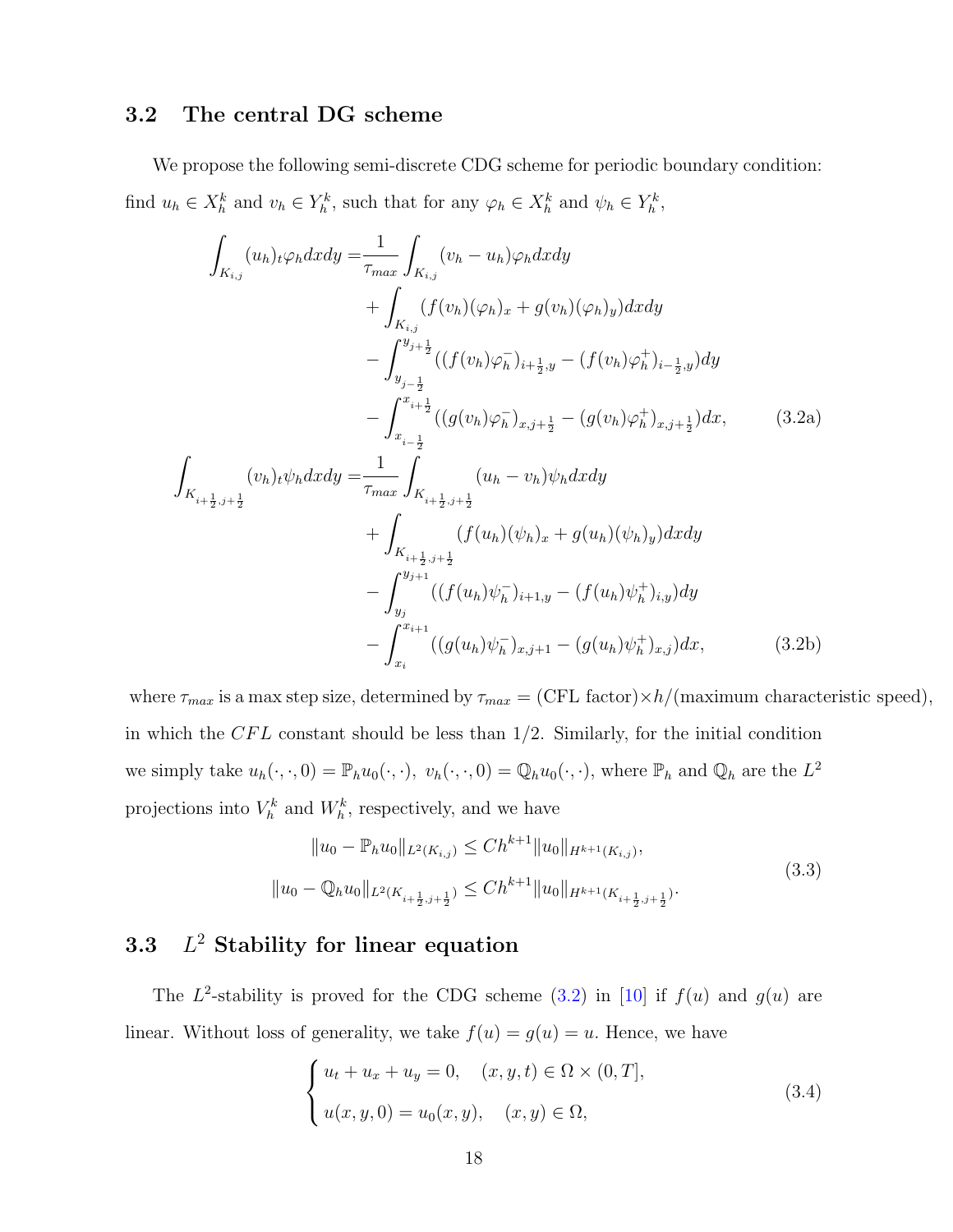with periodic boundary condition.

<span id="page-18-0"></span>**Theorem 3.1.** The numerical solutions  $u_h$  and  $v_h$  of the semi-discrete CDG scheme  $(3.2)$  for the equation  $(3.4)$  have the following  $L^2$  stability property

$$
||u_h(\cdot,\cdot,T)||^2_{L^2(\Omega)} + ||v_h(\cdot,\cdot,T)||^2_{L^2(\Omega)} \le ||u_h(\cdot,\cdot,0)||^2_{L^2(\Omega)} + ||v_h(\cdot,\cdot,0)||^2_{L^2(\Omega)}.
$$
 (3.5)

## **3.4** Optimal  $L^2$  error estimate

In this subsection, we show the a priori  $L^2$  error estimate of the scheme  $(3.2)$  for the equation [\(3.1\)](#page-15-0).

Here and below, we again use  $\|\cdot\|$  to denote the standard  $L^2$  norm. Similar to the one-dimensional case, we recall the classical inverse and trace inequalities [\[2\]](#page-46-3). For any  $w_h \in X_h^k$  or  $w_h \in Y_h^k$ , there exists a positive constant C independent of  $w_h$  and h, such that

<span id="page-18-1"></span>
$$
\|\partial_x w_h\| \le Ch^{-1} \|w_h\|, \|w_h\|_{\Gamma} \le Ch^{-\frac{1}{2}} \|w_h\|, \|w_h\|_{\infty} \le Ch^{-1} \|w_h\|,
$$
 (3.6)

where  $\Gamma$  is the set of boundaries of all elements  $K_{i,j}$  or  $K_{i+\frac{1}{2},j+\frac{1}{2}}$ .

Similar to the one-dimensional case, we first introduce some notations. Assume  $u<sub>h</sub>$ and  $v<sub>h</sub>$  are the numerical solutions of CDG scheme [\(3.2\)](#page-17-0) for equation [\(3.1\)](#page-15-0), we define

$$
\tilde{B}_{i,j}(u_h, v_h; \varphi_h; f, g, u) := \frac{1}{\tau_{max}} \int_{K_{i,j}} (v_h - u_h) \varphi_h dx dy \n+ \int_{K_{i,j}} (f'(u(x_i, y_j))(\varphi_h)_x + g'(u(x_i, y_j))(\varphi_h)_y) v_h dx dy \n- \int_{y_{j-\frac{1}{2}}}^{y_{j+\frac{1}{2}}} f'(u(x_i, y_j))((v_h \varphi_h^-)_{i+\frac{1}{2}, y} - (v_h \varphi_h^+)_{i-\frac{1}{2}, y}) dy \n- \int_{x_{i-\frac{1}{2}}}^{x_{i+\frac{1}{2}}} g'(u(x_i, y_j))((v_h \varphi_h^-)_{x,j+\frac{1}{2}} - (v_h \varphi_h^+)_{x,j+\frac{1}{2}}) dx,
$$
\n(3.7a)

$$
\hat{B}_{i+\frac{1}{2},j+\frac{1}{2}}(u_h, v_h; \psi_h; f, g, u) := \frac{1}{\tau_{max}} \int_{K_{i+\frac{1}{2},j+\frac{1}{2}}} (u_h - v_h) \psi_h dx dy \n+ \int_{K_{i+\frac{1}{2},j+\frac{1}{2}}} (f'(u(x_{i+\frac{1}{2}}, y_{j+\frac{1}{2}}))(\psi_h)_x \n+ g'(u(x_{i+\frac{1}{2}}, y_{j+\frac{1}{2}}))(\psi_h)_y) u_h dx dy
$$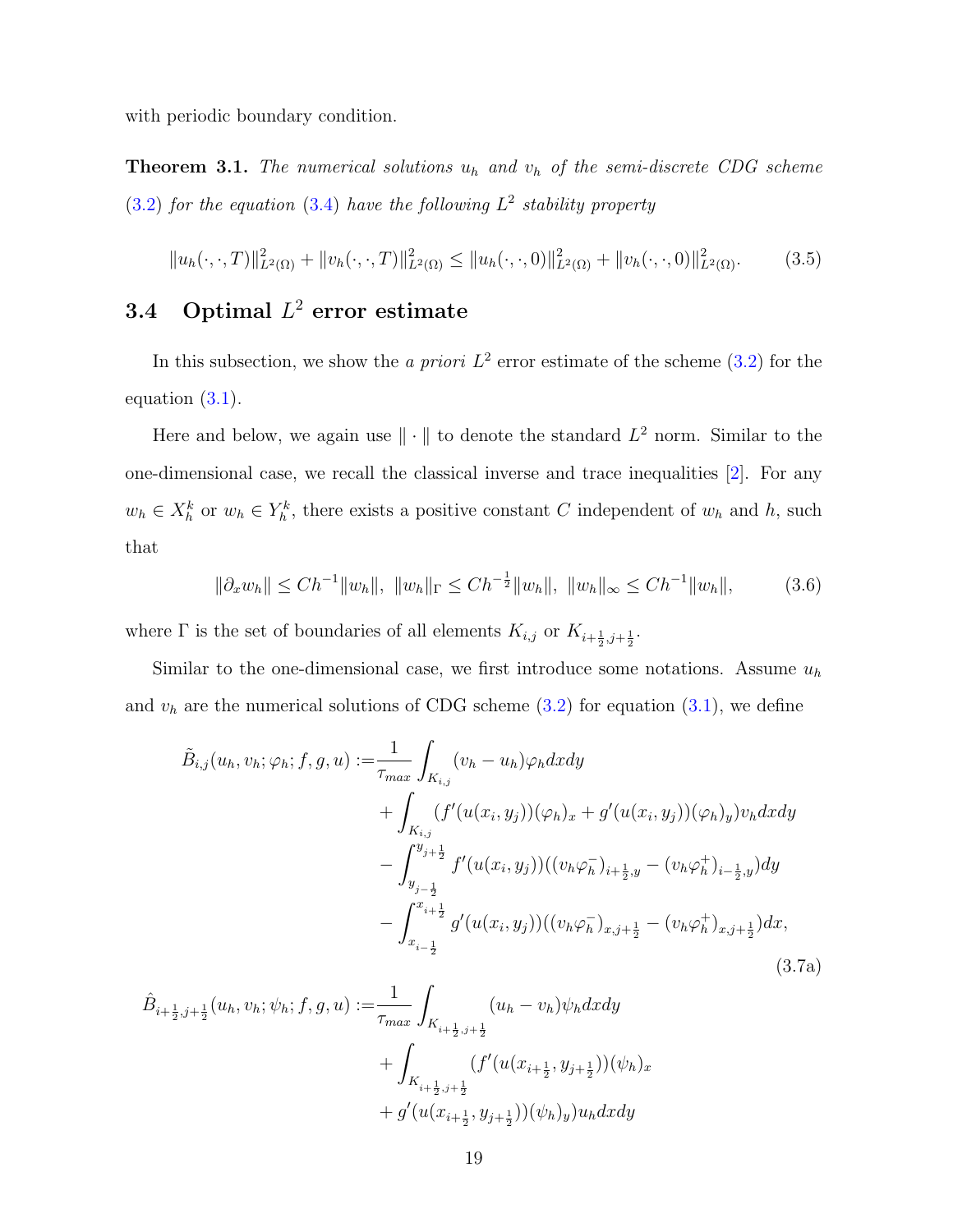$$
-\int_{y_j}^{y_{j+1}} f'(u(x_{i+\frac{1}{2}}, y_{j+\frac{1}{2}}))((u_h \psi_h^-)_{i+1,y} - (u_h \psi_h^+)_{i,y})dy
$$

$$
-\int_{x_i}^{x_{i+1}} g'(u(x_{i+\frac{1}{2}}, y_{j+\frac{1}{2}}))((u_h \psi_h^-)_{x,j+1} - (u_h \psi_h^+)_{x,j})dx,
$$
\n(3.7b)

and

$$
B_{i,j}(u_h, v_h; \varphi_h, \psi_h) = \int_{K_{i,j}} (u_h)_t \varphi_h dx dy + \int_{K_{i+\frac{1}{2},j+\frac{1}{2}}} (v_h)_t \psi_h dx dy - \frac{1}{\tau_{max}} \int_{K_{i,j}} (v_h - u_h) \varphi_h dx dy - \frac{1}{\tau_{max}} \int_{K_{i+\frac{1}{2},j+\frac{1}{2}}} (u_h - v_h) \psi_h dx,
$$
\n(3.8)

Obviously, we have

<span id="page-19-0"></span>
$$
B_{i,j}(u_h, v_h; \varphi_h, \psi_h) = \int_{K_{i,j}} (f(v_h)(\varphi_h)_x + g(v_h)(\varphi_h)_y) dx dy + \int_{K_{i+\frac{1}{2},j+\frac{1}{2}}} (f(u_h)(\psi_h)_x + g(u_h)(\psi_h)_y) dx dy - \int_{y_{j-\frac{1}{2}}}^{y_{j+\frac{1}{2}}} ((f(v_h)\varphi_h^-)_{i+\frac{1}{2},y} - (f(v_h)\varphi_h^+)_{i-\frac{1}{2},y}) dy - \int_{x_{i-\frac{1}{2}}}^{x_{i+\frac{1}{2}}} ((g(v_h)\varphi_h^-)_{x,j+\frac{1}{2}} - (g(v_h)\varphi_h^+)_{x,j+\frac{1}{2}}) dx
$$
(3.9)  
- \int\_{y\_j}^{y\_{j+1}} ((f(u\_h)\psi\_h^-)\_{i+1,y} - (f(u\_h)\psi\_h^+)\_{i,y}) dy   
- \int\_{x\_i}^{x\_{i+1}} ((g(u\_h)\psi\_h^-)\_{x,j+1} - (g(u\_h)\psi\_h^+)\_{x,j}) dx,   
\n\forall \varphi\_h \in Q^k(K\_{i,j}), \quad \forall \psi\_h \in Q^k(K\_{i+\frac{1}{2},j+\frac{1}{2}}).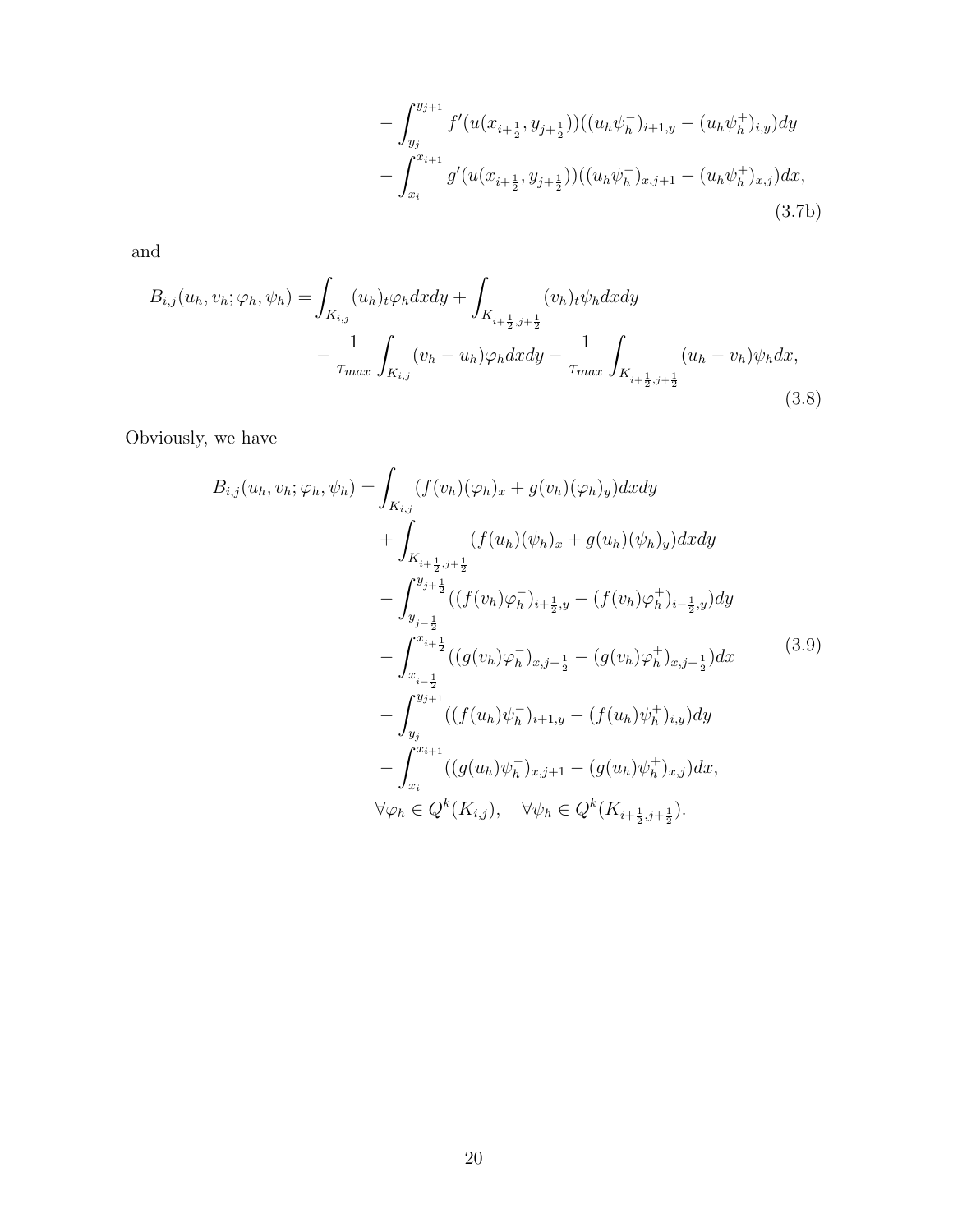Let  $u$  be the exact solution of equation  $(3.1)$ , clearly we have

<span id="page-20-0"></span>
$$
B_{i,j}(u, u; \varphi_h, \psi_h) = \int_{K_{i,j}} (f(u)(\varphi_h)_x + g(u)(\varphi_h)_y) dxdy + \int_{K_{i+\frac{1}{2},j+\frac{1}{2}}} (f(u)(\psi_h)_x + g(u)(\psi_h)_y) dxdy - \int_{y_{j-\frac{1}{2}}}^{y_{j+\frac{1}{2}}} ((f(u)\varphi_h^-)_{i+\frac{1}{2},y} - (f(u)\varphi_h^+)_{i-\frac{1}{2},y}) dy - \int_{x_{i-\frac{1}{2}}}^{x_{i+\frac{1}{2}}} ((g(u)\varphi_h^-)_{x,j+\frac{1}{2}} - (g(u)\varphi_h^+)_{x,j+\frac{1}{2}}) dx
$$
\n
$$
- \int_{y_j}^{y_{j+1}} ((f(u)\psi_h^-)_{i+1,y} - (f(u)\psi_h^+)_{i,y}) dy - \int_{x_i}^{x_{i+1}} ((g(u)\psi_h^-)_{x,j+1} - (g(u)\psi_h^+)_{x,j}) dx, \forall \varphi_h \in Q^k(K_{i,j}), \quad \forall \psi_h \in Q^k(K_{i+\frac{1}{2},j+\frac{1}{2}}).
$$
\n(11.11)

Subtracting  $(3.9)$  from  $(3.10)$ , we get the error equation for two-dimensional case,

$$
B_{i,j}(u - u_h, u - v_h; \varphi_h, \psi_h) =
$$
\n
$$
\int_{K_{i,j}} (f(u) - f(v_h))(\varphi_h)_x + (g(u) - g(v_h))(\varphi_h)_y dx dy
$$
\n
$$
+ \int_{K_{i+\frac{1}{2},j+\frac{1}{2}}} (f(u) - f(u_h))(\psi_h)_x + (g(u) - g(u_h))(\psi_h)_y dx dy
$$
\n
$$
- \int_{y_{j-\frac{1}{2}}}^{y_{j+\frac{1}{2}}} [((f(u) - f(v_h))\varphi_h^-)_{i+\frac{1}{2},y} - ((f(u) - f(v_h))\varphi_h^+)_{i-\frac{1}{2},y}] dy
$$
\n
$$
- \int_{x_{i-\frac{1}{2}}}^{x_{i+\frac{1}{2}}} [((g(u) - g(v_h))\varphi_h^-)_{x,j+\frac{1}{2}} - ((g(u) - g(v_h))\varphi_h^+)_{x,j+\frac{1}{2}}] dx
$$
\n
$$
- \int_{y_j}^{y_{j+1}} [((f(u) - f(u_h))\psi_h^-)_{i+1,y} - ((f(u) - f(u_h))\psi_h^+)_{i,y}] dy
$$
\n
$$
- \int_{x_i}^{x_{i+1}} [((g(u) - g(u_h))\psi_h^-)_{x,j+1} - ((g(u) - g(u_h))\psi_h^+)_{x,j}] dx
$$
\n
$$
:= H_{i,j}(f; u, u_h, v_h; \varphi_h, \psi_h), \forall \varphi_h \in Q^k(K_{i,j}), \forall \psi_h \in Q^k(K_{i+\frac{1}{2},j+\frac{1}{2}}).
$$
\n(4.11)

Summing over all  $i$  and  $j$ , the error equation becomes

$$
\sum_{i,j} B_{i,j}(u - u_h, u - v_h; \varphi_h, \psi_h) = \sum_{i,j} H_{i,j}(f; u, u_h, v_h; \varphi_h, \psi_h),
$$
  
\n
$$
\forall \varphi_h \in Q^k(K_{i,j}), \quad \forall \psi_h \in Q^k(K_{i + \frac{1}{2}, j + \frac{1}{2}}).
$$
\n(3.12)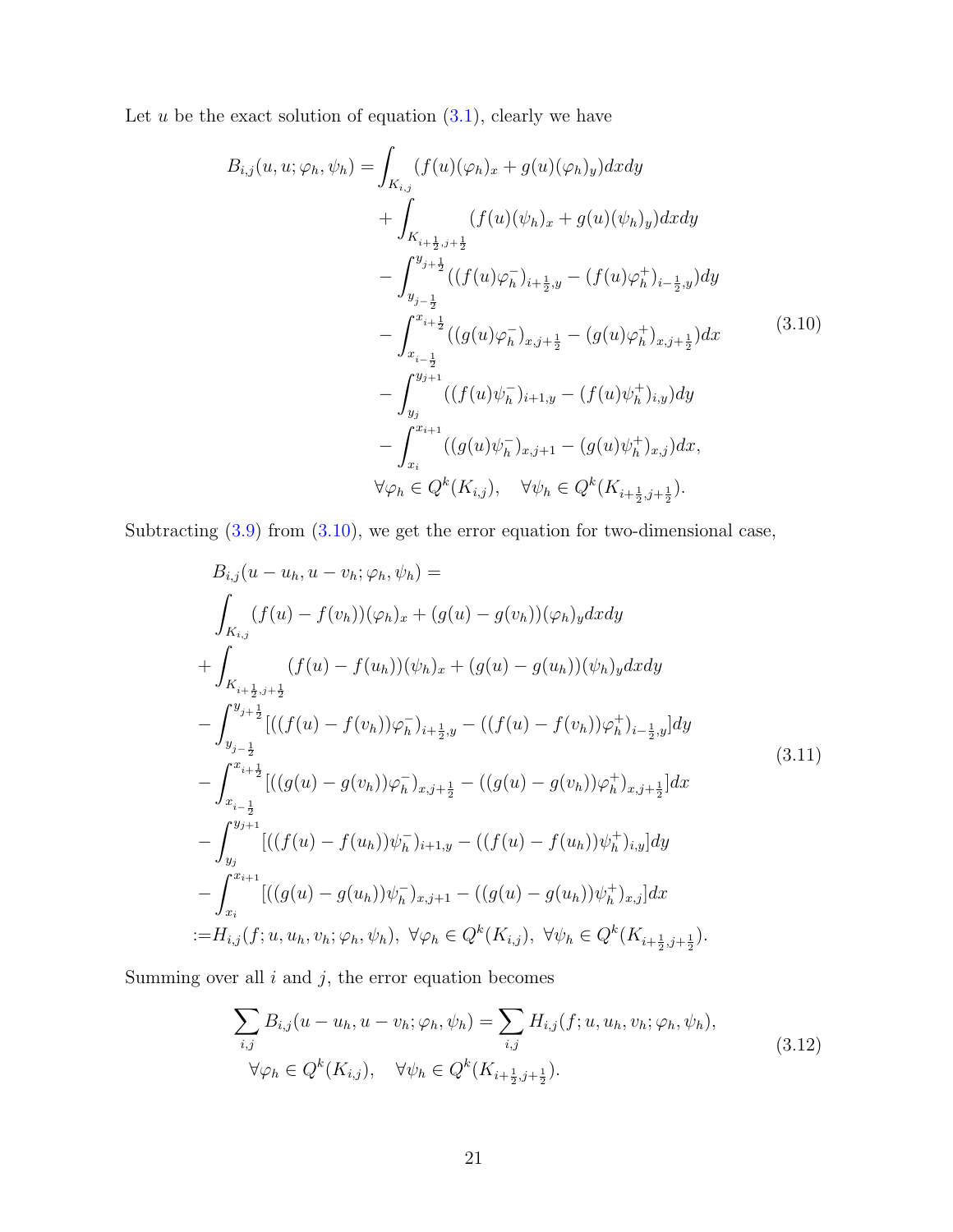### 3.4.1 Projection operators

To prove the error estimates for two-dimensional problems in uniform Cartesian meshes, we need two suitable projections  $\mathbb{P}_h^*$  and  $\mathbb{Q}_h^*$  similar to the one-dimensional case. By applying the shifting technique in the two-dimensional case, for  $x$  and  $y$  variables respectively, for a given function  $w(x)$  we define  $\mathbb{P}_h^* w \in Q^k(K_{i,j})$  over  $K_{i,j}$  satisfying the following two equations,

<span id="page-21-1"></span><span id="page-21-0"></span>
$$
\int_{K_{i,j}} \mathbb{P}_h^* w dx dy = \int_{K_{i,j}} w dx dy,
$$
\n(3.13a)

$$
\tilde{P}_h(\mathbb{P}_h^*w; \varphi_h; f, g, u)_{i,j} = \tilde{P}_h(w; \varphi_h; f, g, u)_{i,j}, \ \forall \varphi_h \in Q^k(K_{i,j})
$$
\n(3.13b)

where  $\tilde{P}_h(w; \varphi_h; f, g, u)_{i,j}$  is defined as follows,

$$
\tilde{P}_{h}(w;\varphi_{h};f,g,u)_{i,j} = \frac{1}{\tau_{max}} \left( \int_{y_{j-\frac{1}{2}}}^{y_{j}} \int_{x_{i-\frac{1}{2}}}^{x_{i}} w(x + \frac{h}{2}, y + \frac{h}{2}) \varphi_{h} dxdy \n+ \int_{y_{j-\frac{1}{2}}}^{y_{j}} \int_{x_{i}}^{x_{i}} w(x - \frac{h}{2}, y + \frac{h}{2}) \varphi_{h} dxdy \n+ \int_{y_{j}}^{y_{j+\frac{1}{2}}} \int_{x_{i-\frac{1}{2}}}^{x_{i}} w(x + \frac{h}{2}, y - \frac{h}{2}) \varphi_{h} dxdy \n+ \int_{y_{j}}^{y_{j+\frac{1}{2}}} \int_{x_{i-\frac{1}{2}}}^{x_{i}} w(x + \frac{h}{2}, y - \frac{h}{2}) \varphi_{h} dxdy \n- \int_{y_{j-\frac{1}{2}}}^{y_{j+\frac{1}{2}}} \int_{x_{i-\frac{1}{2}}}^{x_{i+\frac{1}{2}}} w(x, y) \varphi_{h} dxdy \right) \n+ \int_{y_{j-\frac{1}{2}}}^{y_{j}} \int_{x_{i-\frac{1}{2}}}^{x_{i+\frac{1}{2}}} w(x + \frac{h}{2}, y + \frac{h}{2}) (f'(u(x_i, y_j)) \partial_x \varphi_h + g'(u(x_i, y_j)) \partial_y \varphi_h) dxdy \n+ \int_{y_{j-\frac{1}{2}}}^{y_{j}} \int_{x_{i}}^{x_{i+\frac{1}{2}}} w(x - \frac{h}{2}, y + \frac{h}{2}) (f'(u(x_i, y_j)) \partial_x \varphi_h + g'(u(x_i, y_j)) \partial_y \varphi_h) dxdy \n+ \int_{y_{j}}^{y_{j+\frac{1}{2}}} \int_{x_{i-\frac{1}{2}}}^{x_{i}} w(x + \frac{h}{2}, y - \frac{h}{2}) (f'(u(x_i, y_j)) \partial_x \varphi_h + g'(u(x_i, y_j)) \partial_y \varphi_h) dxdy \n+ \int_{y_{j}}^{y_{j+\frac{1}{2}}} \int_{x_{i}}^{x_{i+\frac{1}{2}}} w(x - \frac{h}{2}, y - \frac{h}{2}) (f'(u(x_i, y_j)) \partial_x \varphi_h + g'(u(x_i, y_j)) \
$$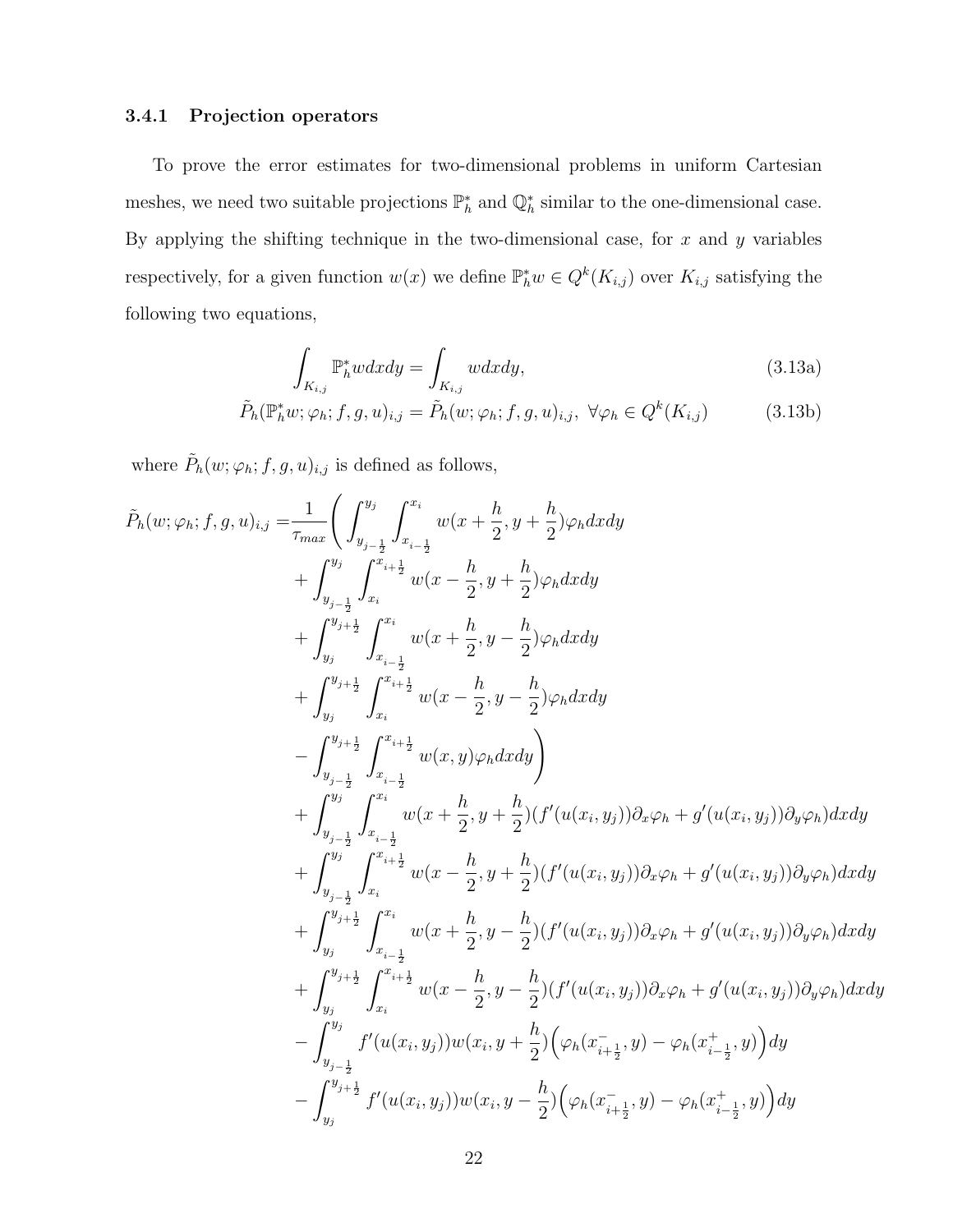<span id="page-22-4"></span>
$$
- \int_{x_{i-\frac{1}{2}}}^{x_i} g'(u(x_i, y_j))w(x + \frac{h}{2}, y_j) \Big(\varphi_h(x, y_{j+\frac{1}{2}}^-) - \varphi_h(x, y_{j-\frac{1}{2}}^+) \Big) dx - \int_{x_i}^{x_{i+\frac{1}{2}}} g'(u(x_i, y_j))w(x - \frac{h}{2}, y_j) \Big(\varphi_h(x, y_{j+\frac{1}{2}}^-) - \varphi_h(x, y_{j-\frac{1}{2}}^+) \Big) dx,
$$
\n(3.14)

Similarly, we can define the projection  $\mathbb{Q}_h^*$  from  $w \in L^\infty(K_{i+\frac{1}{2},j+\frac{1}{2}})$  into  $\mathbb{Q}_h^* w \in Q^k(K_{i+\frac{1}{2},j+\frac{1}{2}})$ over  $K_{i+\frac{1}{2},j+\frac{1}{2}}$ . Next we will discuss the properties of these two special projections. Without loss of generality we will only consider  $\mathbb{P}_h^*$ . The equation [\(3.13a\)](#page-21-0) is required by conservation. Note that  $\tilde{P}_h(w; \varphi_h)_{i,j} = 0$  for  $\forall w$  when  $\varphi_h$  is a constant, so [\(3.13b\)](#page-21-1) alone misses one condition which is provided by  $(3.13a)$ , just like the one-dimensional case. Existence and optimal approximate property of the projection  $\mathbb{P}_h^*$  are established in the following lemma.

<span id="page-22-3"></span>**Lemma 3.1.** The projection  $\mathbb{P}_h^*$  defined by [\(3.13\)](#page-21-1) exists and is unique for any smooth function  $w(x)$ , and the following inequality holds

<span id="page-22-0"></span>
$$
\|\mathbb{P}_h^* w - w\| + h \|\mathbb{P}_h^* w - w\|_{\infty} + h^{\frac{1}{2}} \|\mathbb{P}_h^* w - w\|_{\Gamma} \le Ch^{k+1} \|w\|_{H^{k+1}(\Omega)},\tag{3.15}
$$

for all k. The positive constant C depends on k, the bound of  $f'(u)$ ,  $g'(u)$ , the constant c and is independent of h and w.

*Proof.* The proof of this lemma is given in Appendix [A.3.](#page-40-0)  $\Box$ 

Similarly, for  $\mathbb{Q}_h^*$  we have

<span id="page-22-1"></span>
$$
\|\mathbb{Q}_h^* w - w\| + h \|\mathbb{Q}_h^* w - w\|_{\infty} + h^{\frac{1}{2}} \|\mathbb{Q}_h^* w - w\|_{\Gamma} \le C h^{k+1} \|w\|_{H^{k+1}(\Omega)},\tag{3.16}
$$

if  $w$  is a smooth function.

Again, the projections  $\mathbb{P}_h^*$  and  $\mathbb{Q}_h^*$  satisfy the following superconvergence result.

<span id="page-22-2"></span>**Lemma 3.2.** For  $m = 0, 1, ..., 8$ , assume that  $u = x^{k+1}$  or  $y^{k+1}$ , let  $u_I = \mathbb{P}_h^* u$  and  $v_I = \mathbb{Q}_h^* u$  then

$$
|\tilde{B}_{i,j}(u_I - u, v_I - u; \varphi_h; f, g, u)| \leq Ch^{2k+4} + C ||\varphi_h||^2_{L^2(K_{i,j})},
$$
\n(3.17)

$$
|\hat{B}_{i+\frac{1}{2},j+\frac{1}{2}}(u_I-u,v_I-u;\psi_h;f,g,u)| \leq Ch^{2k+4} + C ||\psi_h||^2_{L^2(K_{i+\frac{1}{2},j+\frac{1}{2}})}. \tag{3.18}
$$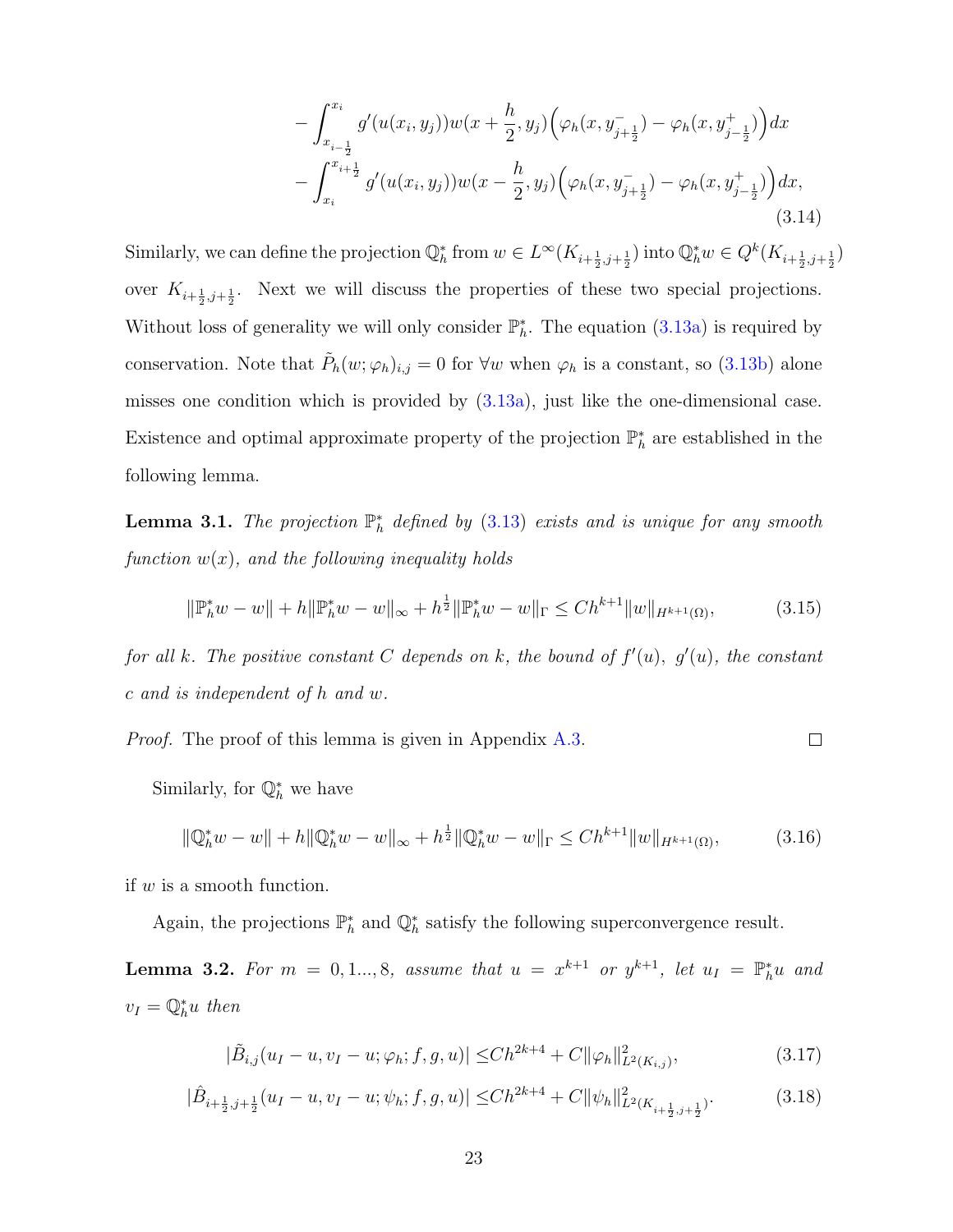## $3.5$  A priori  $L^2$  error estimates

Now let us give the *a priori* error estimate for the two-dimensional case.

**Theorem 3.2.** For  $k = 0, 1, ..., 8$ , let  $u(\cdot, \cdot, t)$  be the exact solution of equation [\(3.1\)](#page-15-0), which is sufficiently smooth with bounded derivatives, and assume  $f \in C^2$  with bounded  $f'(u)$  and  $f''(u)$ . The numerical solutions  $u_h$  and  $v_h$  of the CDG scheme [\(3.2\)](#page-17-0) using uniform meshes satisfies the following  $L^2$  error estimate

<span id="page-23-2"></span>
$$
||u(\cdot,\cdot,T) - u_h(\cdot,\cdot,T)||^2 + ||u(\cdot,\cdot,T) - v_h(\cdot,\cdot,T)||^2 \le Ch^{2k+2},
$$
\n(3.19)

where k is the polynomial degree in the finite element spaces  $X_h^k$  and  $Y_h^k$ , and the constant C depends on k, the final time T,  $||u||_{H^{k+2}}$  and the bounds on the derivatives  $|f^{(m)}|$ ,  $|g^{(m)}|$ ,  $m = 1, 2$ , but is independent of the mesh size h. Here  $||u||_{H^{k+2}}$  is the maximum  $(k + 2)$ -th order Sobolev norm of u over time in  $[0, T]$ . For  $k = 0$  and 1 we need  $f(u)$  and  $g(u)$  to be linear, i.e.  $f(u) = c_1u$  and  $g(u) = c_2u$  with constants  $c_1$  and  $c_2$ .

*Proof.* Let  $e_u = u - u_h$ ,  $e_v = u - v_h$  be the error between the numerical and exact solutions. Similar to the one-dimensional case, to deal with the nonlinearity of  $f(u)$  and  $g(u)$ , we would like first make a priori assumption that, for small enough h, we have

<span id="page-23-1"></span>
$$
||u - u_h|| \le Ch^2, \ ||u - v_h|| \le Ch^2,
$$
\n(3.20)

which also establishes the Lipschitz continuity of the right-hand side of the method of lines semi-discrete ordinary differential equation system, hence the very existence of  $u<sub>h</sub>$ and  $v_h$ . By the interpolation property, we then have

<span id="page-23-0"></span>
$$
||e_u||_{\infty} \le Ch \quad \text{and} \quad ||\mathbb{P}_h^* u - u_h||_{\infty} \le Ch,
$$
  

$$
||e_v||_{\infty} \le Ch \quad \text{and} \quad ||\mathbb{Q}_h^* u - u_h||_{\infty} \le Ch.
$$
  
(3.21)

This assumption is not necessary for linear  $f$  and  $g$ . We will verify this assumption for  $k \geq 2$  later.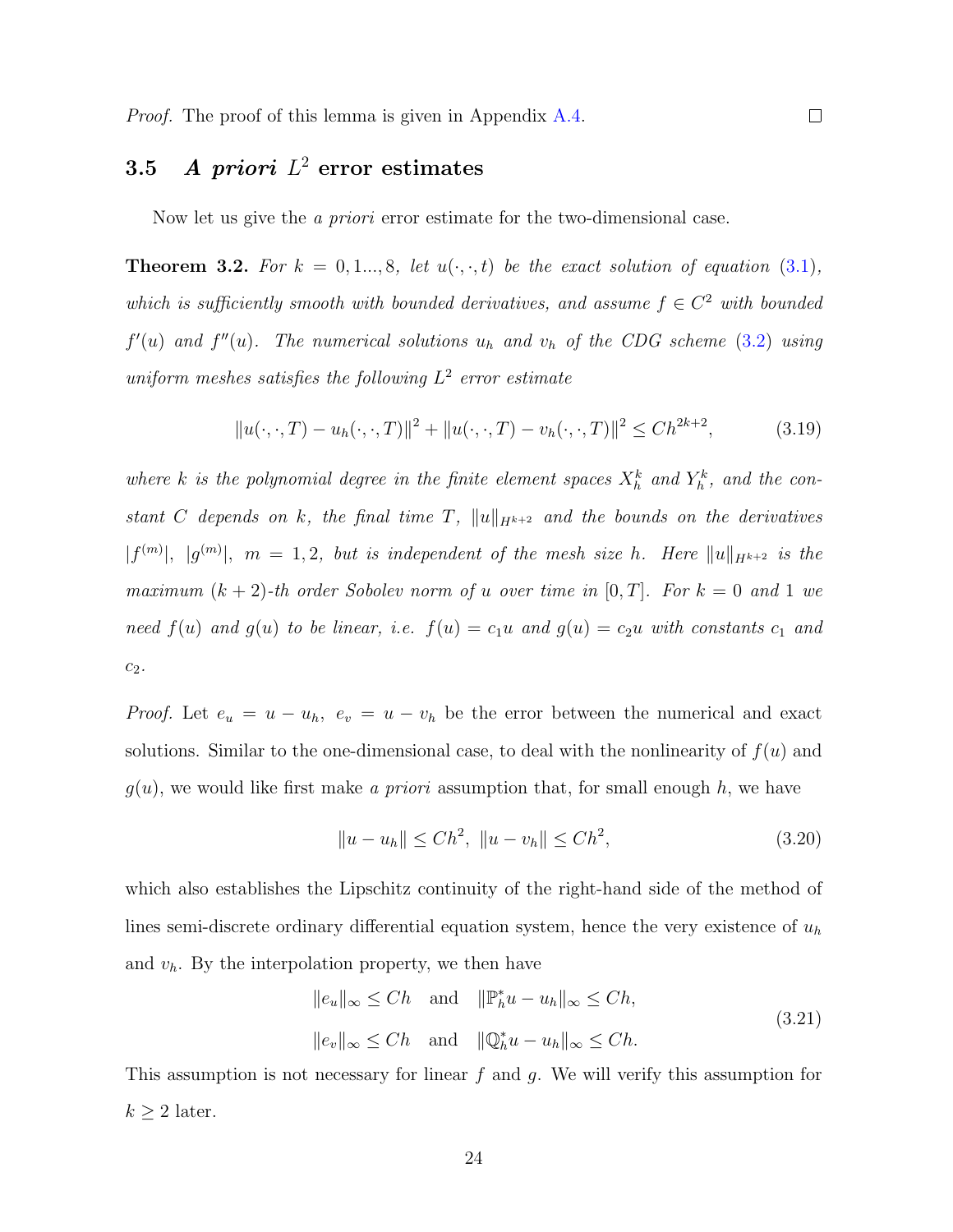By taking

$$
\varphi_h = \mathbb{P}_h^* u - u_h, \ \psi_h = \mathbb{Q}_h^* u - v_h, \varphi^e = \mathbb{P}_h^* u - u, \ \psi^e = \mathbb{Q}_h^* u - u,
$$
 (3.22)

we obtain the energy equality

$$
\sum_{i,j} B_{i,j}(\varphi_h - \varphi^e, \psi_h - \psi^e; \varphi_h, \psi_h) = \sum_{i,j} H_{i,j}(f; u, u_h, v_h; \varphi_h, \psi_h).
$$
 (3.23)

From the definition of  $B_{i,j}$ , we can obtain

<span id="page-24-0"></span>
$$
\sum_{i,j} B_{i,j}(\varphi_h, \psi_h; \varphi_h, \psi_h)
$$
\n
$$
= \sum_{i,j} B_{i,j}(\varphi^e, \psi^e; \varphi_h, \psi_h) + \sum_{i,j} H_{i,j}(f; u, u_h, v_h; \varphi_h, \psi_h)
$$
\n
$$
= \sum_{i,j} \int_{K_{i,j}} (\psi^e)_t \varphi_h dx dy + \sum_{i,j} \int_{K_{i+\frac{1}{2},j+\frac{1}{2}}} (\varphi^e)_t \psi_h dx dy
$$
\n
$$
- \sum_{i,j} \frac{1}{\tau_{max}} \int_{K_{i,j}} (\psi^e - \varphi^e) \varphi_h dx dy - \sum_{i,j} \frac{1}{\tau_{max}} \int_{K_{i+\frac{1}{2},j+\frac{1}{2}}} (\varphi^e - \psi^e) \psi_h dx dy
$$
\n
$$
+ \sum_{i,j} \int_{K_{i,j}} (f(u) - f(v_h)) (\varphi_h)_x + (g(u) - g(v_h)) (\varphi_h)_y dx dy
$$
\n
$$
+ \sum_{i,j} \int_{K_{i+\frac{1}{2},j+\frac{1}{2}}} (f(u) - f(u_h)) (\psi_h)_x + (g(u) - g(u_h)) (\psi_h)_y dx dy
$$
\n
$$
+ \sum_{i,j} \int_{y_{j-\frac{1}{2}}}^{y_{j+\frac{1}{2}}} ((f(u) - f(v_h)) [\varphi_h])_{i+\frac{1}{2},y} dy + \sum_{i,j} \int_{x_{i-\frac{1}{2}}}^{x_{i+\frac{1}{2}}} ((g(u) - g(v_h)) [\varphi_h])_{x,j+\frac{1}{2}} dx
$$
\n
$$
+ \sum_{i,j} \int_{y_j}^{y_{j+1}} ((f(u) - f(u_h)) [\psi_h])_{i,y} dy + \sum_{i,j} \int_{x_i}^{x_{i+1}} ((g(u) - g(u_h)) [\psi_h])_{x,j} dx.
$$
\n(3.24)

For the left-hand side of  $(3.24)$ , we follow the  $L^2$  stability proof in Theorem [3.1](#page-18-0) for linear case to conclude

<span id="page-24-1"></span>
$$
\sum_{i,j} B_{i,j}(\varphi_h, \psi_h; \varphi_h, \psi_h) = \frac{1}{2} \frac{d}{dt} \int_{\Omega} (\varphi_h^2 + \psi_h^2) dx + \frac{1}{\tau_{max}} \int_{\Omega} (\varphi_h - \psi_h)^2 dx. \tag{3.25}
$$

Similar to the proof in [\[19\]](#page-48-4) and [\[16\]](#page-48-6), to deal with the nonlinear part of  $(3.24)$  we would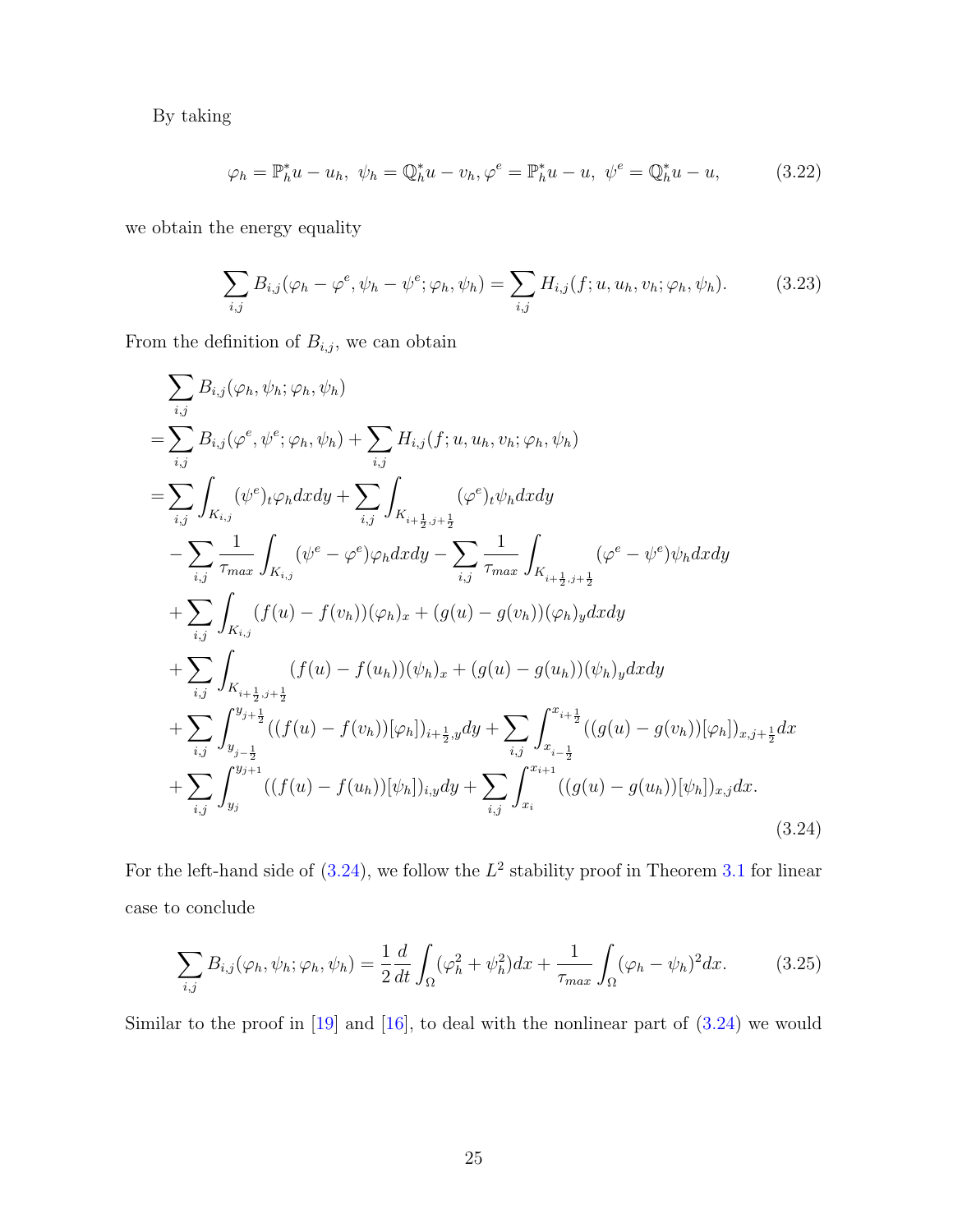like to use the following Taylor expansions:

$$
f(u) - f(u_h) = f'(u)\varphi_h - f'(u)\varphi^e - \frac{1}{2}f''_u(\varphi_h - \varphi^e)^2,
$$
  
\n
$$
f(u) - f(v_h) = f'(u)\psi_h - f'(u)\psi^e - \frac{1}{2}f''_v(\psi_h - \psi^e)^2,
$$
  
\n
$$
g(u) - g(u_h) = g'(u)\varphi_h - g'(u)\varphi^e - \frac{1}{2}g''_u(\varphi_h - \varphi^e)^2,
$$
  
\n
$$
g(u) - g(v_h) = g'(u)\psi_h - g'(u)\psi^e - \frac{1}{2}g''_v(\psi_h - \psi^e)^2,
$$
\n(3.26)

where  $f''_u$ ,  $f''_v$  and  $g''_u$ ,  $g''_v$  are the mean values. These imply the following representation,

$$
\sum_{i,j} B_{i,j}(\varphi^e, \psi^e; \varphi_h, \psi_h) + \sum_{i,j} H_{i,j}(f; u, u_h, v_h; \varphi_h, \psi_h)
$$
  
=\mathcal{L} + \mathcal{N}\_1 + \mathcal{N}\_2 + \mathcal{N}\_3 + \mathcal{N}\_4, (3.27)

where

$$
\begin{split} \mathcal{L} &= \sum_{i,j} \int_{K_{i,j}} (\psi^{e})_{t} \varphi_{h} dx dy + \sum_{i,j} \int_{K_{i+\frac{1}{2},j+\frac{1}{2}}} (\varphi^{e})_{t} \psi_{h} dx dy, \\ \mathcal{N}_{1} &= -\sum_{i,j} \frac{1}{\tau_{max}} \int_{K_{i,j}} (\psi^{e} - \varphi^{e}) \varphi_{h} dx dy \\ &- \sum_{i,j} \int_{K_{i,j}} (f'(u) \psi^{e}(\varphi_{h})_{x} + g'(u) \psi^{e}(\varphi_{h})_{y}) dx dy \\ &- \sum_{i,j} \int_{y_{j-\frac{1}{2}}}^{y_{j+\frac{1}{2}}} (f'(u) \psi^{e}[\varphi_{h}])_{i+\frac{1}{2},y} dy - \sum_{i,j} \int_{x_{i-\frac{1}{2}}}^{x_{i+\frac{1}{2}}} (g'(u) \psi^{e}[\varphi_{h}])_{x,j+\frac{1}{2}} dx, \\ \mathcal{N}_{2} &= -\sum_{i,j} \frac{1}{\tau_{max}} \int_{K_{i+\frac{1}{2},j+\frac{1}{2}}} (\varphi^{e} - \psi^{e}) \psi_{h} dx dy \\ &- \sum_{i,j} \int_{K_{i+\frac{1}{2},j+\frac{1}{2}}} (f'(u) \varphi^{e}(\psi_{h})_{x} + g'(u) \varphi^{e}(\psi_{h})_{y}) dx dy \\ &- \sum_{i,j} \int_{y_{j}}^{y_{j+1}} (f'(u) \varphi^{e}[\psi_{h}])_{i,j} dy - \sum_{i,j} \int_{x_{i}}^{x_{i+1}} (g'(u) \varphi^{e}[\psi_{h}])_{x,j} dx, \\ \mathcal{N}_{3} &= \sum_{i,j} \int_{K_{i,j}} (f'(u) \psi_{h}(\varphi_{h})_{x} + g'(u) \psi_{h}(\varphi_{h})_{y}) dx dy \\ &+ \sum_{i,j} \int_{K_{i+\frac{1}{2},j+\frac{1}{2}}} (f'(u) \varphi_{h}(\psi_{h})_{x} + g'(u) \varphi_{h}(\psi_{h})_{y}) dx dy \\ &+ \sum_{i,j} \int_{y_{j-\frac{1}{2}}}^{y_{j+\frac{1}{2}}} (f'(u) \psi_{h}[\varphi_{h}])_{i+\frac{1}{2},y} dy + \sum_{i,j} \int_{x_{i-\frac{1
$$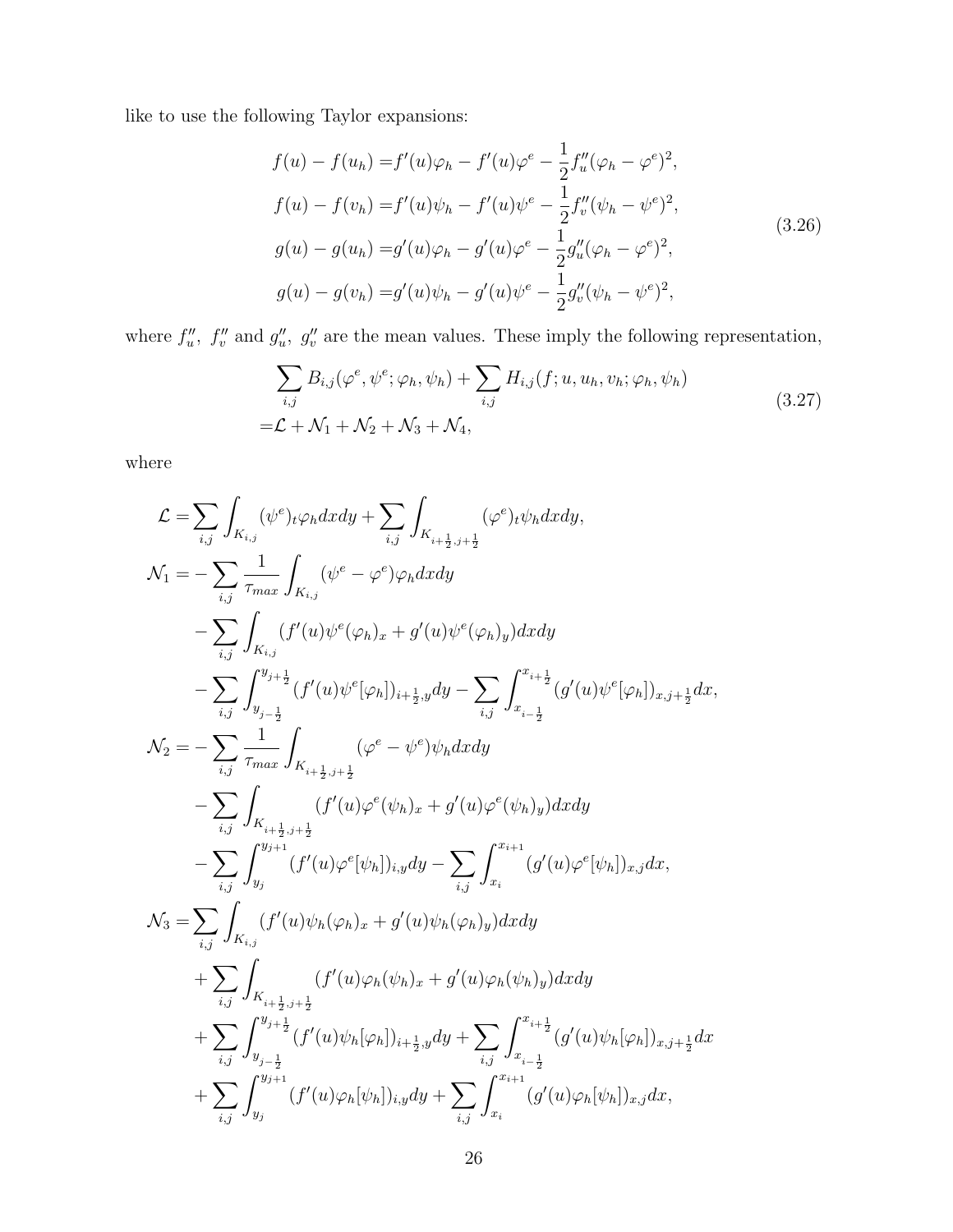$$
\mathcal{N}_4 = -\frac{1}{2} \Big( \sum_{i,j} \int_{K_{i,j}} (f''_v(\psi_h - \psi^e)^2 (\varphi_h)_x + g''_v(\psi_h - \psi^e)^2 (\varphi_h)_y) dxdy \n+ \sum_{i,j} \int_{K_{i+\frac{1}{2},j+\frac{1}{2}}} (f''_u(\varphi_h - \varphi^e)^2 (\psi_h)_x + g''_u(\varphi_h - \varphi^e)^2 (\psi_h)_y) dxdy \n+ \sum_{i,j} \int_{y_{j-\frac{1}{2}}}^{y_{j+\frac{1}{2}}} (f''_v(\psi_h - \psi^e)^2 [\varphi_h])_{i+\frac{1}{2},y} dy + \sum_{i,j} \int_{x_{i-\frac{1}{2}}}^{x_{i+\frac{1}{2}}} (g''_v(\psi_h - \psi^e)^2 [\varphi_h])_{x,j+\frac{1}{2}} dx \n+ \sum_{i,j} \int_{y_j}^{y_{j+1}} (f''_u(\varphi_h - \varphi^e)^2 [\psi_h])_{i,y} dy + \sum_{i,j} \int_{x_i}^{x_{i+1}} (g''_u(\varphi_h - \varphi^e)^2 [\psi_h])_{x,j} dx \Big).
$$

By Young's inequality and [\(3.15\)](#page-22-0), [\(3.16\)](#page-22-1) we have

<span id="page-26-0"></span>
$$
\mathcal{L} \le C(\|\varphi_h\|^2 + \|\psi_h\|^2) + Ch^{2k+2} \|u\|_{H^{k+1}(\Omega)}^2.
$$
\n(3.28)

Next we estimate the nonlinear part. First for the  $\mathcal{N}_1$  term, we can rewrite it as

$$
\begin{split} \mathcal{N}_{1} & = -\sum_{i,j} \frac{1}{\tau_{max}} \int_{K_{i,j}} (\psi^{e} - \varphi^{e}) \varphi_{h} dxdy \\ & - \sum_{i,j} \int_{K_{i,j}} (f'(u(x_{i}, y_{j})) \psi^{e}(\varphi_{h})_{x} + g'(u(x_{i}, y_{j})) \psi^{e}(\varphi_{h})_{y}) dxdy \\ & - \sum_{i,j} \int_{y_{j-\frac{1}{2}}}^{y_{j+\frac{1}{2}}} (f'(u(x_{i}, y_{j})) \psi^{e}[\varphi_{h}]_{i+\frac{1}{2},y} dy - \sum_{i,j} \int_{x_{i-\frac{1}{2}}}^{x_{i+\frac{1}{2}}} (g'(u(x_{i}, y_{j})) \psi^{e}[\varphi_{h}]_{x,j+\frac{1}{2}} dx \\ & + \sum_{i,j} \int_{K_{i,j}} ((f'(u(x_{i}, y_{j})) - f'(u)) \psi^{e}(\varphi_{h})_{x} + (g'(u(x_{i}, y_{j})) - g'(u)) \psi^{e}(\varphi_{h})_{y}) dxdy \\ & + \sum_{i,j} \int_{y_{j-\frac{1}{2}}}^{y_{j+\frac{1}{2}}} ((f'(u(x_{i}, y_{j})) - f'(u)) \psi^{e}[\varphi_{h}]_{i+\frac{1}{2},y} dy \\ & + \sum_{i,j} \int_{x_{i-\frac{1}{2}}}^{x_{i+\frac{1}{2}}} ((g'(u(x_{i}, y_{j})) - g'(u)) \psi^{e}[\varphi_{h}]_{x,j+\frac{1}{2}} dx \\ & = - \sum_{i,j} \tilde{B}_{i,j} (\varphi^{e}, \psi^{e}; \varphi_{h}) \\ & + \sum_{i,j} \int_{K_{i,j}} ((f'(u(x_{i}, y_{j})) - f'(u)) \psi^{e}(\varphi_{h})_{x} + (g'(u(x_{i}, y_{j})) - g'(u)) \psi^{e}(\varphi_{h})_{y}) dxdy \\ & + \sum_{i,j} \int_{y_{j-\frac{1}{2}}}^{y_{j+\frac{1}{2}}} ((f'(u(x_{i}, y_{j})) - f'(u)) \psi^{e}[\varphi_{h}]_{i+\frac{1}{2},y} dy \\ & + \sum_{i,j} \int_{x_{i-\frac{1}{2}}}^{x_{i+\frac{1}{2}}} ((g'(u(x_{i}, y_{j})) - g'(u)) \psi^{e}[\varphi_{h}]_{x,j+\frac{1}{2}} dx. \
$$

By using the inequality in [\(3.6\)](#page-18-1), [\(3.15\)](#page-22-0), [\(3.16\)](#page-22-1) and  $|| f'(u(x_i, y_j)) - f'(u) ||_{L^{\infty}(K_{i,j})} =$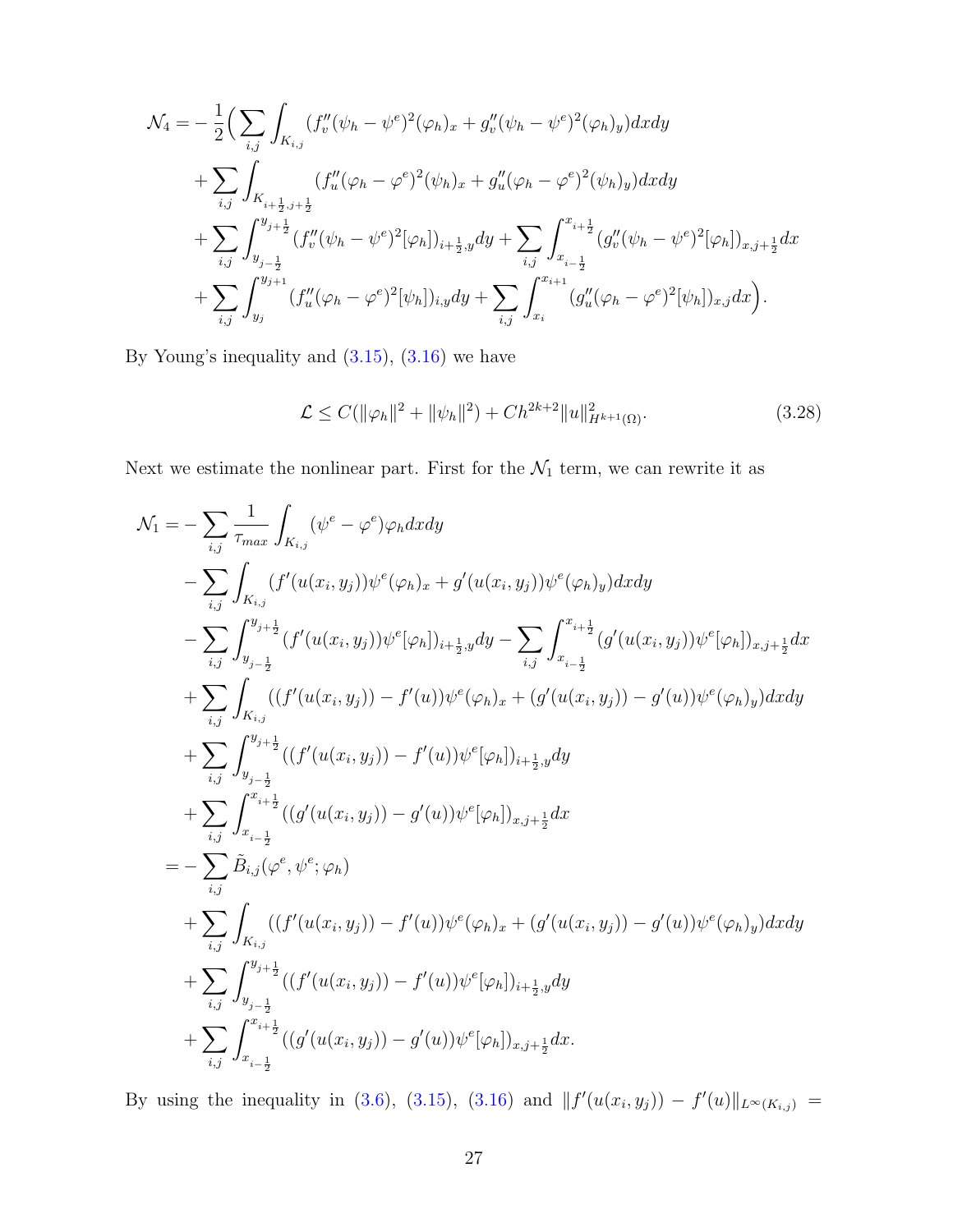$O(h), \|g'(u(x_i, y_j)) - g'(u)\|_{L^\infty(K_{i,j})} = O(h)$ , we have

$$
N_1 \leq -\sum_{j} \tilde{B}_{i,j}(\varphi^e, \psi^e; \varphi_h) + C_* \|\varphi_h\|^2 + C_* h^{2k+2} \|u\|_{H^{k+1}([a,b])}^2.
$$
 (3.29)

For  $\tilde{B}_{i,j}(\varphi^e, \psi^e; \varphi_h)$ , we know that for an arbitrary element  $K_{i,j}$ , we can obtain the fol-lowing results from Lemma [3.2,](#page-22-2) for  $\forall u \in P^{k+1}([x_{i-1}, x_{i+1}] \times [y_{j-1}, y_{j+1}])$ ,  $\forall \varphi_h \in Q^k(K_{i,j})$ 

<span id="page-27-0"></span>
$$
|\tilde{B}_{i,j}(\mathbb{P}_h^*u - u, \mathbb{Q}_h^*u - u; \varphi_h; f, g, u)| \le Ch^{2k+4} + C \|\varphi_h\|_{L^2(K_{i,j})}^2,
$$
\n(3.30)

On each element  $K_{i,j}$  we consider the following Taylor expansion of u around  $(x_i, y_j)$ ,

$$
u = Tu + Ru,\tag{3.31}
$$

where

$$
Tu = \sum_{l=0}^{k+1} \sum_{m=0}^{l} \frac{1}{m!(l-m)!} \frac{\partial^{l} u(x_i, y_j)}{\partial x^{l-m} \partial y^m} (x - x_i)^{l-m} (y - y_j)^m,
$$
\n(3.32)

$$
Ru = \sum_{m=0}^{k+2} \frac{(k+2)(x-x_i)^{k+2-m}(y-y_j)^m}{m!(k+2-m)!} \int_0^1 (1-s)^{k+1} \frac{\partial^{k+2} u(x_i^{(s)}, y_j^{(s)})}{\partial x^{k+2-m} \partial y^m} ds.
$$
 (3.33)

with  $x_i^{(s)} = x_i + s(x - x_i)$ ,  $y_j^{(s)} = y_j + s(y - y_j)$ . It is obvious that  $Tu \in P^k([x_{i-1}, x_{i+1}] \times$ [ $y_{j-1}, y_{j+1}$ ]). Note that the operator  $\mathbb{P}_h^*$  is a linear operator and  $\mathbb{P}_h^* u = \mathbb{P}_h^* T u + \mathbb{P}_h^* R u$ , we obtain from [\(3.30\)](#page-27-0) that

$$
\tilde{B}_{i,j}(\varphi^e, \psi^e; \varphi_h; f, g, u) = \tilde{B}_{i,j}(\mathbb{P}_h^* Tu - Tu + \mathbb{P}_h^* Ru - Ru,
$$
\n
$$
\mathbb{Q}_h^* Tu - Tu + \mathbb{Q}_h^* Ru - Ru; \varphi_h; f, g, u)
$$
\n
$$
= \tilde{B}_{i,j}(\mathbb{P}_h^* Tu - Tu, \mathbb{Q}_h^* Tu - Tu; \varphi_h; f, g, u)
$$
\n
$$
+ \tilde{B}_{i,j}(\mathbb{P}_h^* Ru - Ru, \mathbb{Q}_h^* Ru - Ru; \varphi_h; f, g, u)
$$
\n
$$
= \tilde{B}_{i,j}(\mathbb{P}_h^* Ru - Ru, \mathbb{Q}_h^* Ru - Ru; \varphi_h; f, g, u)
$$
\n
$$
+ Ch^{2k+4} + C \|\varphi_h\|_{L^2(K_{i,j})}^2.
$$
\n(3.34)

Recalling the Bramble-Hilbert lemma [\[2\]](#page-46-3), we have

<span id="page-27-1"></span>
$$
||Ru||_{L^{\infty}(K_{i,j})} \le Ch^{k+1}|u|_{H^{k+2}(K_{i,j})}.
$$
\n(3.35)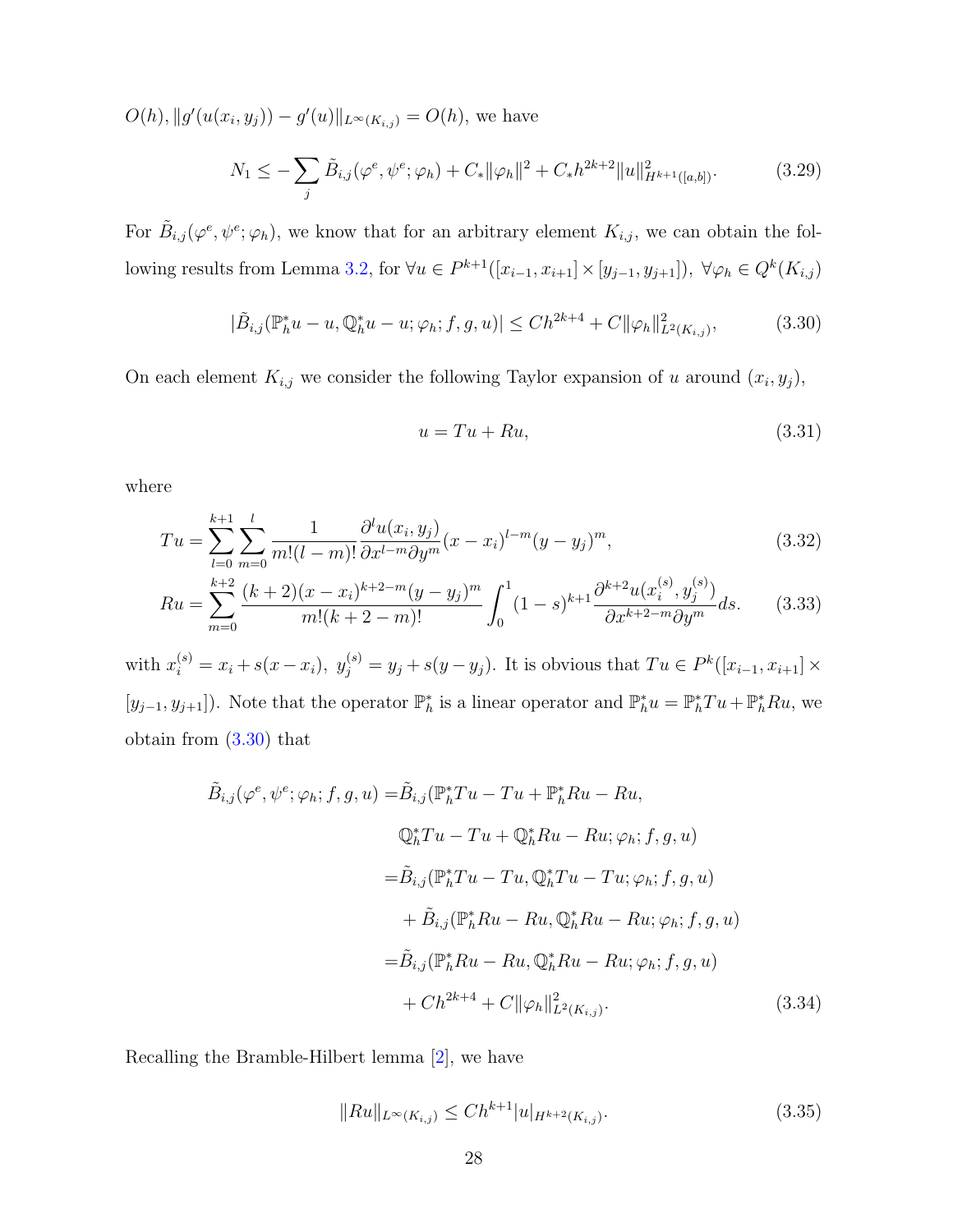Therefore, by using Young's inequality,  $(3.15)$ ,  $(3.16)$ ,  $(3.6)$  and  $(3.35)$ , we have

$$
-\sum_{i,j}\tilde{B}_{i,j}(\varphi^e, \psi^e; \varphi_h; f, g, u) \le Ch^{2k+2} \|u\|_{H^{k+2}(\Omega)} + C \|\varphi_h\|^2.
$$
 (3.36)

Hence, for  $N_1$  we have

<span id="page-28-0"></span>
$$
\mathcal{N}_1 \le (C + C_*) \|\varphi_h\|^2 + (C + C_*) h^{2k+2} \|u\|_{H^{k+2}(\Omega)}^2.
$$
\n(3.37)

Similarly, for  ${\cal N}_2$  we have

<span id="page-28-1"></span>
$$
\mathcal{N}_2 \le (C + C_*) \|\psi_h\|^2 + (C + C_*) h^{2k+2} \|u\|_{H^{k+2}(\Omega)}^2.
$$
\n(3.38)

Similar to the one-dimensional case, the  $\mathcal{N}_3$  term can be rewritten as

<span id="page-28-2"></span>
$$
\mathcal{N}_{3} = \sum_{i,j} \int_{y_{j-\frac{1}{2}}}^{y_{j+\frac{1}{2}}} \int_{x_{i-\frac{1}{2}}}^{x_{i}} f'(u)(\psi_{h}\varphi_{h})_{x}dxdy + \sum_{i,j} \int_{y_{j-\frac{1}{2}}}^{y_{j+\frac{1}{2}}} \int_{x_{i}}^{x_{i+\frac{1}{2}}} f'(u)(\psi_{h}\varphi_{h})_{x}dxdy \n+ \sum_{i,j} \int_{x_{i-\frac{1}{2}}}^{x_{i+\frac{1}{2}}} \int_{y_{j-\frac{1}{2}}}^{y_{j}} g'(u)(\psi_{h}\varphi_{h})_{y}dydx + \sum_{i,j} \int_{x_{i-\frac{1}{2}}}^{x_{i+\frac{1}{2}}} \int_{y_{j}}^{y_{j+\frac{1}{2}}} g'(u)(\psi_{h}\varphi_{h})_{y}dydx \n+ \sum_{i,j} \int_{y_{j-\frac{1}{2}}}^{y_{j+\frac{1}{2}}} (f'(u)\psi_{h}[\varphi_{h}])_{i+\frac{1}{2},y}dy + \sum_{i,j} \int_{x_{i-\frac{1}{2}}}^{x_{i+\frac{1}{2}}} (g'(u)\psi_{h}[\varphi_{h}])_{x,j}dx \n+ \sum_{i,j} \int_{y_{j}}^{y_{j+\frac{1}{2}}} (f'(u)\varphi_{h}[\psi_{h}])_{i,y}dy + \sum_{i,j} \int_{x_{i}}^{x_{i+\frac{1}{2}}} (g'(u)\varphi_{h}[\psi_{h}])_{x,j}dx \n= \sum_{i,j} \left( \int_{y_{j-\frac{1}{2}}}^{y_{j+\frac{1}{2}}} ((f'(u)\psi_{h}\varphi_{h}^{-})_{i+\frac{1}{2},y} - (f'(u)\psi_{h}\varphi_{h}^{+})_{i-\frac{1}{2},y} )dy \n+ (f'(u)\varphi_{h}\psi_{h}^{-})_{i,y} - (f'(u)\varphi_{h}\psi_{h}^{+})_{i,y} + (f'(u)\psi_{h}[\varphi_{h}])_{i+\frac{1}{2},y} )dy \n+ \int_{x_{i-\frac{1}{2}}}^{x_{i+\frac{1}{2}}} ((g'(u)\psi_{h}\varphi_{h}^{-})_{x,j+\frac{1}{2}} - (g'(u)\psi_{h}\varphi_{h}^{+})_{x,j-\frac{1}{2}} )dx \n+
$$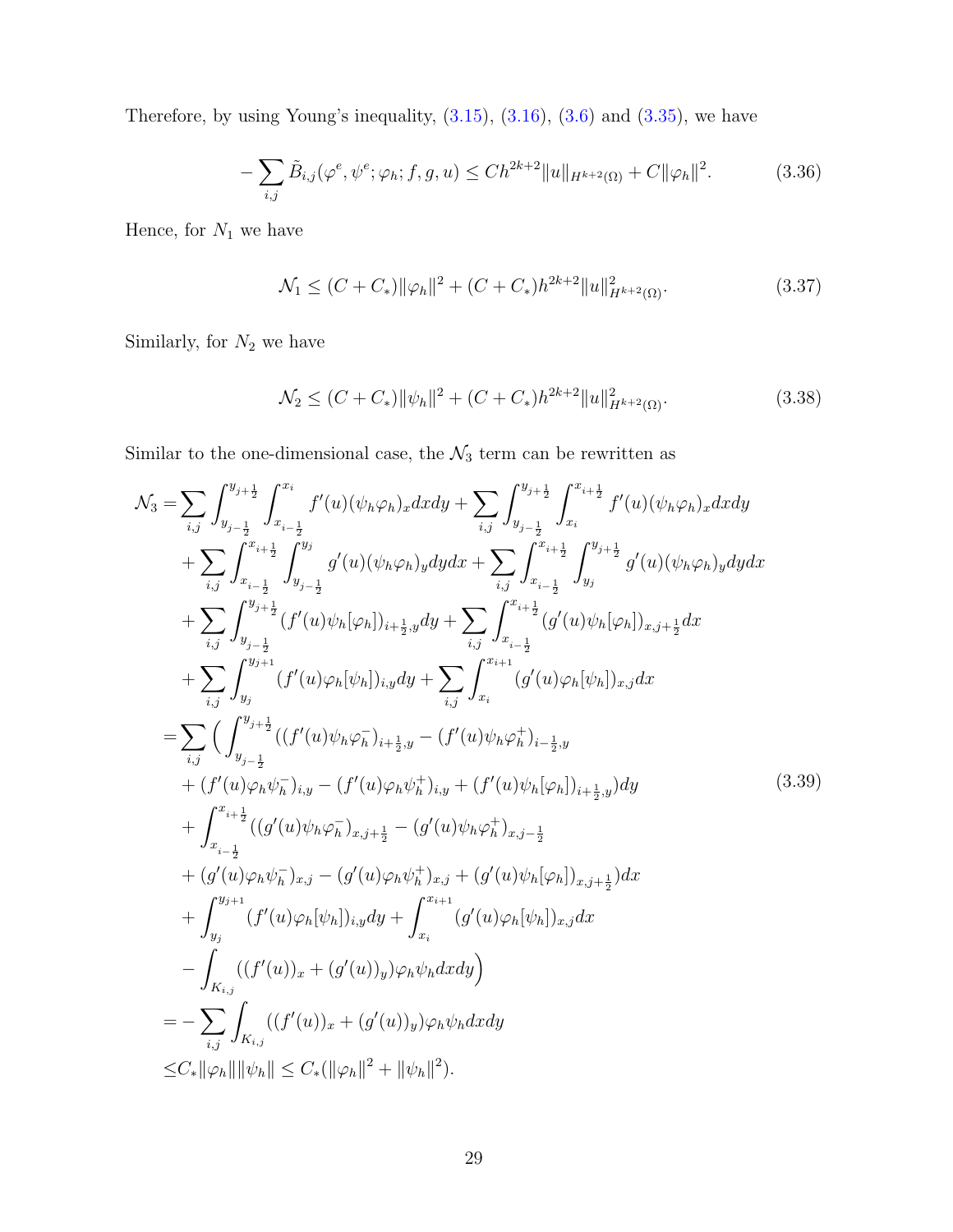$\mathcal{N}_4$  is the high order term in Taylor expansion, its easy to show that

<span id="page-29-0"></span>
$$
\mathcal{N}_4 \leq C_* h^{-1} (||e_v||_{\infty} ||e_v|| ||\varphi_h|| + ||e_u||_{\infty} ||e_u|| ||\psi_h||)
$$
  
\n
$$
\leq C_* h^{-1} (||e_v||_{\infty} (||\varphi_h|| ||\psi_h|| + ||\varphi_h|| ||\psi^e||) + ||e_v||_{\infty} (||\psi_h|| ||\varphi_h|| + ||\psi_h|| ||\varphi^e||))
$$
  
\n
$$
\leq C_* (h^{-1} ||e_v||_{\infty} + h^{-1} ||e_u||_{\infty} ) (||\varphi_h||^2 + ||\psi_h||^2)
$$
  
\n
$$
+ C_* (h^{-1} ||e_v||_{\infty} + h^{-1} ||e_u||_{\infty} )h^{2k+2} ||u||_{H^{k+1}(\Omega)}^2.
$$
\n(3.40)

Then by combining [\(3.28\)](#page-26-0), [\(3.37\)](#page-28-0), [\(3.38\)](#page-28-1), [\(3.39\)](#page-28-2), [\(3.40\)](#page-29-0), [\(3.25\)](#page-24-1), we obtain from [\(3.24\)](#page-24-0)

$$
\frac{1}{2}\frac{d}{dt}\int_{\Omega}(\varphi_h^2+\psi_h^2)dxdy \le (C+C_*(h^{-1}||e_v||_{\infty}+h^{-1}||e_u||_{\infty}))(\|\varphi_h\|^2+||\psi_h\|^2) \n+ (C+C_*(h^{-1}||e_v||_{\infty}+h^{-1}||e_u||_{\infty}))h^{2k+2}||u||_{H^{k+2}(\Omega)}^2.
$$
\n(3.41)

When  $k \geq 2$ , by using a priori assumption [\(3.21\)](#page-23-0) we have

$$
\frac{1}{2}\frac{d}{dt}\int_{\Omega}(\varphi_h^2 + \psi_h^2)dx dy \le (C + C_*)(\|\varphi_h\|^2 + \|\psi_h\|^2) + (C + C_*)h^{2k+2}\|u\|_{H^{k+2}(\Omega)}^2. \tag{3.42}
$$

Finally, by Gronwall's inequality and the fact that  $\|\varphi_h(\cdot,\cdot, 0)\| \le Ch^{k+1}$ ,  $\|\psi_h(\cdot,\cdot, 0)\| \le$  $Ch^{k+1}$  we can get

$$
\frac{1}{2}\frac{d}{dt}\int_{\Omega}(\varphi_h^2 + \psi_h^2)dxdy \le Ch^{2k+2}.\tag{3.43}
$$

This, together with the approximation result [\(3.15\)](#page-22-0), [\(3.16\)](#page-22-1) implies the desired error estimate.

For the case of  $k = 0$  or 1, we assume that  $f(u)$  and  $g(u)$  are linear fluxes, namely  $f(u) = c_1u$ ,  $g(u) = c_2u$  with constants  $c_1$ ,  $c_2$ . This is to avoid the need of the *a priori* assumption [\(3.20\)](#page-23-1) which is no longer justifiable in this case. By similar lines of proof and noting that  $C_* = 0$  in this case, we can obtain

$$
\frac{1}{2}\frac{d}{dt}\int_{\Omega}(\varphi_h^2 + \psi_h^2)dxdy \le C(\|\varphi_h\|^2 + \|\psi_h\|^2) + Ch^{2k+2}, \ k = 0, 1. \tag{3.44}
$$

By using the Gronwall's inequality we have

$$
\int_{\Omega} (\varphi_h^2 + \psi_h^2) dx dy \le C h^{2k+2}, \ k = 0, 1.
$$
 (3.45)

This, together with the approximation result [\(3.15\)](#page-22-0), [\(3.16\)](#page-22-1), implies the desired error estimate for  $k = 0$ , 1 with linear fluxes.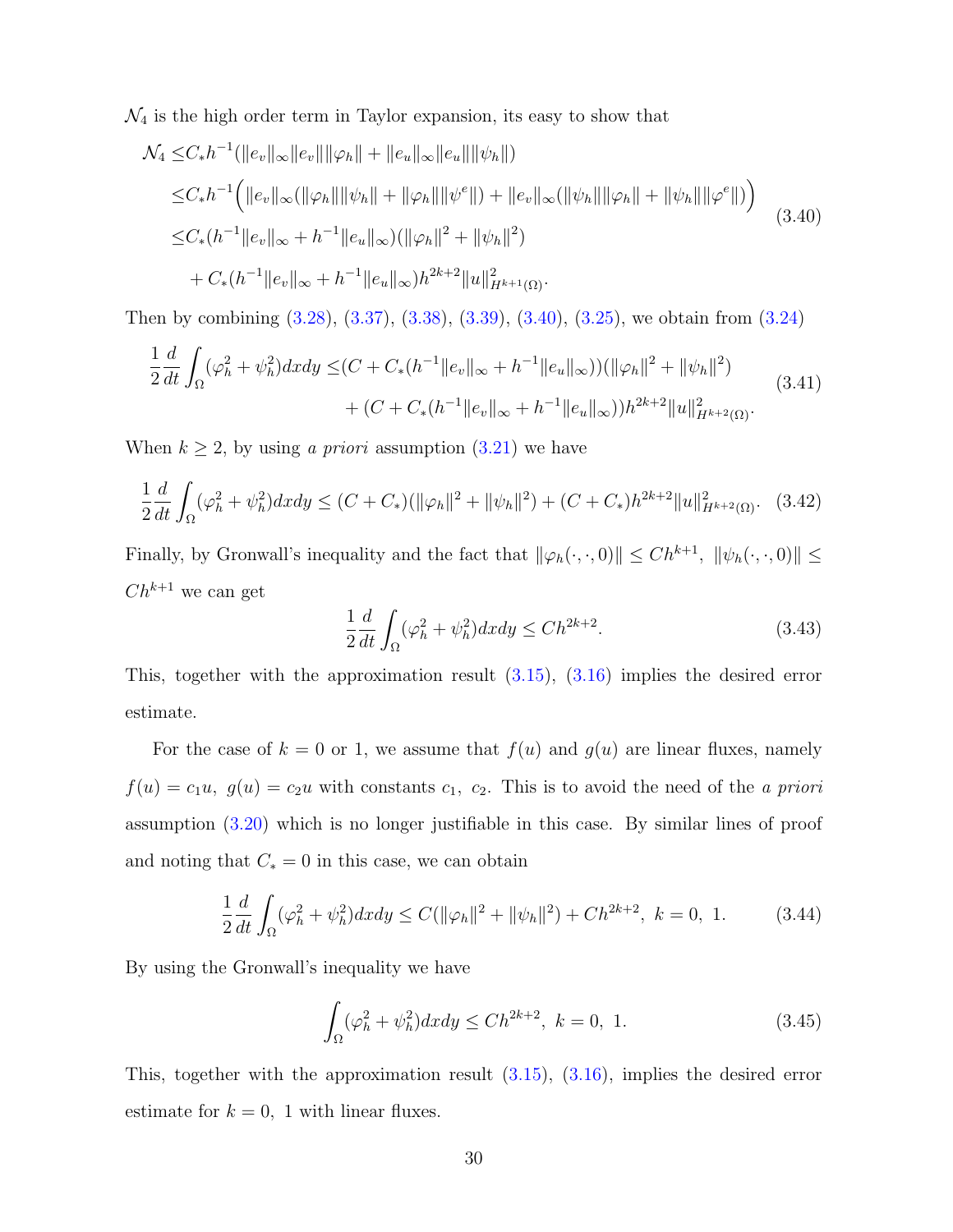Just like the one-dimensional case, let us justify the *a priori* assumption  $(3.20)$  with  $k \geq 2$ . Similar to [\[19\]](#page-48-4) and [\[1\]](#page-46-2), we can verify this by a proof by contradiction. By [\(3.19\)](#page-23-2), we can consider h small enough so that  $Ch^{k+1} < \frac{1}{2}$  $\frac{1}{2}h^2$ , where C is the constant in  $(3.19)$ determined by the final time T. Define  $t^* = sup\{t : ||u(\cdot, \cdot, t) - u_h(\cdot, \cdot, t)|| + ||u(\cdot, \cdot, t) - u_h(\cdot, \cdot, t)||$  $v_h(\cdot, \cdot, t) \| \leq h^2$ , then we have  $\| u(\cdot, \cdot, t^*) - u_h(\cdot, \cdot, t^*) \| + \| u(\cdot, \cdot, t^*) - v_h(\cdot, \cdot, t^*) \| = h^2$ by continuity if  $t^*$  is finite. Clearly,  $(3.19)$  holds for  $t \leq t^*$ , in particular,  $||u(\cdot, \cdot, t^*)$  $u_h(\cdot, \cdot, t^*)$ || +  $||u(\cdot, \cdot, t^*) - v_h(\cdot, \cdot, t^*)|| \leq Ch^{k+1} < \frac{1}{2}$  $\frac{1}{2}h^2$ . This is a contradiction if  $t^* < T$ . Hence,  $t^* \geq T$  and our *a priori* assumption is justified.  $\Box$ 

## 4 Numerical examples

In this section, we present numerical examples to verify our theoretical findings. Uniform meshes are used in all examples. The schemes are integrated in time with the third order SSP Runge-Kutta method. We would like to compute on elements of degree  $k=0,1,2,3.$  We set the CFL number to be 0.05. For  $k=0,1,2$  we let  $\Delta t = CFL\cdot h$ and  $\Delta t = CFL \cdot h^{\frac{4}{3}}$  for  $k = 3$  where h is the characteristic length of the mesh, so that the time error will be dominated by the spatial error.

**Example 4.1.** We solve the one-dimensional Burgers equation given by

$$
\begin{cases}\n u_t + (\frac{u^2}{2})_x = 0, \ x \in [-\pi, \pi], \\
 u(x, 0) = \sin(x), \ x \in [-\pi, \pi], \\
 u(-\pi, t) = u(\pi, t).\n\end{cases}
$$
\n(4.1)

The exact solution is obtained by Newton iteration. In this example, we use  $\tau_{max} =$  $\frac{h}{2k+1}$ ,  $h = \frac{2\pi}{N}$  $\frac{2\pi}{N}$  to test the numerical schemes. The errors and numerical order of accuracy at  $T = 0.5$  with  $0 \le k \le 3$  are listed in Tables [4.1.](#page-31-0)

Table [4.1](#page-31-0) shows that the order of convergence of the error achieves the expected  $(k + 1)$ -th order of accuracy.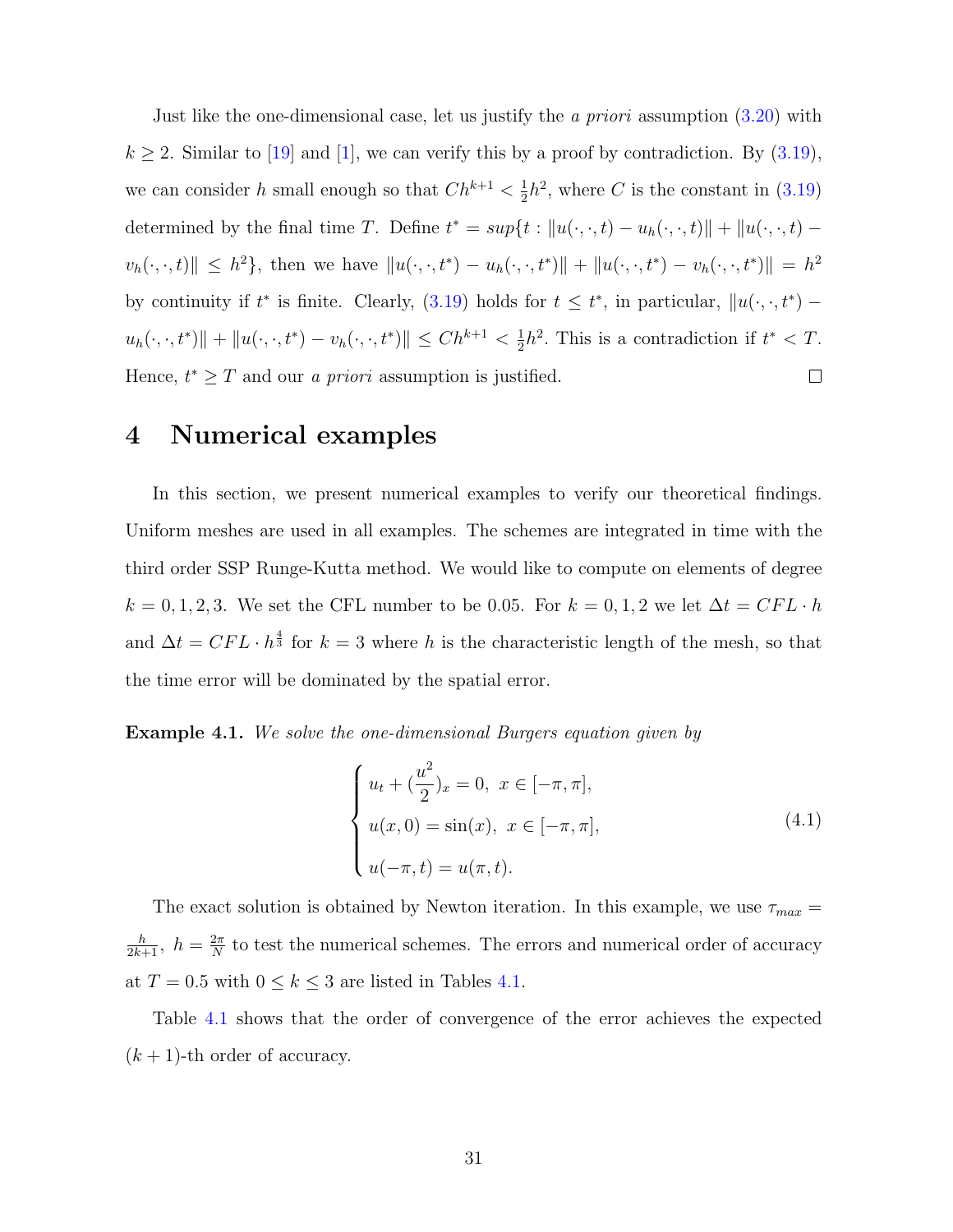<span id="page-31-0"></span>

| $\mathbf k$    | $\mathbf N$ | $L^1$ error | order          | $L^2$ error | order    | $L^{\infty}$ error | order                    |
|----------------|-------------|-------------|----------------|-------------|----------|--------------------|--------------------------|
| $\theta$       | 10          | 6.73E-001   | $\blacksquare$ | 3.65E-001   | $\sim$   | 5.60E-001          | $\overline{\phantom{a}}$ |
|                | 20          | 3.34E-001   | 1.01           | 1.83E-001   | 0.99     | 3.04E-001          | 0.88                     |
|                | 40          | 1.66E-001   | 1.00           | 9.19E-002   | 1.00     | 1.56E-001          | 0.97                     |
|                | 80          | 8.31E-002   | 1.00           | 4.60E-002   | 1.00     | 7.90E-002          | 0.98                     |
|                | 160         | $4.15E-002$ | 1.00           | 2.30E-002   | 1.00     | 3.97E-002          | 0.99                     |
| $\mathbf{1}$   | 10          | 6.90E-002   | $\equiv$       | 4.40E-002   | $\sim$   | 8.69E-002          | $\blacksquare$           |
|                | 20          | 1.86E-002   | 1.89           | 1.25E-002   | 1.81     | 2.58E-002          | 1.75                     |
|                | 40          | 4.73E-003   | 1.98           | 3.21E-003   | 1.97     | 7.34E-003          | 1.81                     |
|                | 80          | 1.19E-003   | 1.99           | 8.11E-004   | 1.98     | 1.95E-003          | 1.92                     |
|                | 160         | 2.98E-004   | $2.00\,$       | 2.04E-004   | 1.99     | 4.94E-004          | 1.98                     |
| $\overline{2}$ | 10          | 9.68E-003   | $\mathbb{L}$   | 8.58E-003   | $\sim$   | 2.53E-002          | $\overline{\phantom{a}}$ |
|                | 20          | 8.97E-004   | 3.43           | 9.29E-004   | 3.21     | 4.24E-003          | 2.58                     |
|                | 40          | 1.13E-004   | 2.99           | 1.14E-004   | 3.02     | 6.03E-004          | 2.82                     |
|                | 80          | 1.42E-005   | 2.99           | 1.44E-005   | 2.98     | 7.87E-005          | 2.94                     |
|                | 160         | 1.78E-006   | 3.00           | 1.81E-006   | 2.99     | 9.99E-006          | 2.98                     |
| 3              | 10          | 6.06E-04    | $\blacksquare$ | 6.47E-04    | $\equiv$ | 3.26E-03           | $\blacksquare$           |
|                | 20          | 6.17E-05    | 3.30           | 6.91E-05    | $3.23\,$ | 2.73E-04           | 3.58                     |
|                | 40          | 4.54E-06    | 3.77           | 5.54E-06    | 3.64     | 3.21E-05           | 3.09                     |
|                | 80          | 2.86E-07    | 3.99           | 3.49E-07    | 3.99     | 2.06E-06           | 3.96                     |
|                | 160         | 1.79E-08    | 4.00           | 2.19E-08    | 4.00     | $1.30E-07$         | 3.99                     |

Table 4.1. Errors and numerical orders of accuracy for Example 4.1 on a uniform mesh of N cells. Here  $\tau_{max} = \frac{h}{2k+1}$  and final time  $T = 0.5$ .

**Example 4.2.** We solve the two-dimensional Burgers equation given by

$$
\begin{cases} u_t + \left(\frac{u^2}{2}\right)_x + \left(\frac{u^2}{2}\right)_y = 0, \ (x, y) \in [-\pi, \pi]^2, \\ u(x, y, 0) = \sin(x + y), \ (x, y) \in [-\pi, \pi]^2, \end{cases} \tag{4.2}
$$

with periodic boundary condition. The exact solution follows from the solution of one-dimensional Burgers equation with  $\xi = x + y$ . In this example, we use  $\tau_{max}$  =  $\frac{h}{2k+1}$ ,  $h = \frac{2\pi}{N}$  $\frac{2\pi}{N}$  to test the numerical schemes. The central DG scheme is evolved up to  $T\,=\,0.2$  when the solution is still smooth. The errors and numerical order of accuracy with  $0 \leq k \leq 3$  are listed in Tables [4.2.](#page-32-0)

Table [4.2](#page-32-0) shows that the order of convergence of the error achieves the expected  $(k + 1)$ -th order of accuracy.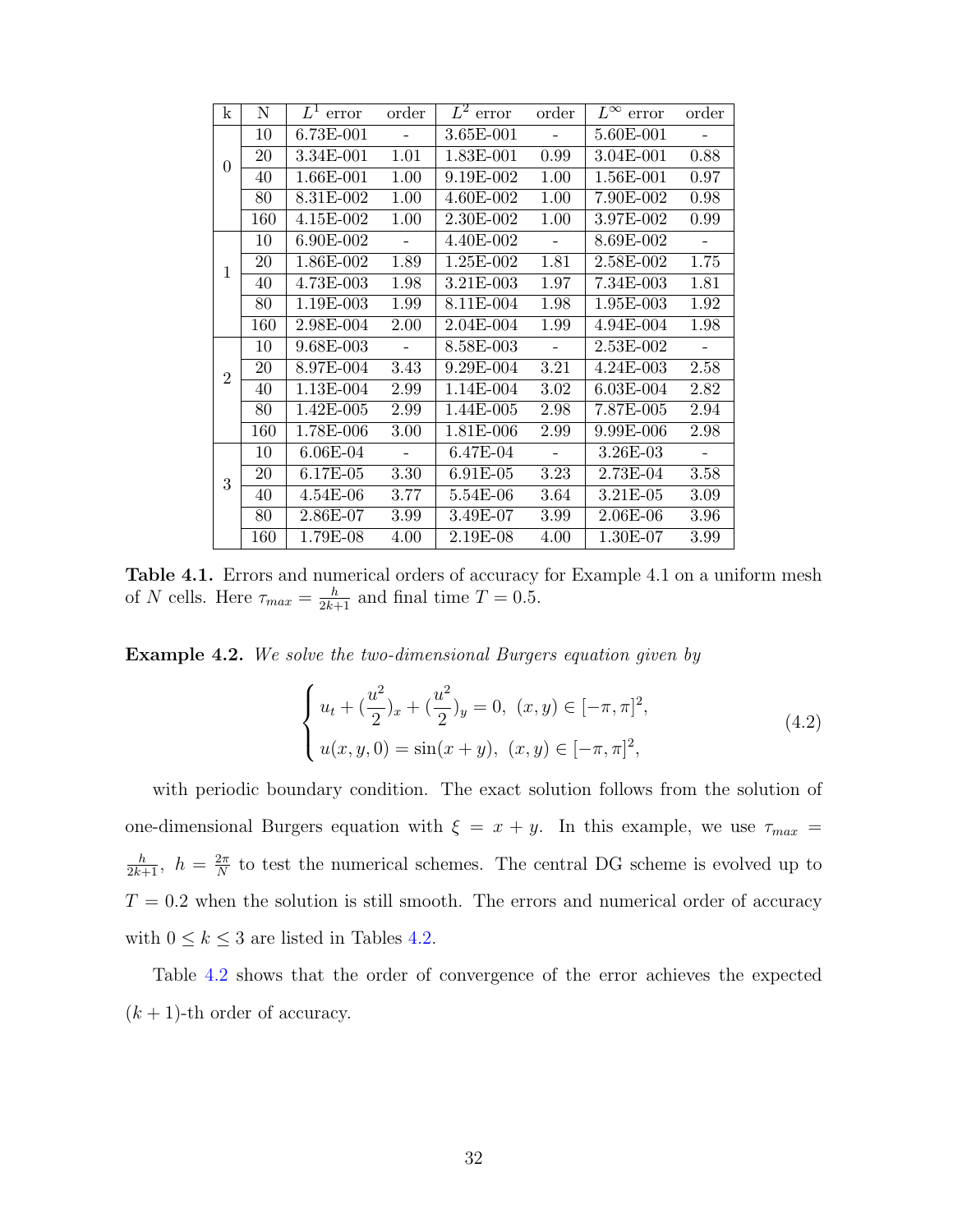<span id="page-32-0"></span>

| $\mathbf{k}$   | $N \times N$     | $L^1$ error  | order      | $L^2$ error  | order             | $L^{\infty}$ error | order                    |
|----------------|------------------|--------------|------------|--------------|-------------------|--------------------|--------------------------|
| $\Omega$       | $10 \times 10$   | $5.57E + 00$ | $\sim 100$ | $1.22E + 00$ | $\sim 10^{-10}$   | 8.16E-01           | $\sim$ $-$               |
|                | $20 \times 20$   | $2.76E + 00$ | 1.01       | $6.17E-01$   | 0.98              | $4.87E - 01$       | 0.74                     |
|                | $40 \times 40$   | $1.37E + 00$ | 1.01       | 3.09E-01     | 1.00              | $2.57E-01$         | 0.92                     |
|                | $80 \times 80$   | $6.81E-01$   | 1.01       | 1.54E-01     | 1.00              | 1.30E-01           | 0.98                     |
|                | $160 \times 160$ | 3.40E-01     | 1.00       | $7.72E-02$   | $1.00\,$          | $6.54E-02$         | 0.99                     |
| 1              | $10 \times 10$   | 9.12E-01     | $\sim$     | 2.34E-01     | $\sim$            | 2.60E-01           | $\sim$                   |
|                | $20 \times 20$   | $2.37E-01$   | 1.94       | $6.25E-02$   | 1.90              | 8.19E-02           | 1.67                     |
|                | $40 \times 40$   | 5.99E-02     | 1.99       | $1.60E-02$   | 1.97              | 2.19E-02           | 1.90                     |
|                | $80 \times 80$   | 1.50E-02     | 2.00       | $4.02E-03$   | 1.99              | 5.71E-03           | 1.94                     |
|                | $160 \times 160$ | 3.75E-03     | 2.00       | $1.01E-03$   | 2.00              | 1.45E-03           | 1.98                     |
| $\overline{2}$ | $10 \times 10$   | 1.49E-01     | $\sim$     | 5.03E-02     | $\sim$            | $1.22E-01$         | $\overline{\phantom{a}}$ |
|                | $20 \times 20$   | $1.91E-02$   | 2.97       | $6.44E-03$   | 2.97              | 2.14E-02           | 2.52                     |
|                | $40 \times 40$   | 2.38E-03     | $3.00\,$   | 8.33E-04     | $2.95\,$          | $3.00E-03$         | 2.83                     |
|                | $80 \times 80$   | 3.00E-04     | 2.99       | $1.05E-04$   | 2.98              | 3.87E-04           | 2.96                     |
|                | $160 \times 160$ | $3.77E-05$   | 2.99       | $1.33E-05$   | 2.99              | $4.87E-05$         | 2.99                     |
| 3              | $10 \times 10$   | 2.06E-02     | $\equiv$   | 7.45E-03     | $\sim$            | 2.20E-02           | $\blacksquare$           |
|                | $20 \times 20$   | $2.04E-03$   | 3.33       | 8.72E-04     | $\overline{3.09}$ | 3.30E-03           | 2.74                     |
|                | $40 \times 40$   | 1.48E-04     | 3.79       | $6.09E-05$   | $3.84\,$          | 2.50E-04           | 3.72                     |
|                | $80 \times 80$   | 9.70E-06     | 3.93       | $4.02E-06$   | 3.92              | $1.78E-05$         | 3.81                     |
|                | $160 \times 160$ | $6.19E-07$   | 3.97       | $2.62E-07$   | 3.94              | $1.17E-06$         | 3.92                     |

Table 4.2. Errors and numerical orders of accuracy for Example 4.2 on a uniform mesh of  $N \times N$  cells. Here  $\tau_{max} = \frac{h}{2k+1}$  and final time  $T = 0.2$ .

# 5 Concluding remarks

In this paper, a priori optimal  $L^2$  error estimates to central DG methods on uniform meshes applied to nonlinear conservation laws with smooth solutions are proved with polynomial degrees of  $k \leq 8$ . The main techniques used in this paper are special projections and Taylor expansions. Our analysis is carried out both in one dimension and in two-dimensions for uniform Cartesian meshes and tensor-product polynomial spaces. We also give some numerical examples to verify the results of our theoretical analysis. The error estimates for nonlinear conservation laws in this paper were obtained using stability for the linear case and the smoothness of the exact solution. It is not clear whether stability holds for the scalar nonlinear conservation laws with general non-smooth solutions. Such a stability proof for the central DG schemes and the extension of this work to non-uniform meshes and unstructured triangular meshes are interesting and challenging,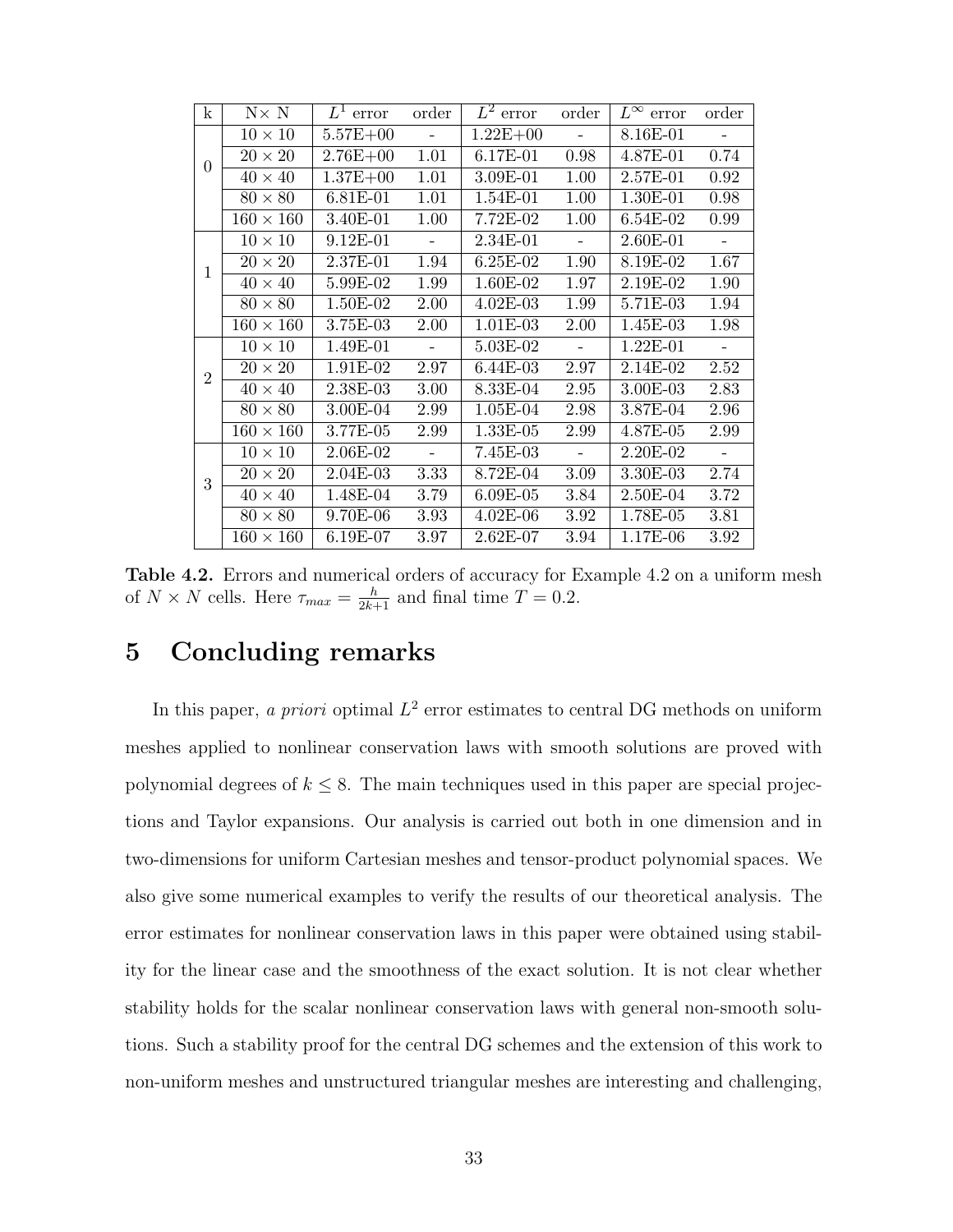and constitutes our ongoing work.

# A Appendix: Collection of technical proofs

In this appendix, we collect the proofs of some technical lemmas and propositions.

### <span id="page-33-0"></span>A.1 Proof of Lemma [2.1](#page-9-2)

*Proof.* We only consider  $\mathbb{P}_h^*$ , while the proof for  $\mathbb{Q}_h^*$  follows similar lines. For  $\forall j$ , we let  $\xi = \frac{2(x-x_j)}{h}$  $\frac{-x_j}{h}$  on  $I_j$ , for a smooth function  $\omega(x)$  and a k-th order polynomial  $\varphi_h(x)$  on  $I_j$ , and define

$$
\tilde{\omega}(\xi) = \omega(\frac{h}{2}\xi + x_j) = \omega(x),
$$
  
\n
$$
\phi_h(\xi) = \varphi_h(\frac{h}{2}\xi + x_j) = \varphi_h(x).
$$
\n(A.1)

Note that the procedure to find the  $\mathbb{P}_h^* \tilde{\omega} \in \mathbb{P}^k([-1,1])$  is to solve for a linear system, so existence of the projection can be proved by proving its uniqueness. Thus, we only need to prove the uniqueness of the projection  $\mathbb{P}_h^*$ . We set  $\omega_I(\xi) = \mathbb{P}_h^* \tilde{\omega}(\xi) = \mathbb{P}_h^* \omega(x)$ with  $\tilde{\omega}(\xi) = \omega(x) = 0$ , and would like to prove  $\omega_I(\xi) = 0$ . Then by the definition of the projection  $\mathbb{P}_h^*$ , we have:

$$
\tilde{P}_h(\omega_I; \phi_h; f, u)_j = \frac{h}{2\tau_{max}} \left( \int_{-1}^0 \omega_I(\xi + 1) \phi_h(\xi) d\xi + \int_0^1 \omega_I(\xi - 1) \phi_h(\xi) d\xi \right)
$$

$$
- \int_{-1}^1 \omega_I(\xi) \phi_h(\xi) d\xi + \int_{-1}^0 f'(u(x_j)) \omega_I(\xi + 1) (\phi_h(\xi))_{\xi} d\xi
$$

$$
+ \int_0^1 f'(u(x_j)) \omega_I(\xi - 1) (\phi_h(\xi))_{\xi} d\xi
$$

$$
- f'(u(x_j)) \omega_I(0) (\phi_h(1) - \phi_h(-1))
$$

<span id="page-33-1"></span>
$$
=0,\t(A.2a)
$$

$$
\frac{h}{2} \int_{-1}^{1} \omega_I(\xi) d\xi = 0.
$$
\n(A.2b)

Let  $\phi_h(\xi) = \omega_I(\xi) \in \mathbb{P}^k([-1,1]),$  we get

$$
\tilde{P}_h(\omega_I; \omega_I; f, u)_j = \frac{h}{2\tau_{max}} \left( \int_{-1}^0 \omega_I(\xi + 1) \omega_I(\xi) d\xi + \int_0^1 \omega_I(\xi - 1) \omega_I(\xi) d\xi - \int_{-1}^1 \omega_I(\xi)^2 d\xi \right) \n+ \int_{-1}^0 f'(u(x_j)) \omega_I(\xi + 1) (\omega_I(\xi))_{\xi} d\xi + \int_0^1 f'(u(x_j)) \omega_I(\xi - 1) (\omega_I(\xi))_{\xi} d\xi
$$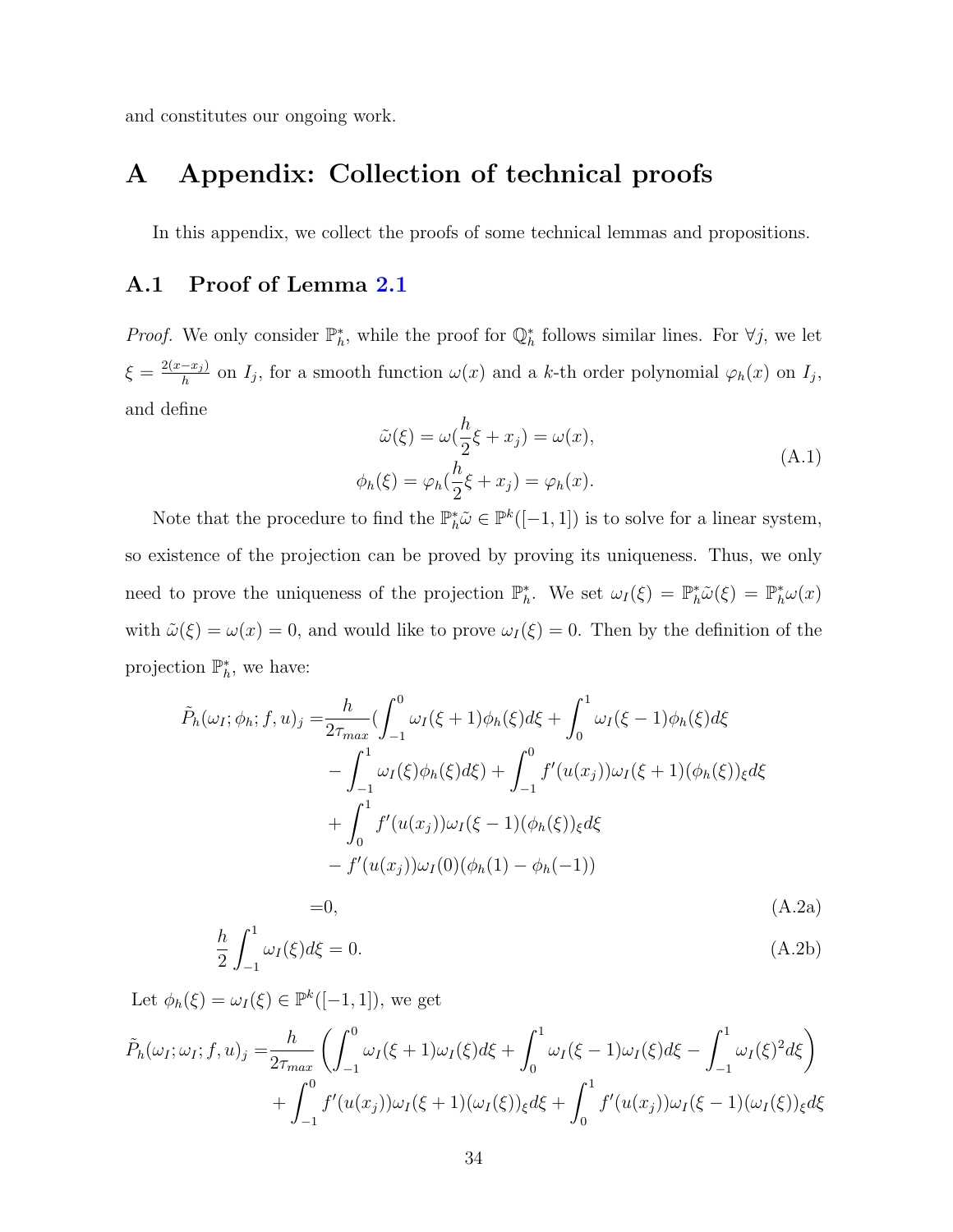$$
- f'(u(x_j))\omega_I(0) (\omega_I(1) - \omega_I(-1)) = 0.
$$
 (A.3)

We rewrite  $\tilde{P}_h(\omega_I;\omega_I;f,u)_j$  by a change of variable  $\xi \to \xi + 1$  for the integrations over  $[-1, 0]$  to get

$$
\tilde{P}_h(\omega_I; \omega_I; f, u)_j = \frac{h}{2\tau_{max}} \left( 2 \int_0^1 \omega_I(\xi - 1) \omega_I(\xi) d\xi - \int_0^1 \omega_I(\xi - 1)^2 d\xi - \int_0^1 \omega_I(\xi)^2 d\xi \right) \n+ \int_0^1 f'(u(x_j)) \omega_I(\xi) (\omega_I(\xi - 1))_\xi d\xi + \int_0^1 f'(u(x_j)) \omega_I(\xi - 1) (\omega_I(\xi))_\xi d\xi \n- f'(u(x_j)) \omega_I(0) (\omega_I(1) - \omega_I(-1)) \n= - \frac{h}{2\tau_{max}} \int_0^1 (\omega_I(\xi) - \omega_I(\xi - 1))^2 d\xi = 0.
$$
\n(A.4)

Thus,

<span id="page-34-0"></span>
$$
\omega_I(\xi) = \omega_I(\xi - 1), \quad \forall \xi \in (0, 1). \tag{A.5}
$$

Next we will show that  $\omega_I(\xi)$  is a constant on [-1, 1]. Let  $\omega_I(\xi) = \sum_{i=0}^k a_i \xi^i$ ,  $\xi \in [-1, 1]$ . For  $k = 0$  it clearly holds. For  $k \ge 1$ , now from  $(A.5)$  we have

<span id="page-34-1"></span>
$$
G(\xi) := \omega_I(\xi) - \omega_I(\xi - 1) = \sum_{i=1}^k a_i (\xi^i - (\xi - 1)^i) = 0, \quad \forall \xi \in (0, 1).
$$
 (A.6)

Assume  $a_i$ ,  $1 \leq i \leq k$  are not all zeros, then  $G(\xi)$  is a non-zero polynomial of degree at most  $k-1$ , thus it has at most  $k-1$  roots, which is a contradiction to  $(A.6)$ . Hence, we have  $a_i = 0$ ,  $\forall 1 \leq i \leq k$ , which indicates that  $\omega_I(\xi)$  is a constant on [-1, 1]. Hence, by  $(A.2b)$ , we have

$$
\frac{h}{2} \int_{-1}^{1} \omega_I(\xi) d\xi = h \omega_I(\xi) = 0,
$$
\n(A.7)

which implies  $\omega_I(\xi) \equiv 0$  on [-1, 1].

We have now finished the proof of uniqueness. Next we move to prove the boundedness. Let  $\omega_I(x) = \mathbb{P}_h^*\omega(x) = \sum_{i=0}^k a_i x^i$  and set the test functions  $\varphi_h = x, x^2, ..., x^k$ . Then we have

$$
\tilde{P}_h(\omega_I; x^l; f, u)_j = \sum_{i=0}^k \alpha_{il} a_i, \ 1 \le l \le k,
$$
\n(A.8)

<span id="page-34-2"></span>
$$
\int_{-1}^{1} w_I(x) dx = \sum_{i=0}^{k} \frac{1^{i+1} - (-1)^{i+1}}{i+1} a_i = \sum_{i=0}^{k} \alpha_{i0} a_i.
$$
 (A.9)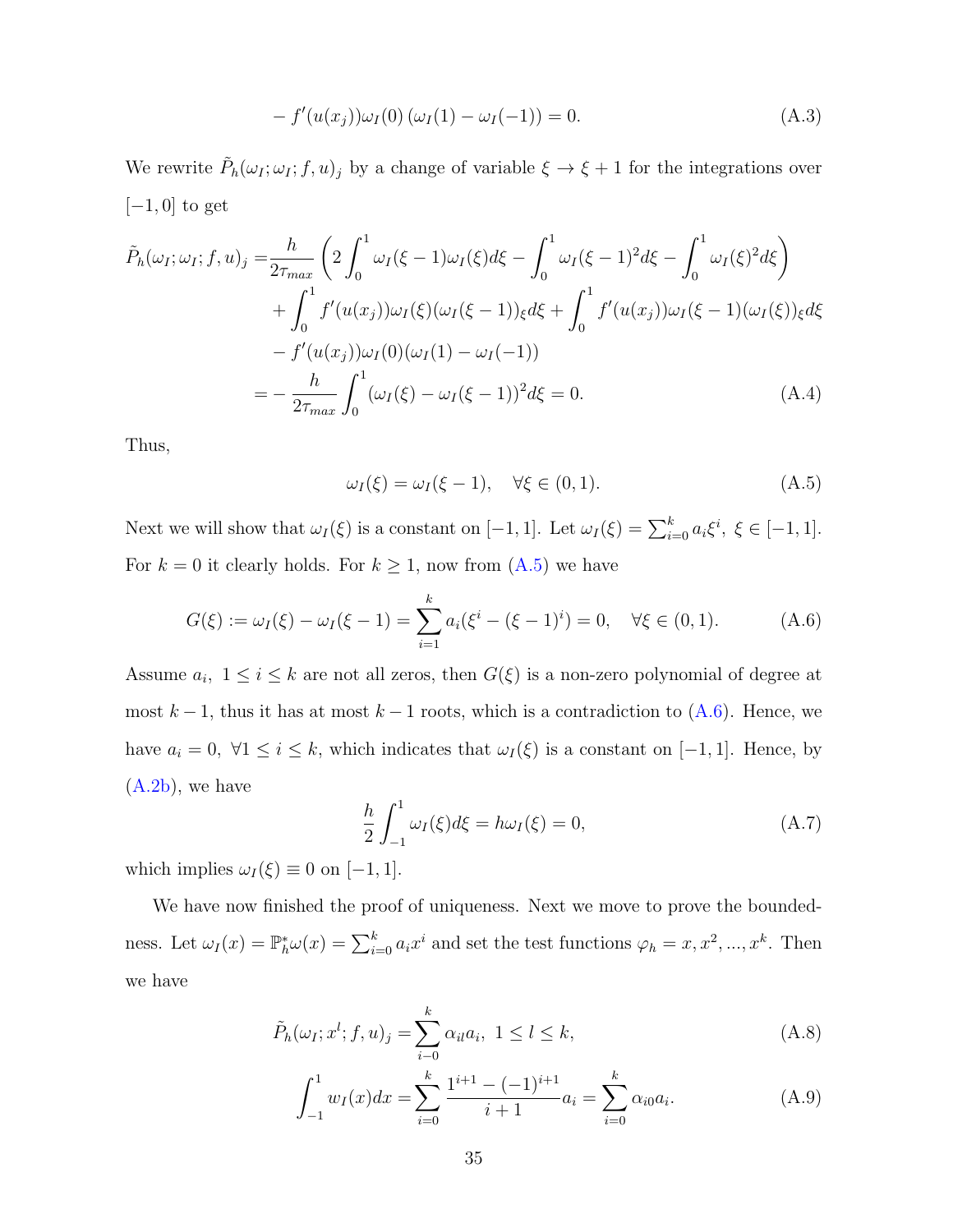By calculation, for  $1\leq l\leq k$  we have

$$
\alpha_{il} = \frac{h}{2\tau_{max}} \left[ \frac{i!l! \left( (-1)^i + (-1)^l \right)}{(i+l+1)!} + \frac{(-1)^{i+l} + 1}{i+l+1} \right] + f'(u(x_j)) \frac{l i! (l-1)! \left( (-1)^i + (-1)^{l+1} \right)}{(i+l)!} = \frac{h}{2\tau_{max}} \mu_{il} + f'(u(x_j)) \eta_{il},
$$
\n(A.10)

where

<span id="page-35-0"></span>
$$
\mu_{il} = \frac{i! l! \left( (-1)^i + (-1)^l \right)}{(i + l + 1)!} + \frac{(-1)^{i+l} + 1}{i + l + 1},
$$
\n
$$
\eta_{il} = \frac{\ln(l - 1)! \left( (-1)^i + (-1)^{l+1} \right)}{(i + l)!}.
$$
\n(A.11)

We denote  $\beta = (a_0, ..., a_k)^T$ ,  $A(i, l) = \alpha_{il}$ ,  $0 \le i \le k$ ,  $0 \le l \le k$  and  $b_0 = \int_{-1}^{1} w(x) dx$ ,  $b_l =$  $\tilde{P}_h(w; x^l; f, u)$ ,  $1 \leq l \leq k$ ,  $B = (b_0, ..., b_k)^T$ . We will solve the following linear system to get the coefficients  $\beta$ ,

$$
A^T \beta = B. \tag{A.12}
$$

We can rewrite  $A$  as the following form,

$$
A = \frac{h}{2\tau_{max}} \mathcal{M} + f'(u(x_j))\mathcal{H} + \mathcal{C}, \tag{A.13}
$$

where

$$
\mathcal{M}(i,l) = \begin{cases} \mu_{il}, \ 0 \le i \le k, \ 1 \le l \le k, \\ \ 0, \ 0 \le i \le k, \ l = 0, \end{cases}
$$
 (A.14)

$$
\mathcal{H}(i,l) = \begin{cases} \eta_{il}, \ 0 \le i \le k, \ 1 \le l \le k, \\ 0, \ 0 \le i \le k, \ l = 0, \end{cases}
$$
 (A.15)

$$
\mathcal{C}(i,l) = \begin{cases} 0, \ 0 \le i \le k, \ 1 \le l \le k, \\ \alpha_{i0}, \ 0 \le i \le k, \ l = 0. \end{cases}
$$
 (A.16)

From the formulation of the scheme [\(2.6\)](#page-5-0) we have  $\tau_{max} = c \, h$ , here c is a constant dictated by stability. Then we have

$$
AT = \frac{1}{2c} \mathcal{M}^T + f'(u(x_j))\mathcal{H}^T + \mathcal{C}^T.
$$
 (A.17)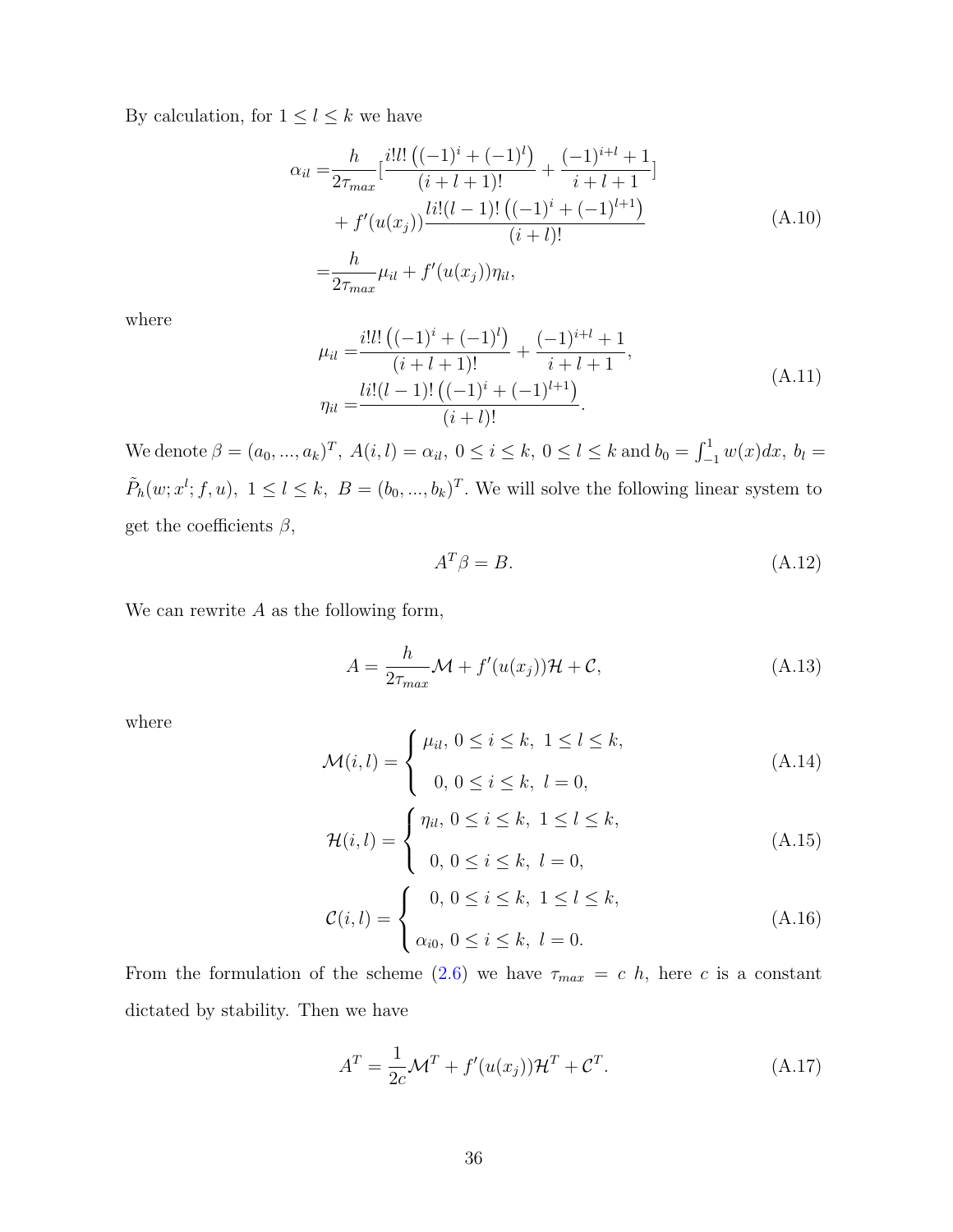From [\(A.11\)](#page-35-0) we know that

$$
\mu_{il} = \begin{cases}\n\frac{2((i+l)! + i!l!)}{(i+l+1)!}, if i and l are even, \\
\frac{2((i+l)! - i!l!)}{(i+l+1)!}, if i and l are odd, \\
0, if (i+l) is odd,\n\end{cases}
$$
\n(A.18)

$$
\eta_{il} = \begin{cases}\n\frac{-2li!(l-1)!}{(i+l)!}, & if \ i \ is \ odd \ and \ l \ is \ even, \\
\frac{2li!(l-1)!}{(i+l)!}, & if \ i \ is \ even \ and \ l \ is \ odd, \\
0, & if \ (i+l) \ is \ even,\n\end{cases} \tag{A.19}
$$

and from  $(A.9)$  we have

$$
\alpha_{i0} = \begin{cases} \frac{2}{i+1}, & \text{if } i \text{ is even,} \\ 0, & \text{if } i \text{ is odd.} \end{cases}
$$
 (A.20)

Hence, we can estimate the infinity norm of  $A<sup>T</sup>$ ,

$$
||AT||_{\infty} = ||\frac{1}{2c}MT + f'(u(xj))\mathcal{H}T + CT||_{\infty}
$$
  
= max{ $\sum_{i=0}^{k}$  | $\alpha_{i0}$ |, max<sub>1 \le l \le k</sub>  $\sum_{i=0}^{k}$  ( $\frac{1}{2c}$  | $\mu_{il}$ | + | $f'(u(xj))\eta_{il}$ |). (A.21)

Since  $\mu_{il} > 0$  for  $(i + l)$  is even and  $f'(u(x_j))$  is bounded, then we have

$$
||A^T||_{\infty} \le \mathcal{E},\tag{A.22}
$$

where  $\mathcal E$  is a constant which depends on polynomial degree k, the bound of  $f'(u(x_j))$  and constant c. Since the first row of the matrix  $A<sup>T</sup>$  are constants  $\alpha_{i0}$  which only depends on degree k and the other elements of  $A<sup>T</sup>$  either only contain  $\frac{1}{2c}$  or only  $f'(u(x_j))$ , the by the definition of determinant we have

<span id="page-36-0"></span>
$$
\det(A^T) = \sum_{i=0}^{k} \mathcal{D}_i(k) \left(\frac{1}{2c}\right)^i (f'(u(x_j)))^{k-i},\tag{A.23}
$$

where  $\mathcal{D}_i(k)$  is a constant which only depends on degree k. Notice that if  $f'(u(x_j)) =$ 0 in [\(A.23\)](#page-36-0), then  $\det(A^T) = \mathcal{D}_k(k)(\frac{1}{2c})^k$ . From the previous proof of the existence and uniqueness of the projection, we know that  $A<sup>T</sup>$  is always invertible which means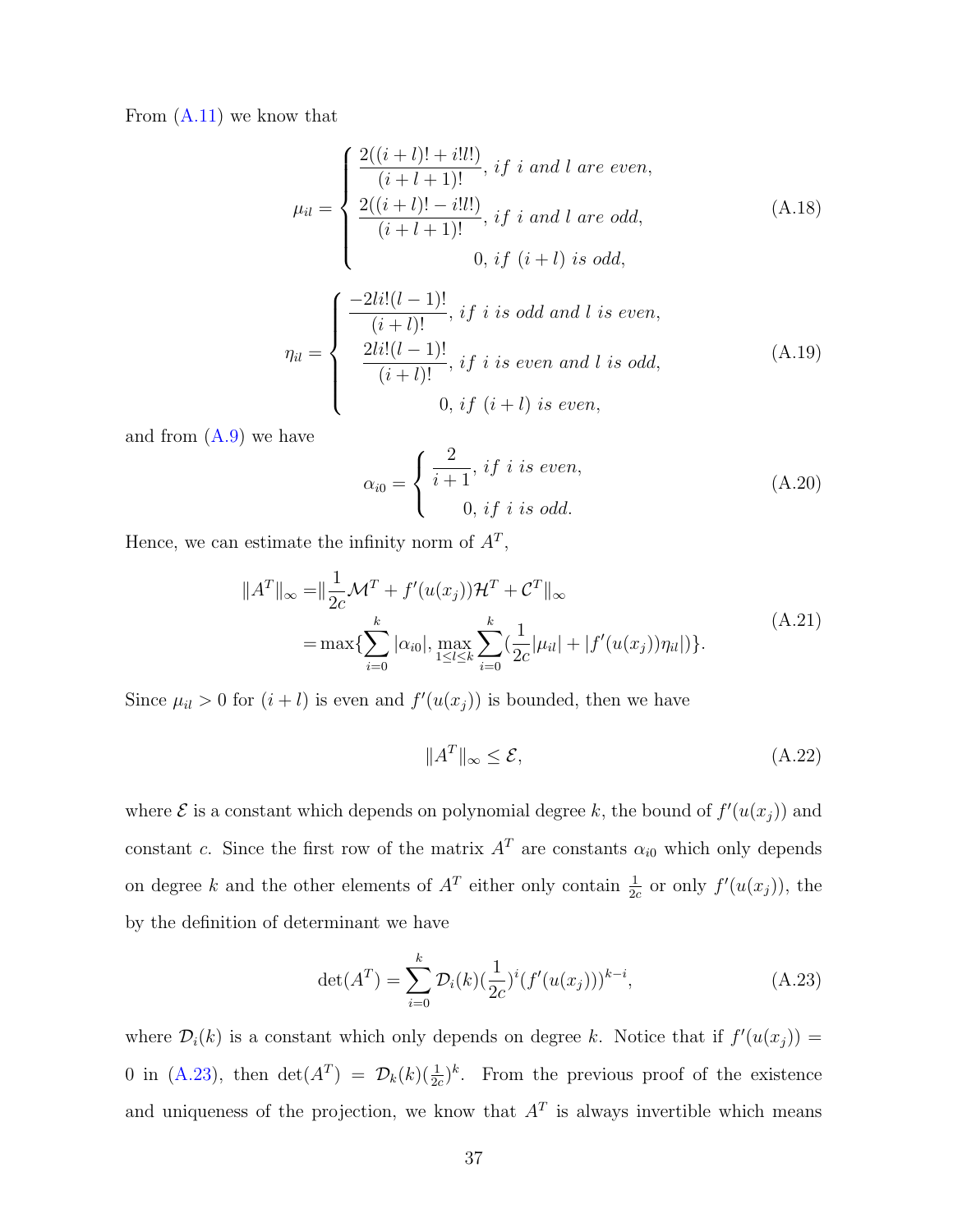$\det(A^T) \neq 0$  holds for any value of  $f'(u(x_j))$ . Hence, here we have  $\mathcal{D}_k(k) \neq 0$ . Therefore, we can take  $c$  small enough so that

$$
|\sum_{i=0}^{k-1} \mathcal{D}_i(k)(\frac{1}{2c})^i (f'(u(x_j)))^{k-i}| \le \frac{|\mathcal{D}_k(k)|}{2} (\frac{1}{2c})^k.
$$
 (A.24)

We emphasize that this choice of  $c$  is only a sufficient condition for our proof, in numerical computation c should be chosen as the largest CFL number for linear stability to avoid excessive numerical dissipation. We now have

$$
|\det(A^T)| \ge \frac{|\mathcal{D}_k(k)|}{2} (\frac{1}{2c})^k > 0,
$$
\n(A.25)

holds for all  $f'(u(x_j))$ . Next let  $\sigma_i(A^T)$  denotes the *i*-th singular value of  $A^T$  which are in descending order from 0 to k,  $\sigma_{\max}(A^T)$  and  $\sigma_{\min}(A^T)$  represent the largest and smallest singular value of matrix  $A<sup>T</sup>$ . Then we have

$$
||A^{-T}||_2 = \frac{1}{\sigma_{\min}(A^T)}
$$
  
\n
$$
\leq \frac{1}{\sigma_{\min}(A^T)} \cdot (\prod_{i=0}^{k-1} \frac{\sigma_{\max}(A^T)}{\sigma_i(A^T)})
$$
  
\n
$$
= \frac{(\sigma_{\max}(A^T))^k}{\prod_{i=0}^k \sigma_i(A^T)}
$$
  
\n
$$
= \frac{||A^T||_2^k}{|\det(A^T)|}
$$
  
\n
$$
\leq \frac{2(2c)^k}{D_k(k)} ||A^T||_2^k.
$$
\n(A.26)

By the equivalence of norms

$$
||A^T||_2 \le \sqrt{k+1} ||A^T||_{\infty},
$$
\n(A.27)

$$
||A^{-T}||_{\infty} \le \sqrt{k+1} ||A^{-T}||_2,
$$
\n(A.28)

we have

$$
||A^{-T}||_{\infty} \le \frac{2(2c)^k (k+1)^{\frac{k+1}{2}}}{\mathcal{D}_k(k)} \mathcal{E}^k.
$$
 (A.29)

It is obvious that  $||B||_{\infty} \leq \tilde{C} ||w||_{\infty}$  due to the boundedness of  $f'(u(x_j))$ . Here  $\tilde{C}$  is a constant which depends on degree k and the bound of  $f'(u(x_j))$ . Hence, for the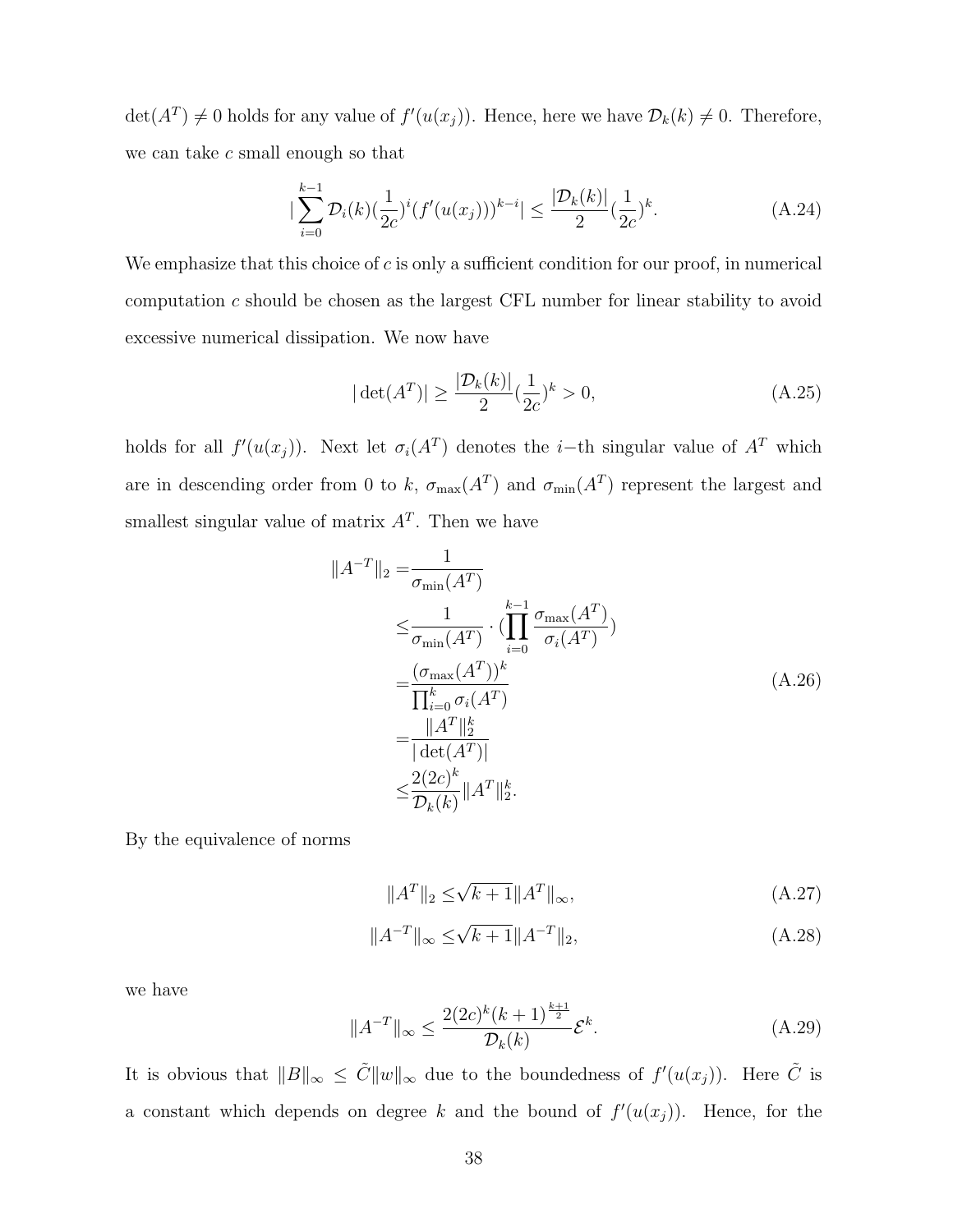coefficients  $\beta$  we have

$$
\|\beta\|_{\infty} \le \|A^{-T}\|_{\infty} \|B\|_{\infty} \le \frac{2(2c)^k (k+1)^{\frac{k+1}{2}}}{\mathcal{D}_k(k)} \mathcal{E}^k \tilde{C} \|w\|_{\infty}.
$$
 (A.30)

<span id="page-38-1"></span> $\Box$ 

which immediately results in the boundedness of  $\mathbb{P}_h^* w$ .

# <span id="page-38-0"></span>A.2 Proof of Proposition [2.1](#page-9-1)

Let  $u_I = \mathbb{P}_h^* u \in V_h^k$ ,  $v_I = \mathbb{Q}_h^* u \in W_h^k$ ,  $a_j = f'(u(x_j))$ ,  $a_{j+\frac{1}{2}} = f'(u(x_{j+\frac{1}{2}}))$ , by the definition of  $\tilde{B}_j$  and  $\hat{B}_{j+\frac{1}{2}}$ , we have

$$
\tilde{B}_{j}(u_{I},v_{I};\varphi_{h};f,u) - \tilde{B}_{j}(u,u;\varphi_{h};f,u) \n= \frac{1}{\tau_{max}} \int_{x_{j-\frac{1}{2}}}^{x_{j+\frac{1}{2}}} (v_{I} - u_{I})\varphi_{h} dx + a_{j} \Big[ \int_{x_{j-\frac{1}{2}}}^{x_{j+\frac{1}{2}}} (v_{I} - u)(\varphi_{h})_{x} \n- (v_{I}(x_{j+\frac{1}{2}}) - u(x_{j+\frac{1}{2}}))\varphi_{h}(x_{j+\frac{1}{2}}^{-}) + (v_{I}(x_{j-\frac{1}{2}}) - u(x_{j-\frac{1}{2}}))\varphi_{h}(x_{j-\frac{1}{2}}^{+}) \Big] \n= \tilde{P}_{h}(u_{I} - u; \varphi_{h};f,u)_{j} + \frac{1}{\tau_{max}} \Big[ \int_{x_{j}}^{x_{j+\frac{1}{2}}} (v_{I} - u - u_{I}(x - \frac{h}{2}) + u(x - \frac{h}{2}))\varphi_{h} dx \n+ \int_{x_{j-\frac{1}{2}}}^{x_{j}} (v_{I} - u - u_{I}(x + \frac{h}{2}) + u(x + \frac{h}{2}))\varphi_{h} dx \Big] \n+ a_{j} \Big[ \int_{x_{j}}^{x_{j+\frac{1}{2}}} (v_{I} - u - u_{I}(x - \frac{h}{2}) + u(x - \frac{h}{2}))(\varphi_{h})_{x} dx \n+ \int_{x_{j-\frac{1}{2}}}^{x_{j}} (v_{I} - u - u_{I}(x + \frac{h}{2}) + u(x + \frac{h}{2}))(\varphi_{h})_{x} dx \n- (v_{I}(x_{j+\frac{1}{2}}) - u(x_{j+\frac{1}{2}}) - u_{I}(x_{j}) + u(x_{j}))\varphi_{h}(x_{j+\frac{1}{2}}^{-}) \n+ (v_{I}(x_{j-\frac{1}{2}}) - u(x_{j-\frac{1}{2}}) - u_{I}(x_{j}) + u(x_{j}))\varphi_{h}(x_{j-\frac{1}{2}}^{+})], \qquad (A.31)
$$

and

$$
\hat{B}_{j+\frac{1}{2}}(u_I, v_I; \psi_h; f, u) - \hat{B}_{j+\frac{1}{2}}(u, u; \psi_h; f, u) \n= \frac{1}{\tau_{max}} \int_{x_j}^{x_{j+1}} (u_I - v_I) \psi_h dx + a_{j+\frac{1}{2}} \Big[ \int_{x_j}^{x_{j+1}} (u_I - u)(\psi_h)_x \n- (u_I(x_{j+1}) - u(x_{j+1})) \psi_h(x_{j+1}^-) + (u_I(x_j) - u(x_j)) \psi_h(x_j^+) \Big] \n= \tilde{Q}_h(v_I - u; \psi_h; f, u)_{j+\frac{1}{2}} + \frac{1}{\tau_{max}} \Big[ \int_{x_{j+\frac{1}{2}}}^{x_{j+1}} (u_I - u - v_I(x - \frac{h}{2}) + u(x - \frac{h}{2})) \psi_h dx \n+ \int_{x_j}^{x_{j+\frac{1}{2}}} (u_I - u - v_I(x + \frac{h}{2}) + u(x + \frac{h}{2})) \psi_h dx \Big]
$$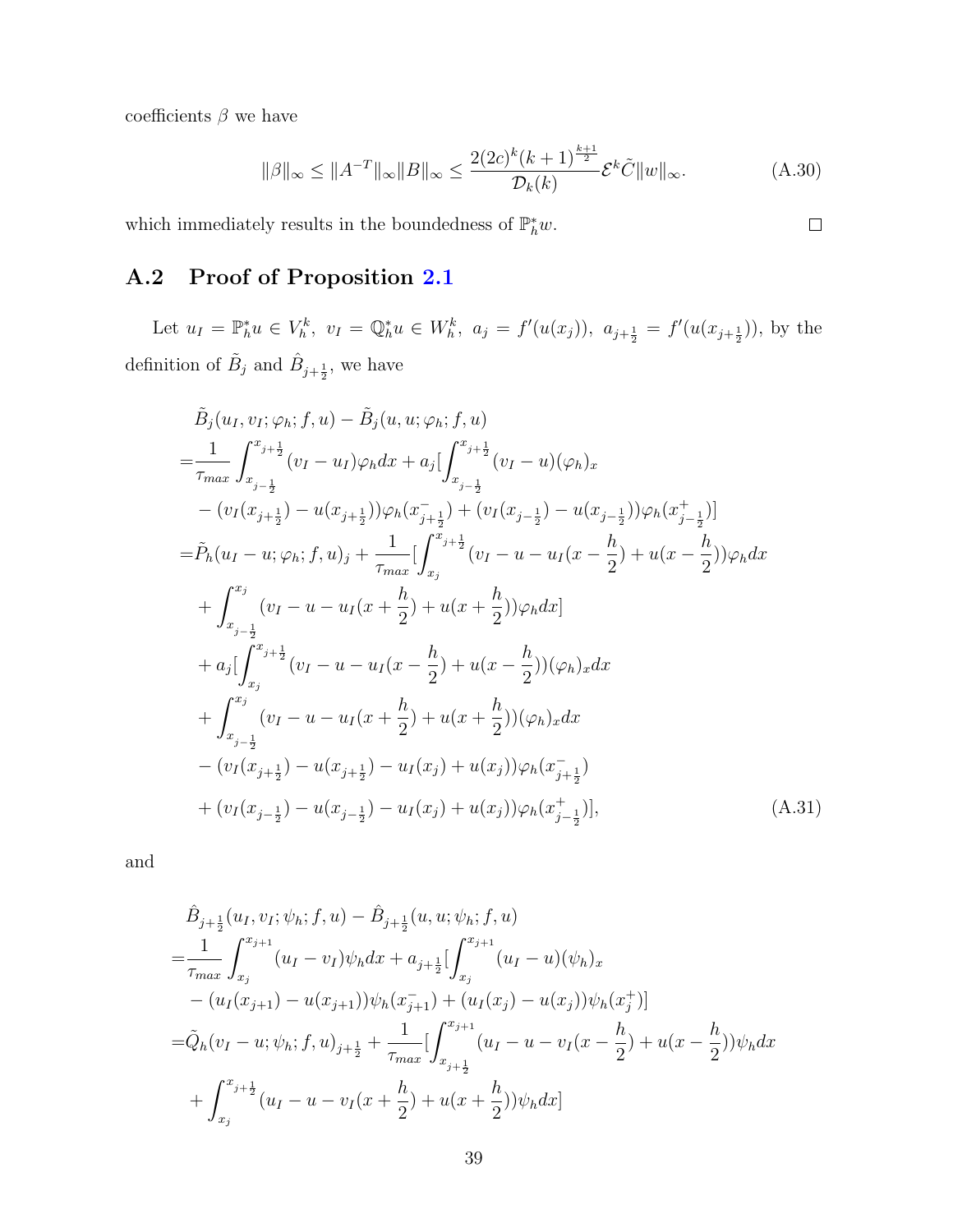$$
+ a_{j+\frac{1}{2}} \left[ \int_{x_{j+\frac{1}{2}}}^{x_{j+1}} (u_I - u - v_I(x - \frac{h}{2}) + u(x - \frac{h}{2})) (\psi_h)_x dx \right. \n+ \int_{x_j}^{x_{j+\frac{1}{2}}} (u_I - u - v_I(x + \frac{h}{2}) + u(x + \frac{h}{2})) (\psi_h)_x dx \n- (u_I(x_{j+1}) - u(x_{j+1}) - v_I(x_{j+\frac{1}{2}}) + u(x_{j+\frac{1}{2}})) \psi_h(x_{j+1}) \n+ (u_I(x_j) - u(x_j) - v_I(x_{j+\frac{1}{2}}) + u(x_{j+\frac{1}{2}})) \psi_h(x_j^+)].
$$
\n(A.32)

For  $u = x^{k+1}$ , to get the desired result we need to estimate  $||v_I - x^{k+1} - u_I(x + \frac{h}{2})||$  $(\frac{h}{2}) +$  $\left(x+\frac{h}{2}\right)$  $\frac{h}{2}$ )<sup>k+1</sup> || $L^2(x_{j-\frac{1}{2}},x_j)$ , || $v_I - x^{k+1} - u_I(x-\frac{h}{2})$  $\frac{h}{2}$ ) + (x –  $\frac{h}{2}$ )  $\frac{h}{2}$ <sub>k+1</sub>|<sub>L2(xj,x<sub>j+1<sub>2</sub>)</sub> and  $||u_I - x^{k+1} -$ </sub>  $v_I(x+\frac{h}{2})$  $(\frac{h}{2}) + (x + \frac{h}{2})$  $\frac{h}{2}$ <sub>k+1</sub> ||<sub>L2(xj,x<sub>j+1</sub>)</sub>, ||u<sub>I</sub> - x<sup>k+1</sup> - v<sub>I</sub>(x -  $\frac{h}{2}$ )  $(\frac{h}{2}) + (x - \frac{h}{2})$  $\frac{h}{2}$ ,  $k+1$   $\|_{L^2(x_{j+\frac{1}{2}},x_{j+1})}$ . We will only show that  $||v_I - x^{k+1} - u_I (x - \frac{h}{2})||$  $(\frac{h}{2}) + (x - \frac{h}{2})$  $\frac{h}{2}$ <sup>k+1</sup> $||_{L^2(x_j, x_{j+\frac{1}{2}})} \leq C h^{2k+5}$  with  $k = 0, 1, ..., 8$ , as the other cases are similar.

For  $k = 0, 1, ..., 8$ , by using the definition of the projection and the property that  $||a_j - a_{j+\frac{1}{2}}||_{L^{\infty}(I_j)} = ||a_j - a_{j-\frac{1}{2}}||_{L^{\infty}(I_j)} = O(h)$  we have the following results. For  $u = x^{k+1}$ , by the definition ( for  $k = 0$  we only have the first equation in the definition),

<span id="page-39-0"></span>
$$
\int_{x_{j-\frac{1}{2}}}^{x_{j+\frac{1}{2}}} u_I dx = \int_{x_{j-\frac{1}{2}}}^{x_{j+\frac{1}{2}}} x^{k+1} dx,
$$
\n
$$
\tilde{P}_h(u_I; x^l; f, u)_j = \tilde{P}_h(x^{k+1}; x^l; f, u)_j, \ l = 1, ..., k,
$$
\n
$$
\int_{x_j}^{x_{j+1}} v_I dx = \int_{x_j}^{x_{j+1}} x^{k+1} dx,
$$
\n
$$
\tilde{Q}_h(v_I; x^l; f, u)_{j+\frac{1}{2}} = \tilde{Q}_h(x^{k+1}; x^l; f, u)_{j+\frac{1}{2}}, \ l = 1, ..., k,
$$
\n(A.33)

then we have

$$
u_I = \sum_{l=0}^k \alpha_l x^l, \ \forall x \in I_j,
$$
  

$$
v_I = \sum_{l=0}^k \beta_l x^l, \ \forall x \in I_{j+\frac{1}{2}}.
$$
 (A.34)

Here  $\alpha_l$  and  $\beta_l$  are the coefficients obtained by solving the local linear system [\(A.33\)](#page-39-0). We leave the detailed calculations and formulas for  $k$  up to 8 in a separate file, as a supplement to this paper, since they are too lengthy. We then have,  $k = 0, 1, \ldots, 8$ , that

$$
\int_{x_j}^{x_{j+\frac{1}{2}}} (v_I - x^2 - u_I(x - \frac{h}{2}) + (x - \frac{h}{2})^2)^2 dx = O(h^{2k+5}),
$$
 (A.35)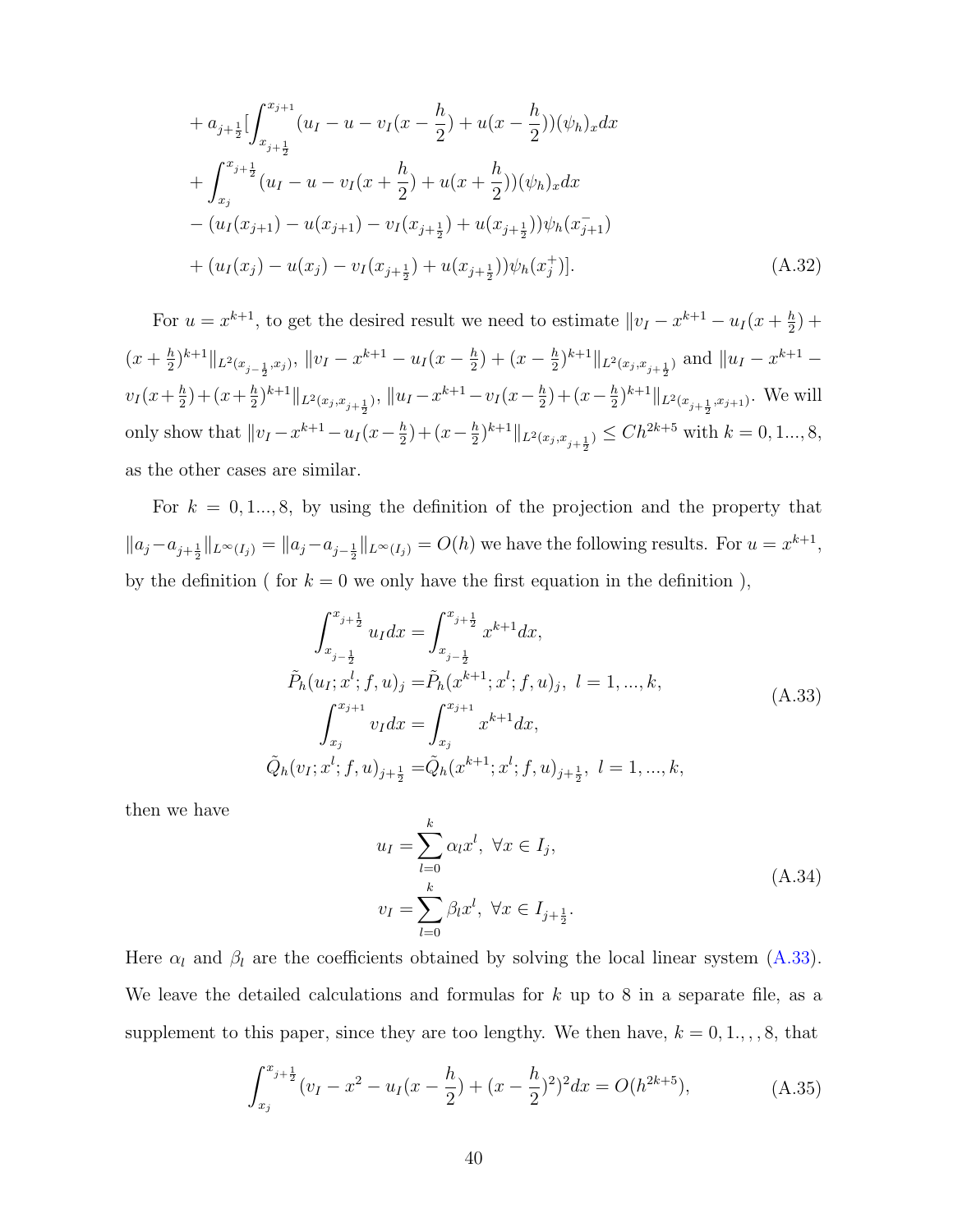and therefore we can prove that

$$
||v_I - x^{k+1} - u_I(x - \frac{h}{2}) + (x - \frac{h}{2})^{k+1}||_{L^2(x_j, x_{j+\frac{1}{2}})}^2 \le Ch^{2k+5}.
$$
 (A.36)

Then by using Holder's inequality and Young's inequality, we obtain from [\(A.31\)](#page-38-1)

$$
|\tilde{B}_j(u_I, v_I; \varphi_h; f, u) - \tilde{B}_j(u, u; \varphi_h; f, u)| \leq Ch^{2k+3} + C ||\varphi_h||^2_{L^2(I_j)}.
$$
 (A.37)

Similarly, for  $\hat{B}_{j+\frac{1}{2}}$  we have

$$
|\hat{B}_{j+\frac{1}{2}}(u_I, v_I; \psi_h; f, u) - \hat{B}_{j+\frac{1}{2}}(u, u; \psi_h; f, u)| \le Ch^{2k+3} + C ||\psi_h||^2_{L^2(I_{j+\frac{1}{2}})}. \tag{A.38}
$$

### <span id="page-40-0"></span>A.3 Proof of Lemma [3.1](#page-22-3)

*Proof.* Let  $u_I$  denote  $\mathbb{P}_h^*u$ . Assume that  $u \equiv 0$ . Take  $\varphi_h = u_I$  in [\(3.14\)](#page-22-4), we get

$$
0 = \tilde{P}_h(u_I, u_I)_{i,j} = \frac{1}{\tau_{max}} \Big( \int_{y_{j-\frac{1}{2}}}^{y_j} \int_{x_{i-\frac{1}{2}}}^{x_i} 2u_I(x + \frac{h}{2}, y + \frac{h}{2})u_I(x, y) + 2u_I(x + \frac{h}{2}, y)u_I(x, y + \frac{h}{2}) dxdy - \int_{y_{j-\frac{1}{2}}}^{y_j} \int_{x_{i-\frac{1}{2}}}^{x_i} u_I(x, y)^2 + u_I(x, y + \frac{h}{2})^2 + u_I(x + \frac{h}{2}, y)^2 + u_I(x + \frac{h}{2}, y + \frac{h}{2})^2 dxdy \Big) = - \frac{1}{\tau_{max}} \Big( \int_{y_{j-\frac{1}{2}}}^{y_j} \int_{x_{i-\frac{1}{2}}}^{x_i} (u_I(x + \frac{h}{2}, y + \frac{h}{2}) - u_I(x, y))^2 dxdy + \int_{y_{j-\frac{1}{2}}}^{y_j} \int_{x_{i-\frac{1}{2}}}^{x_i} (u_I(x + \frac{h}{2}, y) - u_I(x, y + \frac{h}{2}))^2 dxdy \Big), \qquad (A.39)
$$

where we have again used change of variable to shift all the integration regions to the same subcell  $(x_{i-\frac{1}{2}}, x_i) \times (y_{j-\frac{1}{2}}, y_j)$  to simplify the formulation. Then

$$
u_I(x,y) = u_I(x + \frac{h}{2}, y + \frac{h}{2}), \quad u_I(x + \frac{h}{2}, y) = u_I(x, y + \frac{h}{2}), \forall (x, y) \in (x_{i - \frac{1}{2}}, x_i) \times (y_{j - \frac{1}{2}}, y_j).
$$

Thus  $u_I(x, y) \equiv c_0$  on  $K_{i,j}$ ,  $c_0$  is a constant. By [\(3.13\)](#page-21-1) we immediately get  $u_I \equiv 0$ , and we have finished the proof of uniqueness, hence also existence. We note that this projection is a local projection, hence we can make a change of variables to the reference element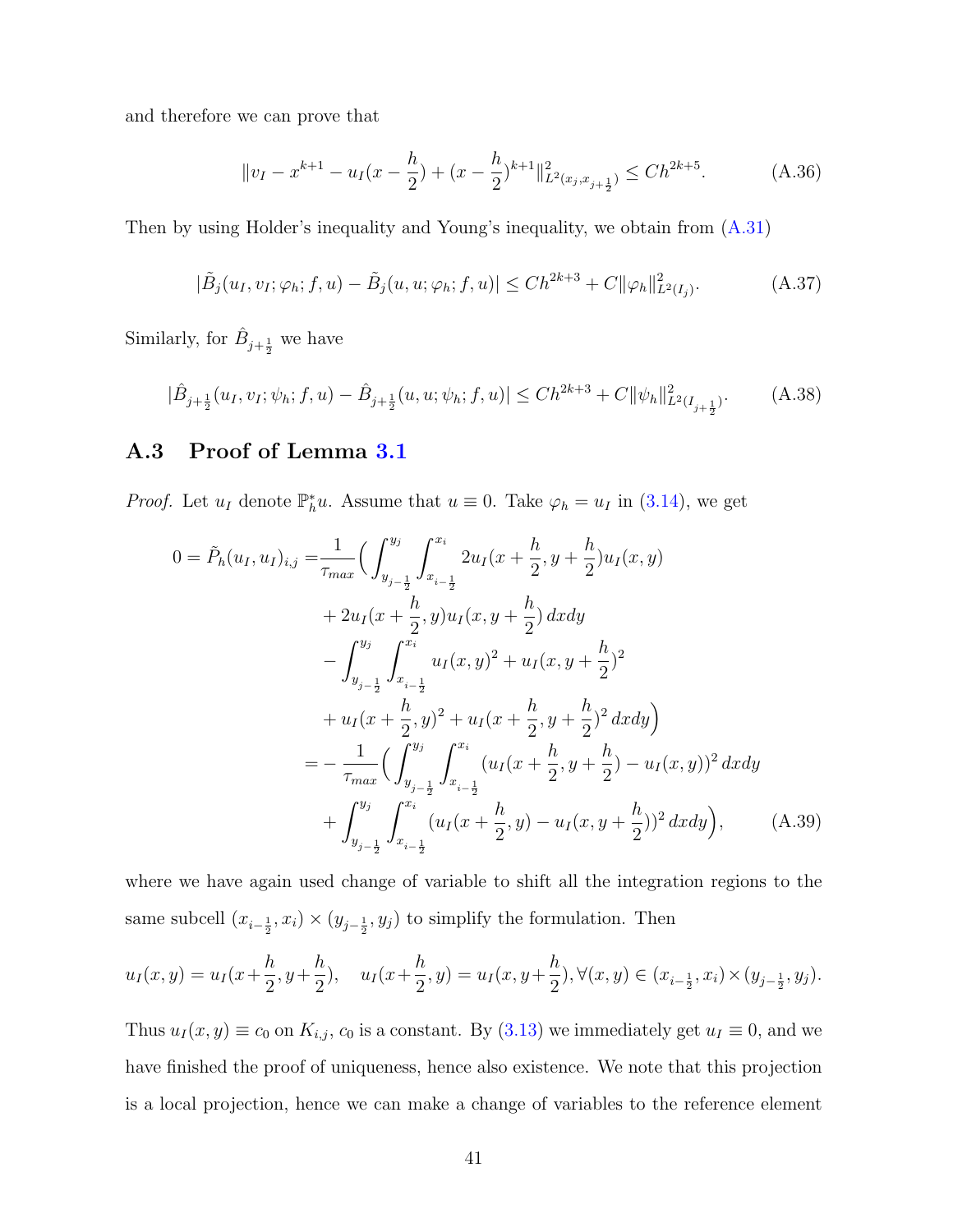$[-1, 1] \times [-1, 1]$  by taking  $\xi = \frac{2(x - x_i)}{h}$  $\frac{(-x_i)}{h}$  and  $\eta = \frac{2(y-y_j)}{h}$  $\frac{-y_j}{h}$ . Taking a similar derivation as in the proof of  $(A.1)$ , we obtain

$$
||u_I||_{L^{\infty}(K_{i,j})} \le C(k)||u||_{L^{\infty}(K_{i,j})}.
$$
\n(A.40)

Again standard approximation theory [\[2\]](#page-46-3) implies the optimal approximating estimates.

### $\Box$

## <span id="page-41-0"></span>A.4 Proof of Lemma [3.2](#page-22-2)

*Proof.* Let  $u_I = \mathbb{P}_h^* u \in X_h^k$ ,  $v_I = \mathbb{Q}_h^* u \in Y_h^k$ , and  $a_{i,j} = f'(u(x_i, y_j))$ ,  $b_{i,j} = g'(u(x_i, y_j))$ ,  $a_{i+\frac{1}{2},j+\frac{1}{2}} = f'(u(x_{i+\frac{1}{2}},y_{j+\frac{1}{2}}))$ ,  $b_{i+\frac{1}{2},j+\frac{1}{2}} = g'(u(x_{i+\frac{1}{2}},y_{j+\frac{1}{2}}))$ , then by the definition of  $B_{i,j}$ and  $\hat{B}_{i+\frac{1}{2},j+\frac{1}{2}}$ , we have

$$
\tilde{B}_{i,j}(u_{I},v_{I};\varphi_{h};f,g,u) - \tilde{B}_{i,j}(u,u;\varphi_{h};f,g,u) \n= \frac{1}{\tau_{max}} \int_{K_{i,j}} (v_{I} - u_{I}) \varphi_{h} dx dy + a_{i,j} \left[ \int_{K_{i,j}} (v_{I} - u)(\varphi_{h})_{x} dx dy \right. \n- \int_{y_{j-\frac{1}{2}}}^{y_{j+\frac{1}{2}}} \left( (v_{I} - u)(x_{i+\frac{1}{2}},y) \varphi_{h}(x_{i+\frac{1}{2}},y) - (v_{I} - u)(x_{i-\frac{1}{2}},y) \varphi_{h}(x_{i-\frac{1}{2}},y) \right) \right] \n+ b_{i,j} \left[ \int_{K_{i,j}} (v_{I} - u)(\varphi_{h})_{y} dx dy - \int_{x_{i-\frac{1}{2}}}^{x_{i+\frac{1}{2}}} \left( (v_{I} - u)(x, y_{j+\frac{1}{2}}) \varphi_{h}(x, y_{j+\frac{1}{2}}) \right. \n- (v_{I} - u)(x, y_{j-\frac{1}{2}}) \varphi_{h}(x, y_{j-\frac{1}{2}}^{+}) \right) \right] \n= \tilde{P}_{h}(u_{I} - u; \varphi_{h}; f, g, u)_{i,j} \n+ \frac{1}{\tau_{max}} \left[ \int_{x_{i}}^{x_{i+\frac{1}{2}}} \int_{y_{j}}^{y_{j+\frac{1}{2}}} \left( v_{I}(x, y) - u(x, y) - u_{I}(x - \frac{h}{2}, y - \frac{h}{2}) + u(x - \frac{h}{2}, y - \frac{h}{2}) \right) \varphi_{h} dx dy \right. \n+ \int_{x_{i-\frac{1}{2}}}^{x_{i}} \int_{y_{j}}^{y_{j+\frac{1}{2}}} \left( v_{I}(x, y) - u(x, y) - u_{I}(x + \frac{h}{2}, y - \frac{h}{2}) + u(x + \frac{h}{2}, y - \frac{h}{2}) \right) \varphi_{h} dx dy \right. \n+ \int_{x_{i}}^{x_{i+\frac{1}{2}}} \int_{y_{j-\frac{1}{2}}}^{y_{j}} \left( v_{I}(x, y) - u(x, y) - u_{I}(x - \frac{h}{2}, y
$$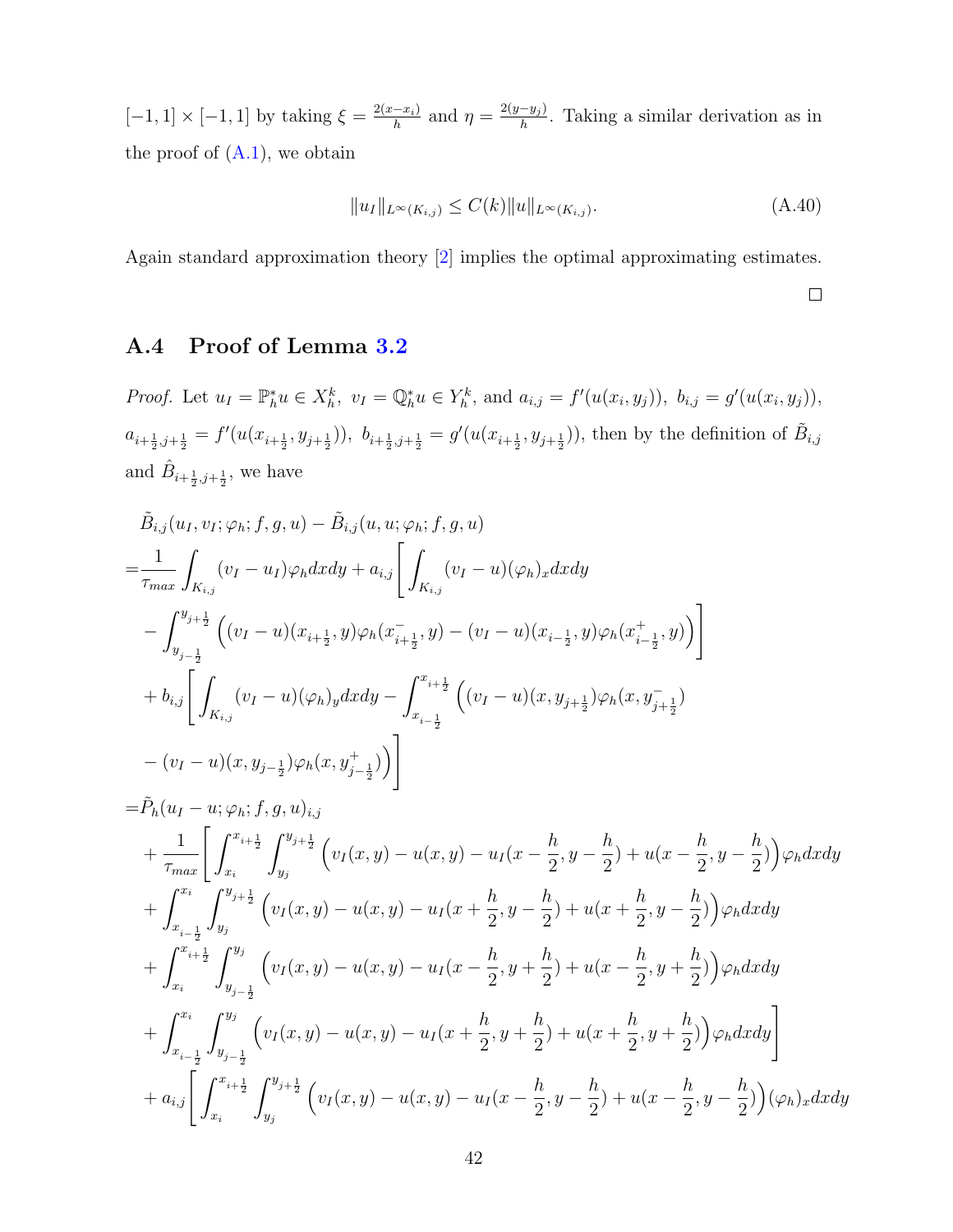+ 
$$
\int_{x_{i-\frac{1}{2}}}^{x_{i} \int_{y_{j}}^{y_{j+\frac{1}{2}}} (v_{i}(x, y) - u(x, y) - u_{i}(x + \frac{h}{2}, y - \frac{h}{2}) + u(x + \frac{h}{2}, y - \frac{h}{2}))(\varphi_{h})_{x}dxdy
$$
  
+  $\int_{x_{i}}^{x_{i+\frac{1}{2}}} \int_{y_{j-\frac{1}{2}}}^{y_{j}} (v_{i}(x, y) - u(x, y) - u_{i}(x - \frac{h}{2}, y + \frac{h}{2}) + u(x - \frac{h}{2}, y + \frac{h}{2}))(\varphi_{h})_{x}dxdy$   
+  $\int_{x_{i-\frac{1}{2}}}^{x_{i}} \int_{y_{j-\frac{1}{2}}}^{y_{j}} (v_{i}(x, y) - u(x, y) - u_{i}(x + \frac{h}{2}, y + \frac{h}{2}) + u(x + \frac{h}{2}, y + \frac{h}{2}))(\varphi_{h})_{x}dxdy$   
-  $\int_{y_{j}}^{y_{j+\frac{1}{2}}} (v_{i}(x_{i+\frac{1}{2}}, y) - u(x_{i+\frac{1}{2}}, y) - u_{i}(x_{i}, y - \frac{h}{2}) + u(x_{i}, y - \frac{h}{2}))\varphi_{h}(x_{i+\frac{1}{2}}, y)dy$   
-  $\int_{y_{j-\frac{1}{2}}}^{y_{j}} (v_{j}(x_{i+\frac{1}{2}}, y) - u(x_{i+\frac{1}{2}}, y) - u_{i}(x_{i}, y + \frac{h}{2}) + u(x_{i}, y - \frac{h}{2}))\varphi_{h}(x_{i+\frac{1}{2}}^{\pm}, y)dy$   
+  $\int_{y_{j}}^{y_{j}} (v_{i}(x_{i+\frac{1}{2}}, y) - u(x_{i+\frac{1}{2}}, y) - u_{i}(x_{i}, y - \frac{h}{2}) + u(x_{i}, y - \frac{h}{2}))\varphi_{h}(x_{i+\frac{1}{2}}^{\pm}, y)dy$   
+  $\int_{y_{j-\frac{1}{2}}}^{y_{j+\frac{1}{2}}} (v_{i}(x_{i-\frac{1}{2}}, y) - u(x_{i-\frac{1}{2}}, y) - u_{i}(x_{i}, y - \frac{h}{2}))\varphi_{h}(x_{i-\frac{1}{2}}, y)dy$ 

<span id="page-42-0"></span>
$$
=\!\frac{1}{\tau_{max}}\int_{K_{i+\frac{1}{2},j+\frac{1}{2}}}(u_{I}-v_{I})\psi_h dx dy+a_{i+\frac{1}{2},j+\frac{1}{2}}\Bigg[\int_{K_{i+\frac{1}{2},j+\frac{1}{2}}}(v_{I}-u)(\psi_h)_x dxdy
$$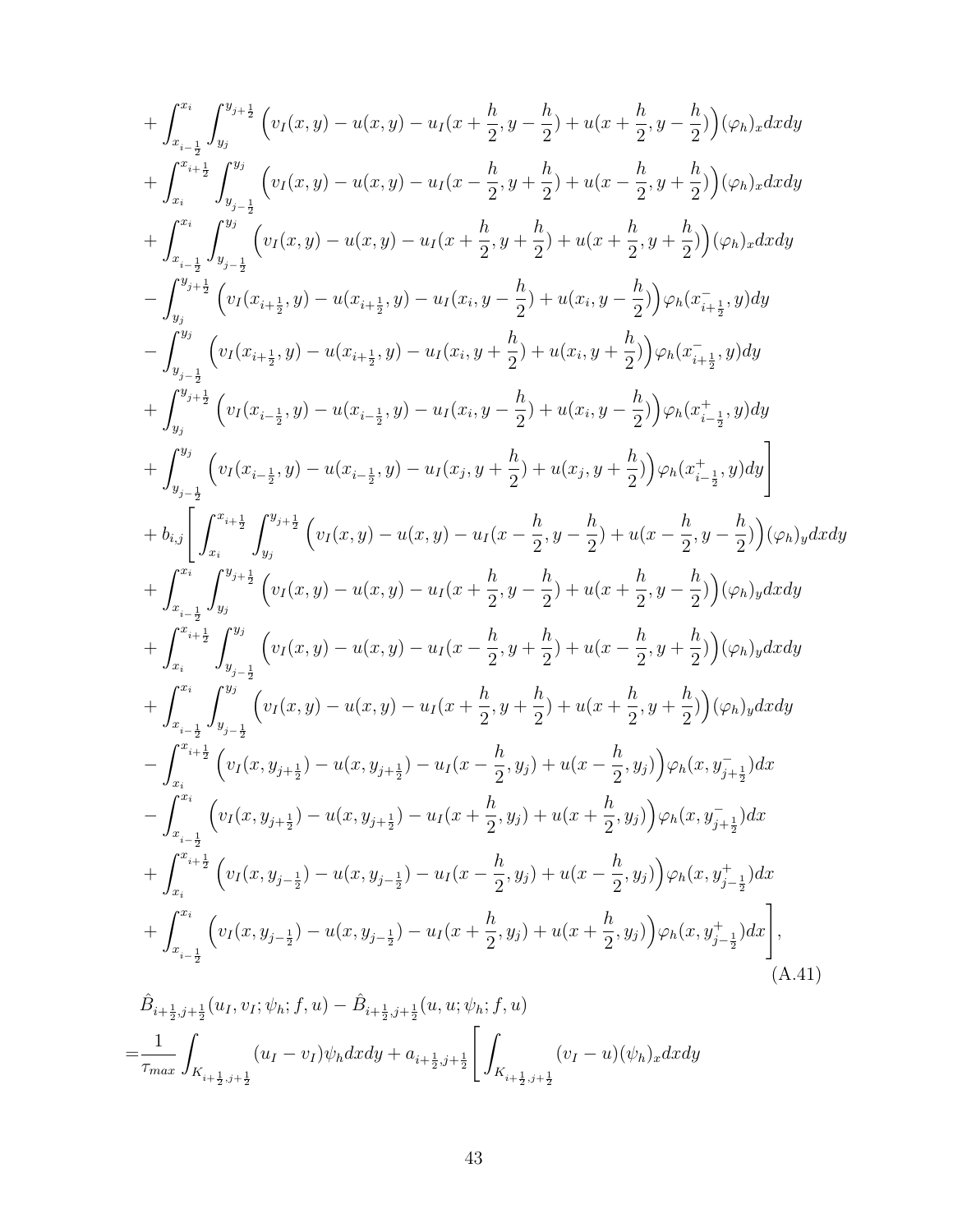$$
-\int_{y_j}^{y_{j+1}} \left( (u_I - u)(x_{i + \frac{1}{2}}, y) \psi_h(x_{i + \frac{1}{2}}, y) - (u_I - u)(x_{i - \frac{1}{2}}, y) \psi_h(x_{i - \frac{1}{2}}, y) \right) \Bigg] + b_{i,j} \Bigg[ \int_{K_{i,j}} (u_I - u)(\psi_h)_y dx dy - \int_{x_i}^{x_{i+1}} \left( (u_I - u)(x, y_{j + \frac{1}{2}}) \psi_h(x, y_{j + \frac{1}{2}}) - (u_I - u)(x, y_{j - \frac{1}{2}}) \psi_h(x, y_{j - \frac{1}{2}}) \right) \Bigg] - \Big( \psi_h(x, y_{j - \frac{1}{2}}) \psi_h(x, y_{j - \frac{1}{2}}) \Big) \Bigg]
$$

$$
= \bar{Q}_{h}(v_{I} - u; \psi_{h}; f, g, u)_{i + \frac{1}{2}, j + \frac{1}{2}} + \frac{1}{\tau_{max}} \left[ \int_{x_{i + \frac{1}{2}}}^{x_{i + 1}} \int_{y_{j + \frac{1}{2}}}^{y_{j + 1}} \left( u_{I}(x, y) - u(x, y) - v_{I}(x - \frac{h}{2}, y - \frac{h}{2}) + u(x - \frac{h}{2}, y - \frac{h}{2}) \right) \psi_{h}dxdy \right. \\ \left. + \int_{x_{i}}^{x_{i + \frac{1}{2}}} \int_{y_{j + \frac{1}{2}}}^{y_{j + 1}} \left( u_{I}(x, y) - u(x, y) - v_{I}(x + \frac{h}{2}, y - \frac{h}{2}) + u(x + \frac{h}{2}, y - \frac{h}{2}) \right) \psi_{h}dxdy \right. \\ \left. + \int_{x_{i + \frac{1}{2}}}^{x_{i + \frac{1}{2}}} \int_{y_{j}}^{y_{j + \frac{1}{2}}} \left( u_{I}(x, y) - u(x, y) - v_{I}(x - \frac{h}{2}, y + \frac{h}{2}) + u(x - \frac{h}{2}, y + \frac{h}{2}) \right) \psi_{h}dxdy \right] + \int_{x_{i}}^{x_{i + \frac{1}{2}}} \int_{y_{j}}^{y_{j + \frac{1}{2}}} \left( u_{I}(x, y) - u(x, y) - v_{I}(x + \frac{h}{2}, y + \frac{h}{2}) + u(x - \frac{h}{2}, y - \frac{h}{2}) \right) \psi_{h}dxdy \right] + \int_{x_{i}}^{x_{i + \frac{1}{2}}} \int_{y_{j + \frac{1}{2}}}^{y_{j + \frac{1}{2}}} \left( u_{I}(x, y) - u(x, y) - v_{I}(x - \frac{h}{2}, y - \frac{h}{2}) + u(x - \frac{h}{2}, y - \frac{h}{2}) \right) (\psi_{h})_{x}dxdy \right) + \int_{x_{i}}^{x_{i + \frac{1}{2}}} \int_{y_{j + \frac{1}{2}}}^{y_{j + 1}} \left( u_{I}(x, y) - u(x, y) - v_{I}(x - \frac{h}{2}, y - \frac{h}{2}) + u(x - \frac{h}{2}, y - \frac{h}{2})
$$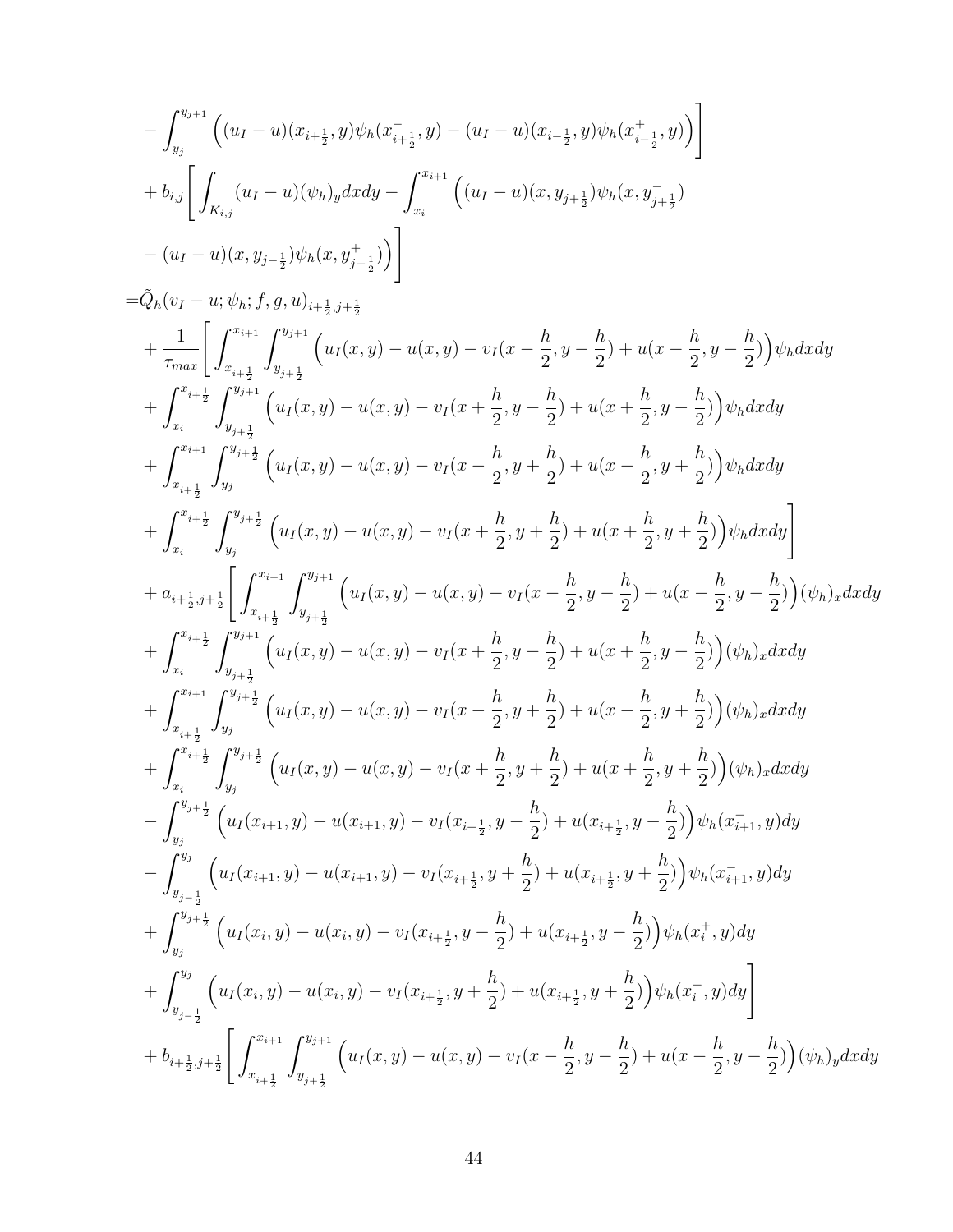$$
+\int_{x_{i}}^{x_{i+\frac{1}{2}}} \int_{y_{j+\frac{1}{2}}}^{y_{j+\frac{1}{2}}} \left( u_{I}(x,y) - u(x,y) - v_{I}(x + \frac{h}{2}, y - \frac{h}{2}) + u(x + \frac{h}{2}, y - \frac{h}{2}) \right) (\psi_{h})_{y} dxdy
$$
  
+ 
$$
\int_{x_{i+\frac{1}{2}}}^{x_{i+\frac{1}{2}}} \int_{y_{j}}^{y_{j+\frac{1}{2}}} \left( u_{I}(x,y) - u(x,y) - v_{I}(x - \frac{h}{2}, y + \frac{h}{2}) + u(x - \frac{h}{2}, y + \frac{h}{2}) \right) (\psi_{h})_{y} dxdy
$$
  
+ 
$$
\int_{x_{i}}^{x_{i+\frac{1}{2}}} \int_{y_{j}}^{y_{j+\frac{1}{2}}} \left( u_{I}(x,y) - u(x,y) - v_{I}(x + \frac{h}{2}, y + \frac{h}{2}) + u(x + \frac{h}{2}, y + \frac{h}{2}) \right) (\psi_{h})_{y} dxdy
$$
  
- 
$$
\int_{x_{i+\frac{1}{2}}}^{x_{i+\frac{1}{2}}} \left( u_{I}(x, y_{j+1}) - u(x, y_{j+1}) - v_{I}(x - \frac{h}{2}, y_{j+\frac{1}{2}}) + u(x - \frac{h}{2}, y_{j+\frac{1}{2}}) \right) \psi_{h}(x, y_{j+1}) dx
$$
  
- 
$$
\int_{x_{i}}^{x_{i+\frac{1}{2}}} \left( u_{I}(x, y_{j+1}) - u(x, y_{j+1}) - v_{I}(x + \frac{h}{2}, y_{j+\frac{1}{2}}) + u(x + \frac{h}{2}, y_{j+\frac{1}{2}}) \right) \psi_{h}(x, y_{j+1}) dx
$$
  
+ 
$$
\int_{x_{i+\frac{1}{2}}}^{x_{i+\frac{1}{2}}} \left( u_{I}(x, y_{j}) - u(x, y_{j}) - v_{I}(x - \frac{h}{2}, y_{j+\frac{1}{2}}) + u(x - \frac{h}{2}, y_{j+\frac{1}{2}}) \right) \psi_{h}(x, y_{j}^{+}) dx
$$
  
+ 
$$
\int_{x_{i}}^{x_{i+\frac{1}{2}}} \left( u_{I}(x, y_{j}) - u
$$

For  $u(x,y) = x^{k+1}$  or  $y^{k+1}$ , we only need to estimate  $||v_I(x,y) - x^{k+1} - u_I(x - \frac{h}{2})||$  $\frac{h}{2}$ ,  $y$ h  $\frac{h}{2}$ ) + (x –  $\frac{h}{2}$ )  $\frac{h}{2}$ )<sup>k+1</sup> ||<sub>L<sup>2</sup>((x<sub>i</sub>,x<sub>i+</sub><sub>1</sub>)</sub>) ×(y<sub>j</sub>,y<sub>j+</sub><sub>1</sub>)) and ||v<sub>I</sub>(x,y) – y<sup>k+1</sup> – u<sub>I</sub>(x –  $\frac{h}{2}$ )  $\frac{h}{2}, y - \frac{h}{2}$  $(\frac{h}{2}) + (y \overline{h}$  $\frac{h}{2}$ <sup>k+1</sup>|| $_{L^2((x_i,x_{i+\frac{1}{2}}) \times (y_j,y_{j+\frac{1}{2}}))}$  as the other cases are similar.

For  $k = 0, 1, ..., 8$ , by using the definition of the projection and the property that  $||a_{i,j}-a_{i+\frac{1}{2},j+\frac{1}{2}}||_{L^{\infty}(K_{i,j})}=O(h), ||b_{i,j}-b_{i+\frac{1}{2},j+\frac{1}{2}}||_{L^{\infty}(K_{i,j})}=O(h)$  we have the following results:

1)  $u = x^{k+1}$ , by the definition of the projection (for  $k = 0$  we only have the first equation in the definition),

<span id="page-44-0"></span>
$$
\int_{x_{i-\frac{1}{2}}}^{x_{i+\frac{1}{2}}} \int_{y_{j-\frac{1}{2}}}^{y_{j+\frac{1}{2}}} u_I dx dy = \int_{x_{i-\frac{1}{2}}}^{x_{i+\frac{1}{2}}} \int_{y_{j-\frac{1}{2}}}^{y_{j+\frac{1}{2}}} x^{k+1} dx dy,
$$
  
\n
$$
\tilde{P}_h(u_I; x^m y^n; f, g, u)_{i,j} = \tilde{P}_h(x^{k+1}; x^m y^n; f, g, u)_{i,j}, \ m, n = 0, ..., k,
$$
  
\n
$$
\int_{x_i}^{x_{i+1}} \int_{y_j}^{y_{j+1}} v_I dx dy = \int_{x_i}^{x_{i+1}} \int_{y_j}^{y_{j+1}} x^{k+1} dx dy,
$$
  
\n
$$
\tilde{Q}_h(v_I; x^m y^n; f, g, u)_{i+\frac{1}{2}, j+\frac{1}{2}} = \tilde{Q}_h(x^{k+1}; x^m y^n; f, g, u)_{i+\frac{1}{2}, j+\frac{1}{2}}, \ m, n = 0, ..., k,
$$
\n(A.43)

then we have

$$
u_I = \sum_{m=0}^{k} \sum_{n=0}^{k} \alpha_{m,n} x^m y^n, \ \forall (x, y) \in K_{i,j}, \tag{A.44}
$$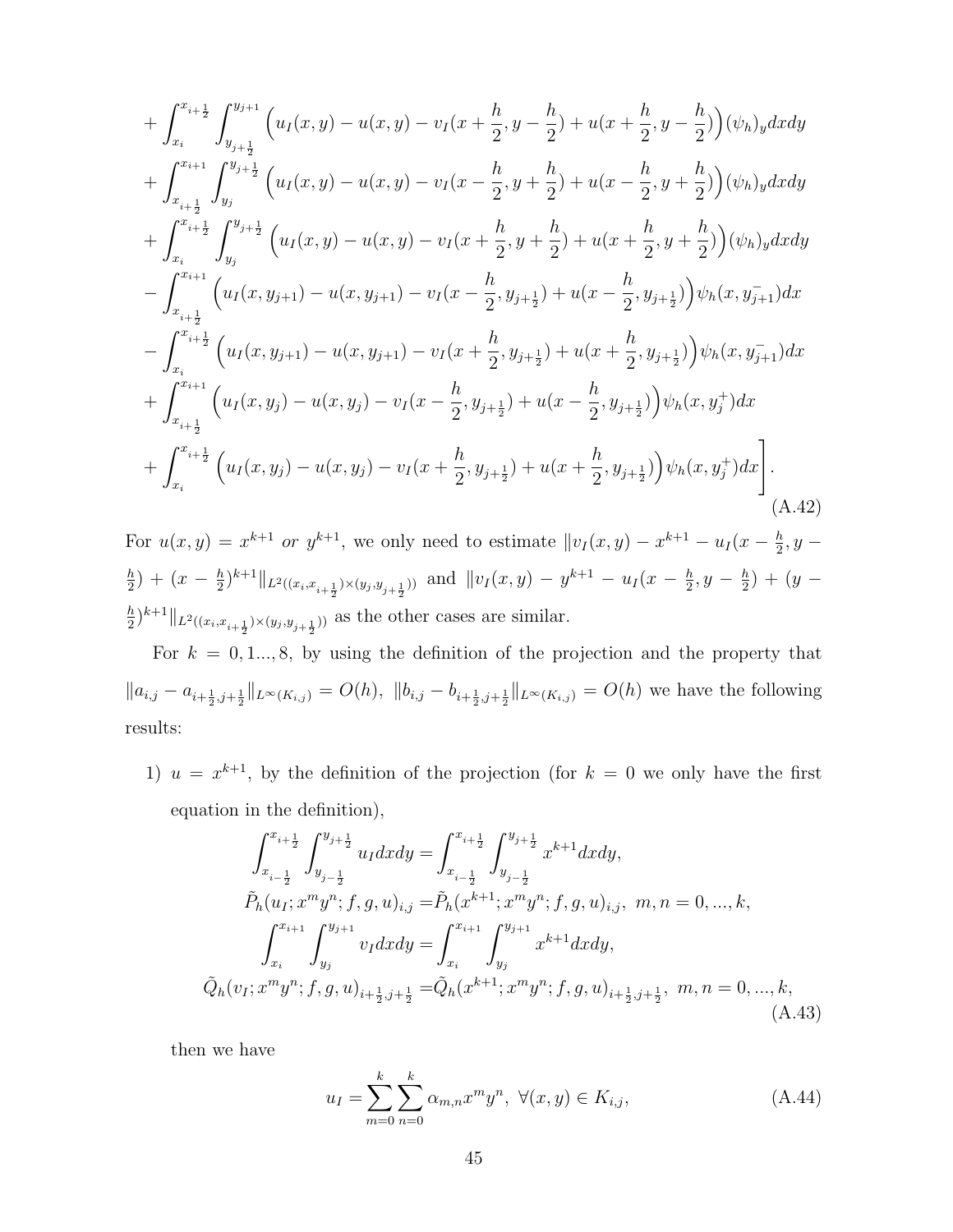$$
v_I = \sum_{m=0}^{k} \sum_{n=0}^{k} \beta_{m,n} x^m y^n, \ \forall (x, y) \in K_{i + \frac{1}{2}, j + \frac{1}{2}}.
$$
 (A.45)

Here  $\alpha_{m,n}$  and  $\beta_{m,n}$  are the coefficients obtained by solving the local linear system  $(A.43)$ . We leave the detailed calculations and formulas for k up to 8 in a separate file, as a supplement to this paper, since they are too lengthy. We then have, for  $k = 0, 1, \ldots, 8$ , that

$$
\int_{x_i}^{x_{i+\frac{1}{2}}} \int_{y_j}^{y_{j+\frac{1}{2}}} (v_I(x,y) - x^{k+1} - u_I(x - \frac{h}{2}, y - \frac{h}{2}) + (x - \frac{h}{2})^{k+1})^2 dx dy = O(h^{2k+6}).
$$
\n(A.46)

2)  $u = y^{k+1}$ , by the definition of the projection (for  $k = 0$  we only have the first equation in the definition),

<span id="page-45-0"></span>
$$
\int_{x_{i-\frac{1}{2}}}^{x_{i+\frac{1}{2}}} \int_{y_{j-\frac{1}{2}}}^{y_{j+\frac{1}{2}}} u_I dx dy = \int_{x_{i-\frac{1}{2}}}^{x_{i+\frac{1}{2}}} \int_{y_{j-\frac{1}{2}}}^{y_{j+\frac{1}{2}}} y^{k+1} dx dy,
$$
  
\n
$$
\tilde{P}_h(u_I; x^m y^n; f, g, u)_{i,j} = \tilde{P}_h(x^{k+1}; x^m y^n; f, g, u)_{i,j}, \ m, n = 0, ..., k,
$$
  
\n
$$
\int_{x_i}^{x_{i+1}} \int_{y_j}^{y_{j+1}} v_I dx dy = \int_{x_i}^{x_{i+1}} \int_{y_j}^{y_{j+1}} y^{k+1} dx dy,
$$
  
\n
$$
\tilde{Q}_h(v_I; x^m y^n; f, g, u)_{i+\frac{1}{2}, j+\frac{1}{2}} = \tilde{Q}_h(y^{k+1}; x^m y^n; f, g, u)_{i+\frac{1}{2}, j+\frac{1}{2}}, \ m, n = 0, ..., k,
$$
\n(A.47)

then we have

$$
u_I = \sum_{m=0}^{k} \sum_{n=0}^{k} \alpha_{m,n} x^m y^n, \ \forall (x, y) \in K_{i,j}, \tag{A.48}
$$

$$
v_I = \sum_{m=0}^{k} \sum_{n=0}^{k} \beta_{m,n} x^m y^n, \ \forall (x, y) \in K_{i + \frac{1}{2}, j + \frac{1}{2}}.
$$
 (A.49)

Here  $\alpha_{m,n}$ ,  $\beta_{m,n}$  are the coefficients obtained by solving the local linear system  $(A.47)$ . We do not give detailed calculations here since for  $u = y^{k+1}$  in twodimensional case the formulas are symmetric to those of  $u = x^{k+1}$  by switching x and  $y$  (i and j). Hence, by some calculation we have

$$
\int_{x_i}^{x_{i+\frac{1}{2}}} \int_{y_j}^{y_{j+\frac{1}{2}}} (v_I(x,y) - y^{k+1} - u_I(x - \frac{h}{2}, y - \frac{h}{2}) + (y - \frac{h}{2})^{k+1})^2 dx dy = O(h^{2k+6}).
$$
\n(A.50)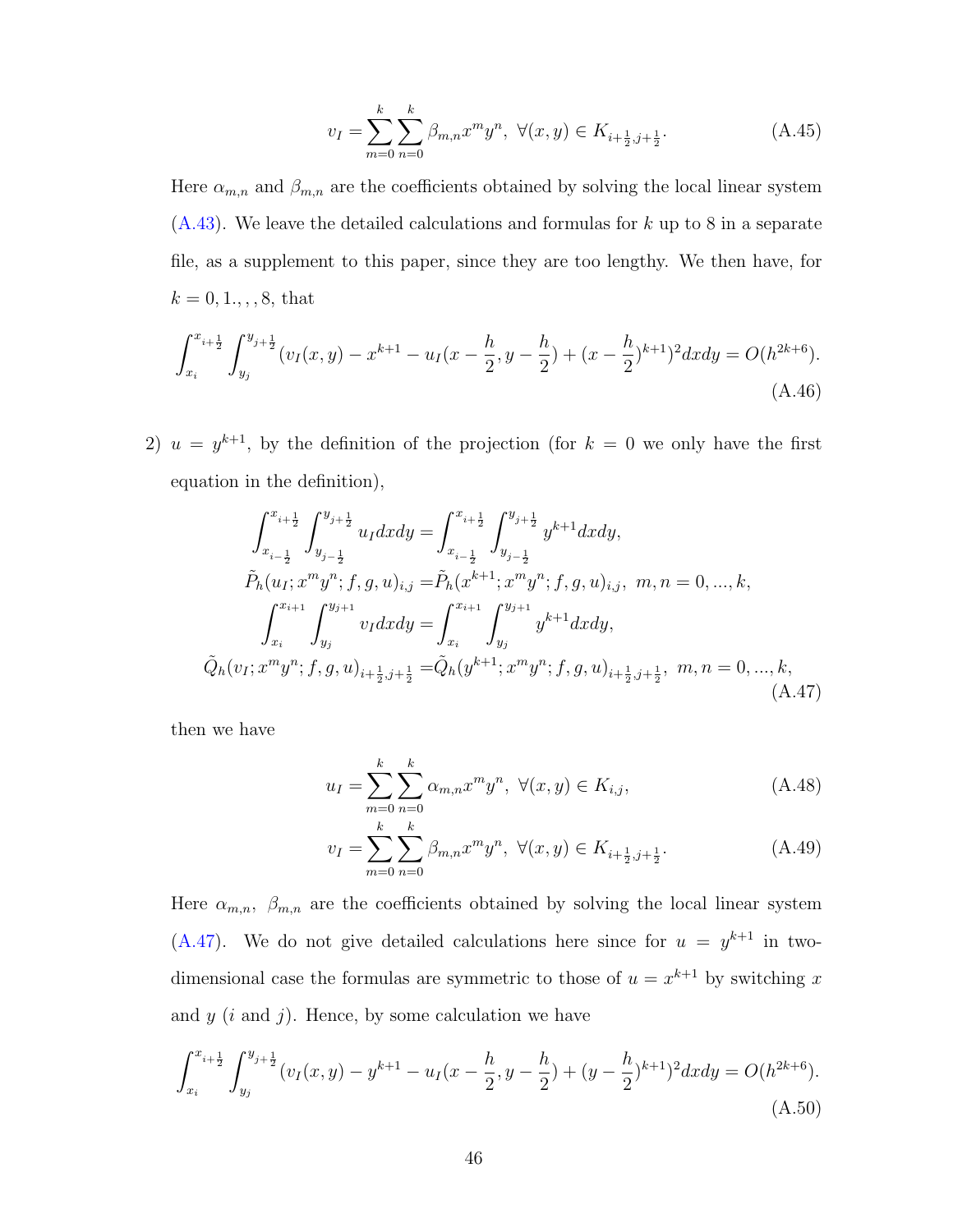Hence, for  $k = 0, 1, \ldots, 8$  we have proved that

$$
||v_{I}(x,y) - x^{k+1} - u_{I}(x - \frac{h}{2}, y - \frac{h}{2}) + (x - \frac{h}{2})^{k+1}||_{L^{2}((x_{i},x_{i+\frac{1}{2}}) \times (y_{j},y_{j+\frac{1}{2}}))} \le Ch^{2k+6},
$$
\n(A.51)\n
$$
||v_{I}(x,y) - y^{k+1} - u_{I}(x - \frac{h}{2}, y - \frac{h}{2}) + (y - \frac{h}{2})^{k+1}||_{L^{2}((x_{i},x_{i+\frac{1}{2}}) \times (y_{j},y_{j+\frac{1}{2}}))} \le Ch^{2k+6}.
$$
\n(A.52)

Then by using Holder's inequality and Young's inequality, we obtain from [\(A.41\)](#page-42-0)

$$
|\tilde{B}_{i,j}(u_I, v_I; \varphi_h; f, g, u) - \tilde{B}_{i,j}(u, u; \varphi_h; f, g, u)| \le Ch^{2k+4} + C ||\varphi_h||^2_{L^2(K_{i,j})}.
$$
 (A.53)

Similarly, for  $\hat{B}_{i+\frac{1}{2},j+\frac{1}{2}}$  we have

$$
|\hat{B}_{i+\frac{1}{2},j+\frac{1}{2}}(u_I, v_I; \psi_h; f, g, u) - \hat{B}_{i+\frac{1}{2},j+\frac{1}{2}}(u, u; \psi_h; f, g, u)| \le Ch^{2k+4} + C ||\psi_h||^2_{L^2(K_{i+\frac{1}{2},j+\frac{1}{2}})}.
$$
\n(A.54)

 $\Box$ 

# <span id="page-46-2"></span>References

- [1] Y. Cheng and C.-W. Shu. A discontinuous Galerkin finite element method for time dependent partial differential equations with higher order derivatives. Mathematics of Computation, 77(262):699–730, 2008.
- <span id="page-46-3"></span>[2] P. G Ciarlet. The Finite Element Method for Elliptic Problems, North Holland Publishing Company, 1978.
- <span id="page-46-0"></span>[3] A. Kurganov and E. Tadmor. New high-resolution central schemes for nonlinear conservation laws and convection–diffusion equations. Journal of Computational Physics, 160(1):241–282, 2000.
- <span id="page-46-1"></span>[4] R. J. LeVeque. Finite Volume Methods for Hyperbolic Problems, Cambridge University Press, 2002.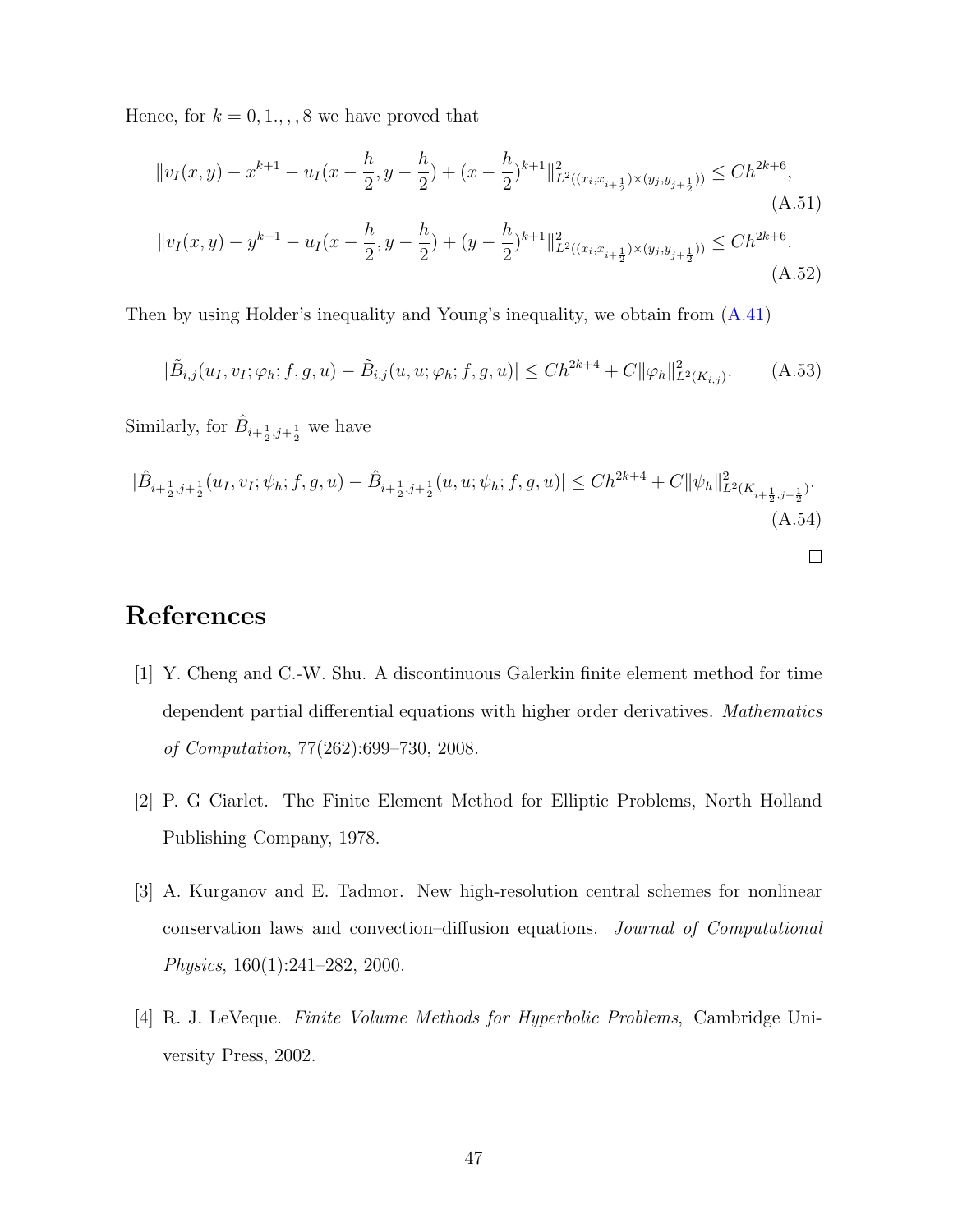- <span id="page-47-7"></span>[5] F. Li and L. Xu. Arbitrary order exactly divergence-free central discontinuous Galerkin methods for ideal MHD equations. Journal of Computational Physics, 231(6):2655–2675, 2012.
- <span id="page-47-6"></span>[6] F. Li, L. Xu, and S. Yakovlev. Central discontinuous Galerkin methods for ideal MHD equations with the exactly divergence-free magnetic field. *Journal of Com*putational Physics, 230(12):4828–4847, 2011.
- <span id="page-47-3"></span>[7] Y. Liu. Central schemes and central discontinuous Galerkin methods on overlapping cells. Conference on Analysis, Modeling and Computation of PDE and Multiphase Flow, Stony Brook, NY, 2004.
- <span id="page-47-2"></span>[8] Y. Liu. Central schemes on overlapping cells. Journal of Computational Physics, 209(1):82–104, 2005.
- <span id="page-47-4"></span>[9] Y. Liu, C.-W. Shu, E. Tadmor, and M. Zhang. Central discontinuous Galerkin methods on overlapping cells with a nonoscillatory hierarchical reconstruction. SIAM Journal on Numerical Analysis, 45(6):2442–2467, 2007.
- <span id="page-47-0"></span>[10] Y. Liu, C.-W. Shu, E. Tadmor, and M. Zhang.  $L^2$  stability analysis of the central discontinuous Galerkin method and a comparison between the central and regular discontinuous Galerkin methods. ESAIM: Mathematical Modelling and Numerical Analysis, 42(4):593–607, 2008.
- <span id="page-47-5"></span>[11] Y. Liu, C.-W. Shu, E. Tadmor, and M. Zhang. Central local discontinuous Galerkin methods on overlapping cells for diffusion equations. ESAIM: Mathematical Modelling and Numerical Analysis, 45(6):1009–1032, 2011.
- <span id="page-47-1"></span>[12] Y. Liu, C.-W. Shu, and M. Zhang. Optimal Error estimates of the semidiscrete central discontinuous Galerkin methods for linear hyperbolic equations. SIAM Journal on Numerical Analysis, 56(1):520–541, 2018.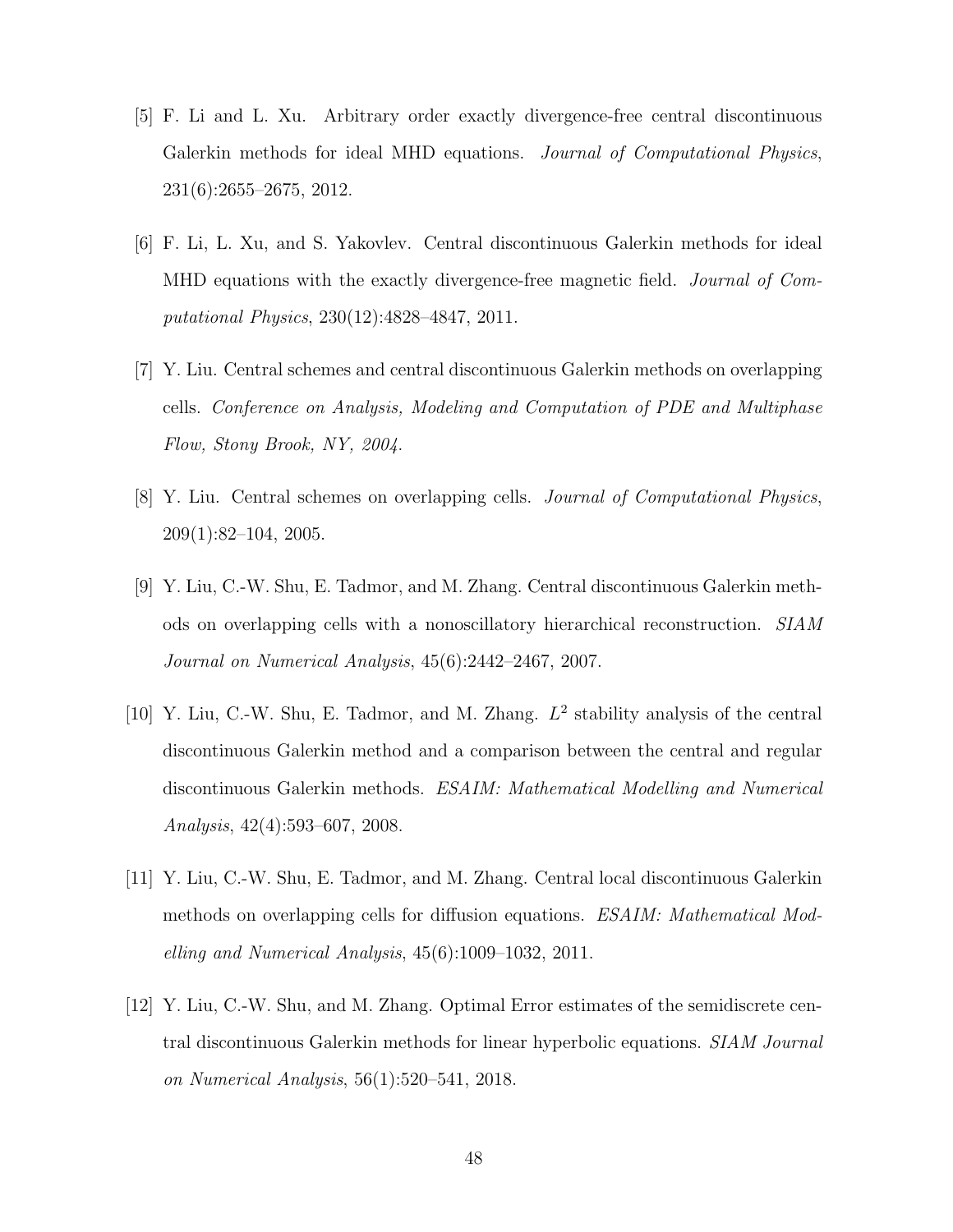- <span id="page-48-7"></span>[13] J. Luo, C.-W. Shu, and Q. Zhang. A priori error estimates to smooth solutions of the third order Runge-Kutta discontinuous Galerkin method for symmetrizable systems of conservation laws. ESAIM: Mathematical Modelling and Numerical Analysis, 49(4):991–1018, 2015.
- <span id="page-48-0"></span>[14] H. Nessyahu and E. Tadmor. Non-oscillatory central differencing for hyperbolic conservation laws. Journal of Computational Physics, 87(2):408–463, 1990.
- <span id="page-48-1"></span>[15] M.A. Reyna and F. Li. Operator bounds and time step conditions for DG and central DG methods. Journal of Scientific Computing, 62:532–554, 2015.
- <span id="page-48-6"></span>[16] Y. Xu and C.-W. Shu. Error estimates of the semi-discrete local discontinuous Galerkin method for nonlinear convection–diffusion and KdV equations. Computer Methods in Applied Mechanics and Engineering, 196(37-40):3805–3822, 2007.
- <span id="page-48-3"></span>[17] Z. Xu and Y. Liu. New central and central discontinuous Galerkin schemes on overlapping cells of unstructured grids for solving ideal magnetohydrodynamic equations with globally divergence-free magnetic field. *Journal of Computational Physics*, 327:203–224, 2016.
- <span id="page-48-2"></span>[18] S. Yakovlev, L. Xu, and F. Li. Locally divergence-free central discontinuous Galerkin methods for ideal MHD equations. Journal of Computational Science, 4(1-2):80–91, 2013.
- <span id="page-48-4"></span>[19] Q. Zhang and C.-W. Shu. Error estimates to smooth solutions of Runge-Kutta discontinuous Galerkin methods for scalar conservation laws. SIAM Journal on Numerical Analysis, 42(2):641–666, 2004.
- <span id="page-48-5"></span>[20] Q. Zhang and C.-W. Shu. Error estimates to smooth solutions of Runge-Kutta discontinuous Galerkin method for symmetrizable systems of conservation laws. SIAM Journal on Numerical Analysis, 44(4):1703–1720, 2006.